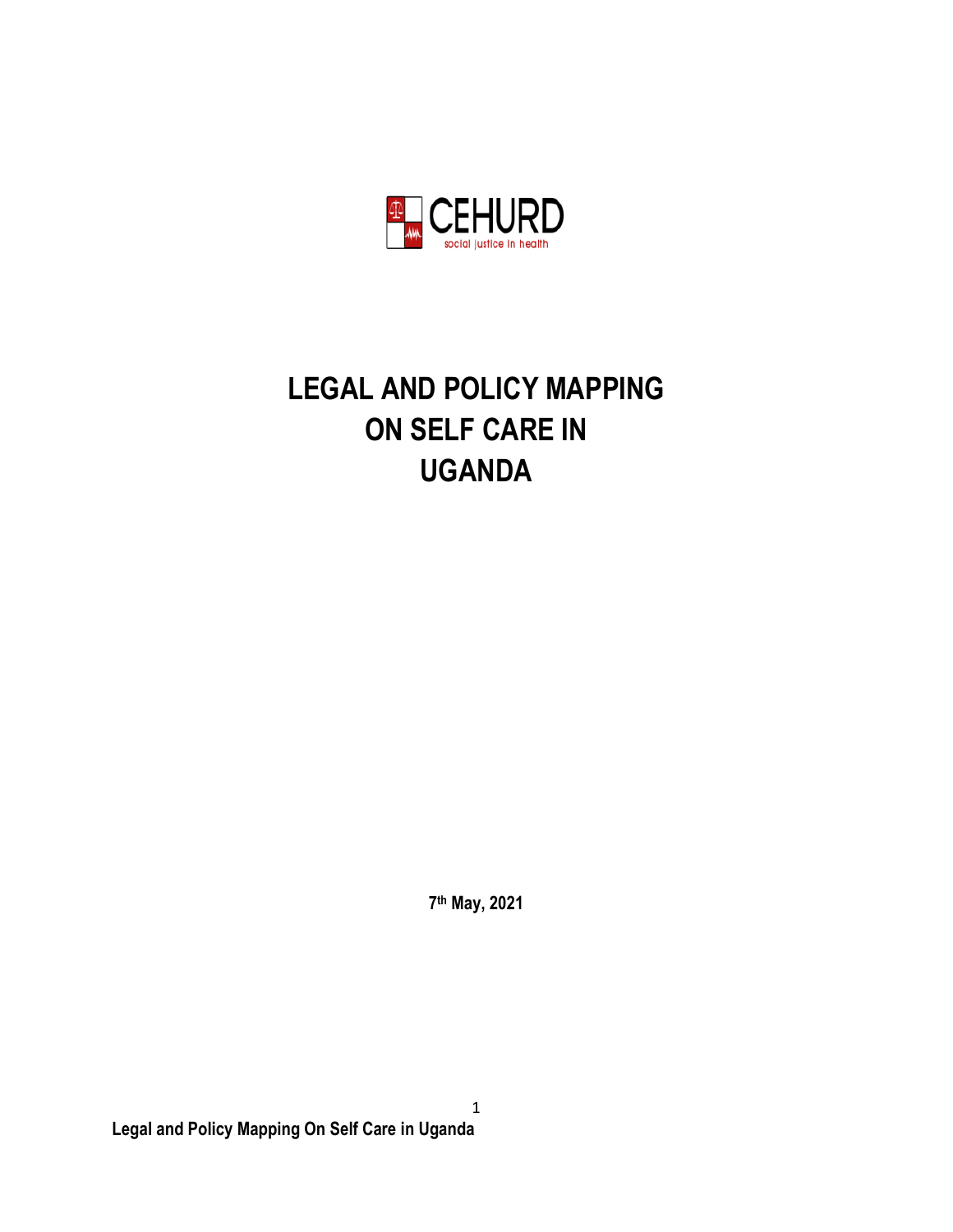# **TABLE OF CONTENTS**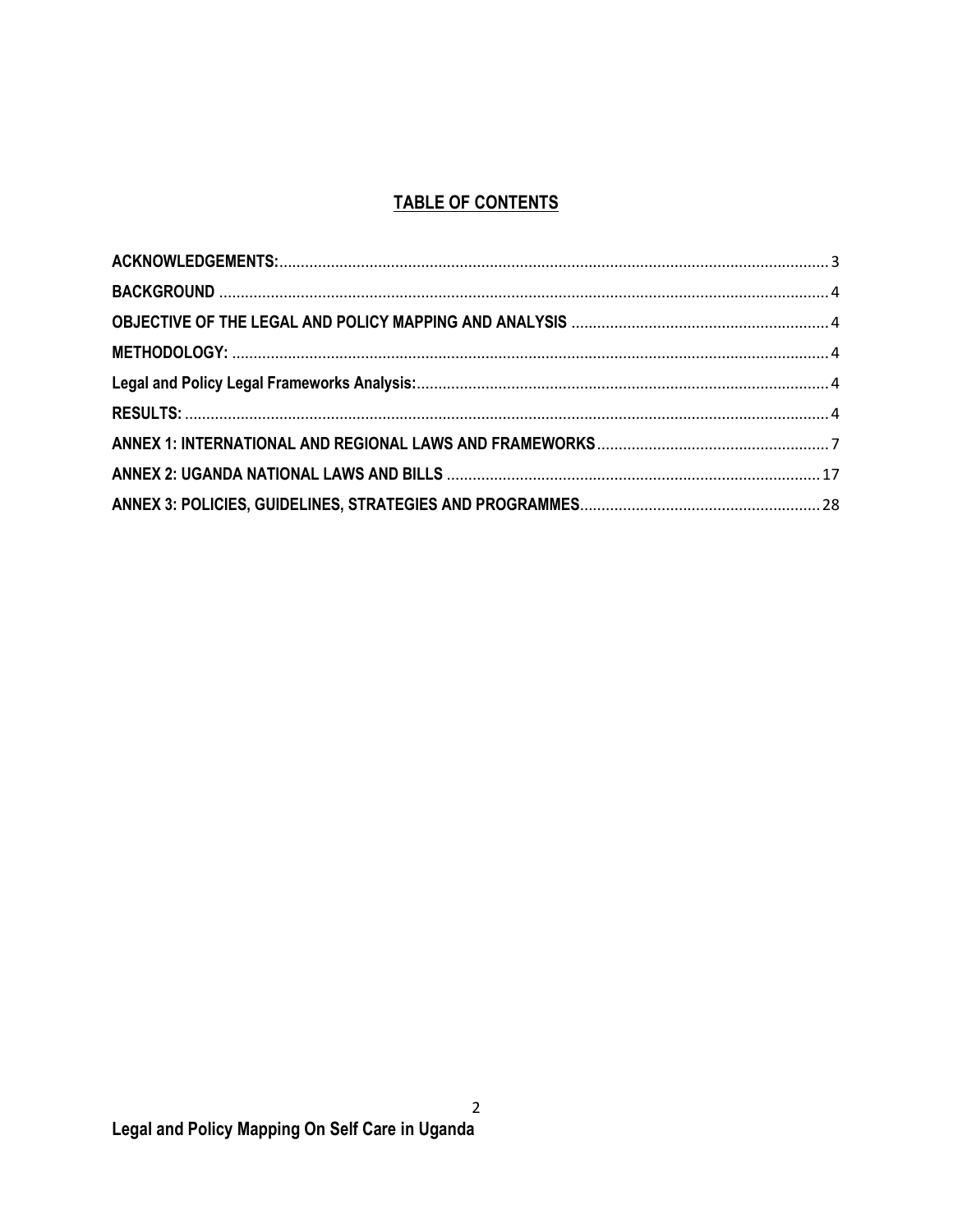#### <span id="page-2-0"></span>**ACKNOWLEDGEMENTS:**

CEHURD acknowledges and deeply appreciates the support of Population Services International, Hewlet Foundation and Children's Investment Foundation for the financial support to undertake this assignment and creating learning spaces on self-care and its value addition to realizing universal health coverage.

We also acknowledge with special thanks the role played by the members of the Uganda Self Care Expert Group and SRHR partners under the leadership of the Ministry of Health for the Technical support and contribution to this Stakeholder Mapping report.

CEHURD further appreciates the Consultant Advisor Mr. Frederick Mubiru for the enriching discussions and shaping the narrative of self–care within the Ugandan context.

Finally, special thanks go to the CEHURD technical working team comprised of Mr. Mulumba, Moses, Ms. Fatia Kiyange and Ms. Dorothy Amuron that provided oversight technical direction and peer reviewed the final reports. The legal research team comprised of Ms Rose Wakikona, Mr. Jordan Tumwesigye, Mr Paul Wasswa, Ms. Tricia Precious, Ms. Miriam Kyomugisha who provided technical support during the mapping and analysis of policies and legal frameworks. Ms. Kukundakwe Annah who led and coordinated the teams with distinction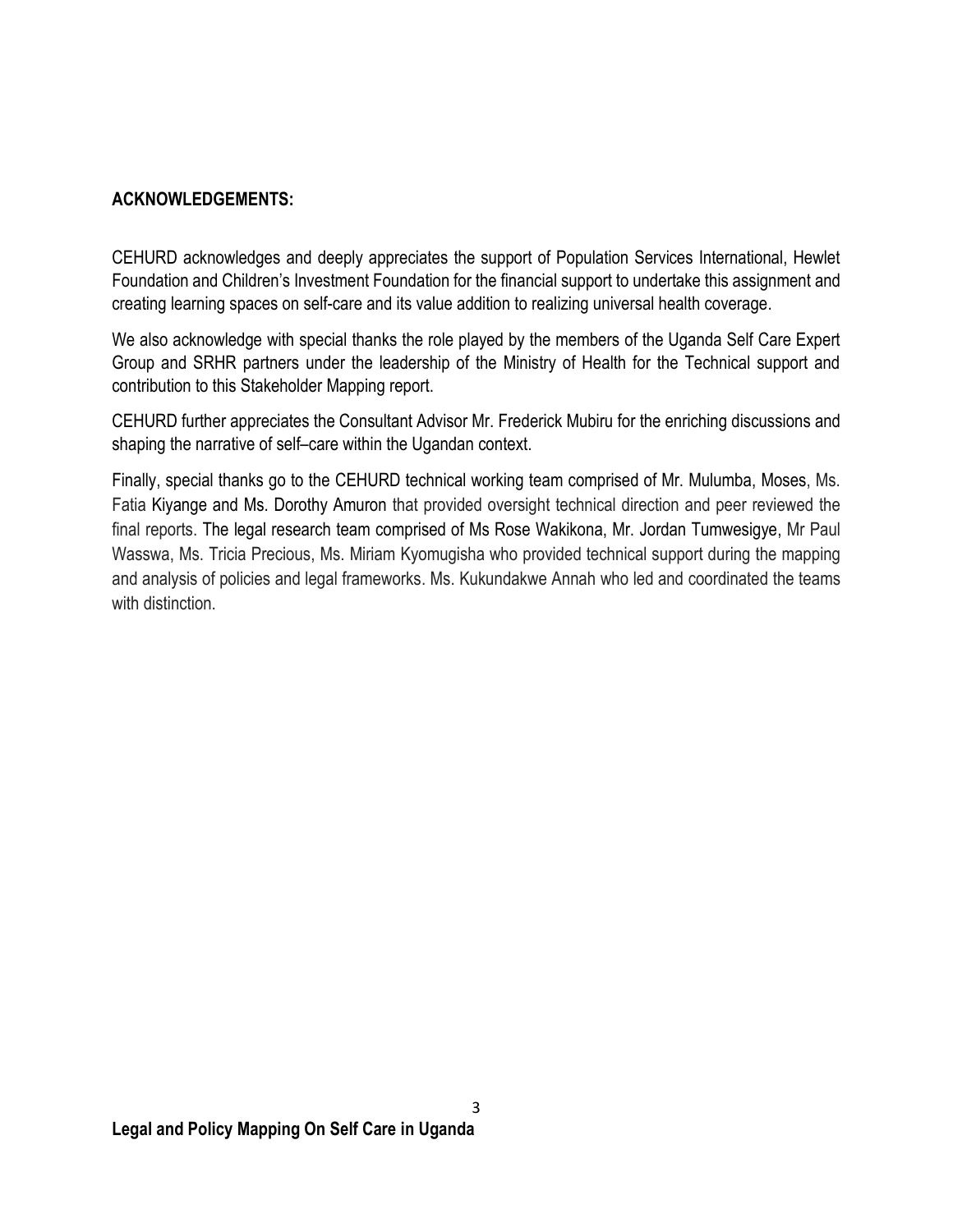#### <span id="page-3-0"></span>**BACKGROUND**

Self-care is defined by the World Health Organization (WHO) as *"the ability for individuals, families and communities to promote, maintain health, prevent disease and cope with illness with or without the support of a healthcare provider."* Self-care has the potential to transform access to health care, especially for vulnerable populations who face barriers to health care including; women, sexual minorities, adolescents, people in rural areas *et al*. It is an essential part of the efforts to achieve Universal Health Coverage (UHC).

In 2020, Center for Health, Human Rights and Development (CEHURD) was identified by the Self-Care Trailblazer Group (SCTG), a global membership coalition to provide coordination and leadership for advocacy towards the institutionalization of self-care for Sexual and Reproductive Health and Rights (SRHR) in Uganda working collaboratively with relevant partners and stakeholders in Uganda.

The SCTG was established in 2018 to advance the evidence, practice, learning and policy landscape of selfcare for SRHR. Since that time, Self-care has advanced as a concept, practice and policy, particularly during the time of Covid-19, self-care became a necessity to meeting the health needs of people across the globe.

CEHURD is advancing this goal as the national affiliate for the SCTG in Uganda. SCTG, through Population Services International (PSI) Secretariat in Uganda, is supporting activities of CEHURD as the SCTG national advocacy affiliate.

Against this background CEHURD determined the need to conduct a policy and legal frameworks mapping aimed at identifying laws, bills, policies, strategies and guidelines affecting self-care to identify opportunities and gaps that will inform advocacy for institutionalization of self-care in Uganda.

## <span id="page-3-1"></span>**OBJECTIVE OF THE LEGAL AND POLICY MAPPING AND ANALYSIS**

a) To conduct a mapping and review of policy and legal frameworks on self-care for SRHR in Uganda and identify policy advocacy mechanisms.

## <span id="page-3-2"></span>**METHODOLOGY:**

## <span id="page-3-3"></span>**Legal and Policy Legal Frameworks Analysis:**

Another brainstorming session with a CEHURD Technical Working Team developed a shortlist of key global, regional, and national policy/ legal frameworks which would further be reviewed in depth.

The different levels of the works were then sub-divided for detailing review and subsequently discussed at a workshop facilitated by an external expert on Self Care issues in Uganda. Each framework was assessed for their inherent provisions on Self Care, gaps and opportunities they offered for advocacy.

## <span id="page-3-4"></span>**RESULTS:**

#### **Legal and Policy Framework Analysis**

Over 15 international laws, conventions, bills, guidelines, strategies and amendment notes were reviewed for the purpose of this analysis. These were reviewed for their status or position of force as regards Self-Care, while identifying gaps and opportunities therein for Self-Care advocacy. Uganda has ratified many of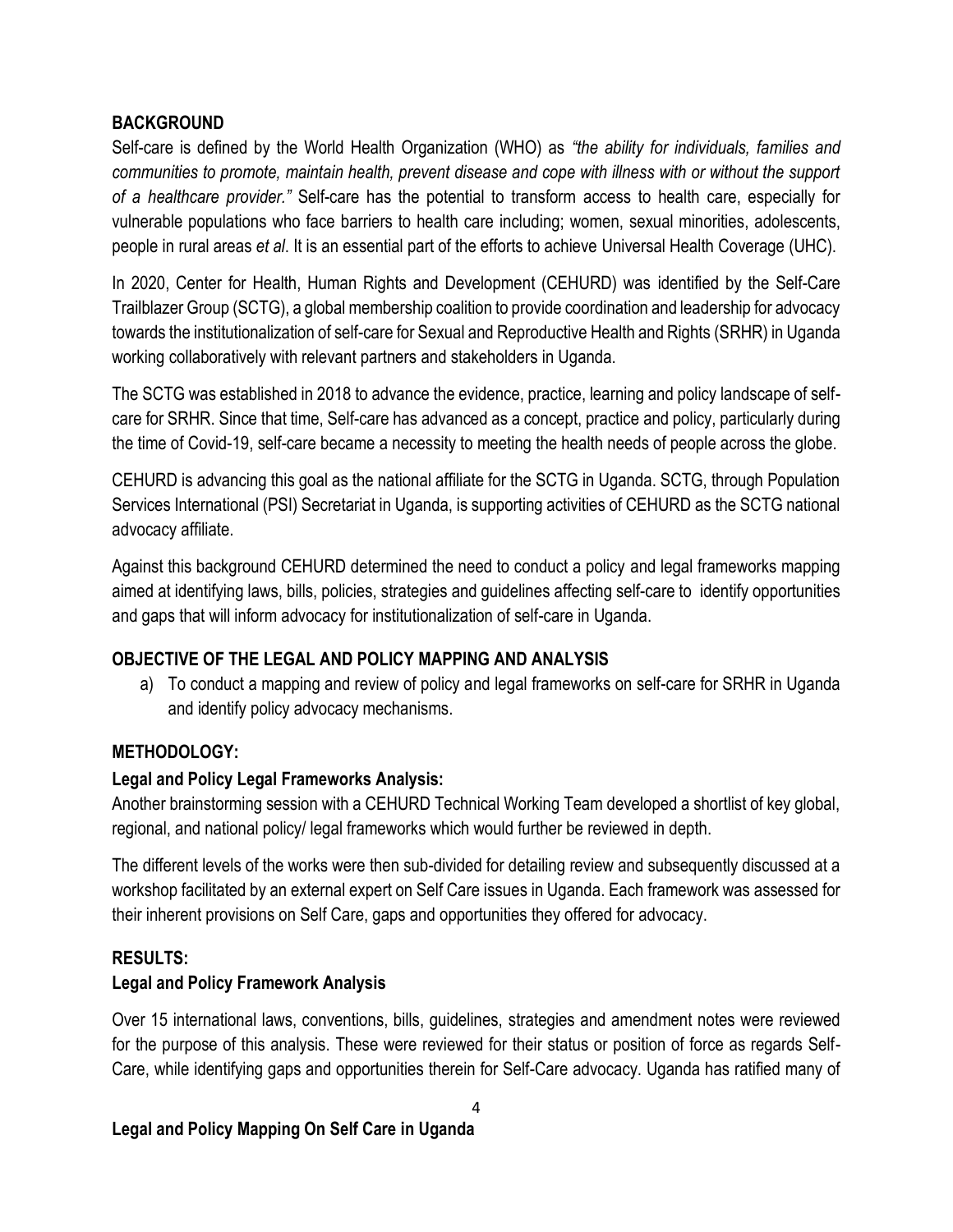these, although has some reservations for some of them. A summary list is provided below: (Detailed review is provided in the matrix in Annex 3).

- United Nations International Covenant on Economic Social and Cultural Rights (ICESCR)
- General Comment No. 14 on the Right to the Highest Attainable Standard of Physical and Mental **Health**
- General Comment 22 of 2016 on the Right to SRHR
- UN Convention on the Rights of the Child
- General Comment No. 15 of 2013 on the Right of the Child to the Enjoyment of the Highest Attainable Standard of Health
- General Comment No. 5 of 2003 on General measures of implementation of the Convention on the Rights of the Child
- UN Convention on the Rights of Persons with Disability
- General Comment No. 5 of 2017 on the right to live independently and be included in the community
- UN Convention on Elimination of All Forms of Discrimination Against Women (CEDAW)
- Convention on Elimination of All Forms of Discrimination Against Women (CEDAW) General
- Recommendation No. 24 on Article 12 of the Convention (Women and Health)
- World Health Organization (WHO) Consolidated Guidelines on HIV Testing Services 2019
- World Health Organization Consolidated Guidelines on Self-Care Interventions for Health
- United Nations Sustainable Development Goals
- African Charter on Human and Peoples Rights
- Protocol to the Charter on Human and Peoples Rights (Maputo Protocol)
- General Comment No. 2 on Article 14 (1) (a), (b), (c) and (f) and Article 14 (2) (a) and (c) of the Protocol to the African Charter on Human and Peoples' Rights on the Rights of Women in Africa
- African Commission Principles and Guidelines on the Implementation of Social and Cultural Rights in the African Charter on Human and Peoples' Rights
- East African Community HIV and AIDS Prevention and Management Act, 2012
- East African Community Sexual and Reproductive Health Rights Bill, 2017

Further a review of Uganda National laws, policies, strategies, plans and guidelines in as far as they affect Self-Care was done. A total of 32 documents were reviewed and discussed by the team. They were vetted for their status, gaps and opportunities in relation to Self-Care. These included the following: (See annex for detailed matrix)

- The Constitution of the Republic of Uganda, 1995 (as amended)
- The National Drug Policy and Authority Act Cap 206
- The Penal Code Act of Uganda, Cap 120
- The Traditional and Complimentary Medicines Act, 2019
- Uganda National Bureau of Standards Act, Cap 327
- The Electronic Transactions Act, 2011

## **Legal and Policy Mapping On Self Care in Uganda**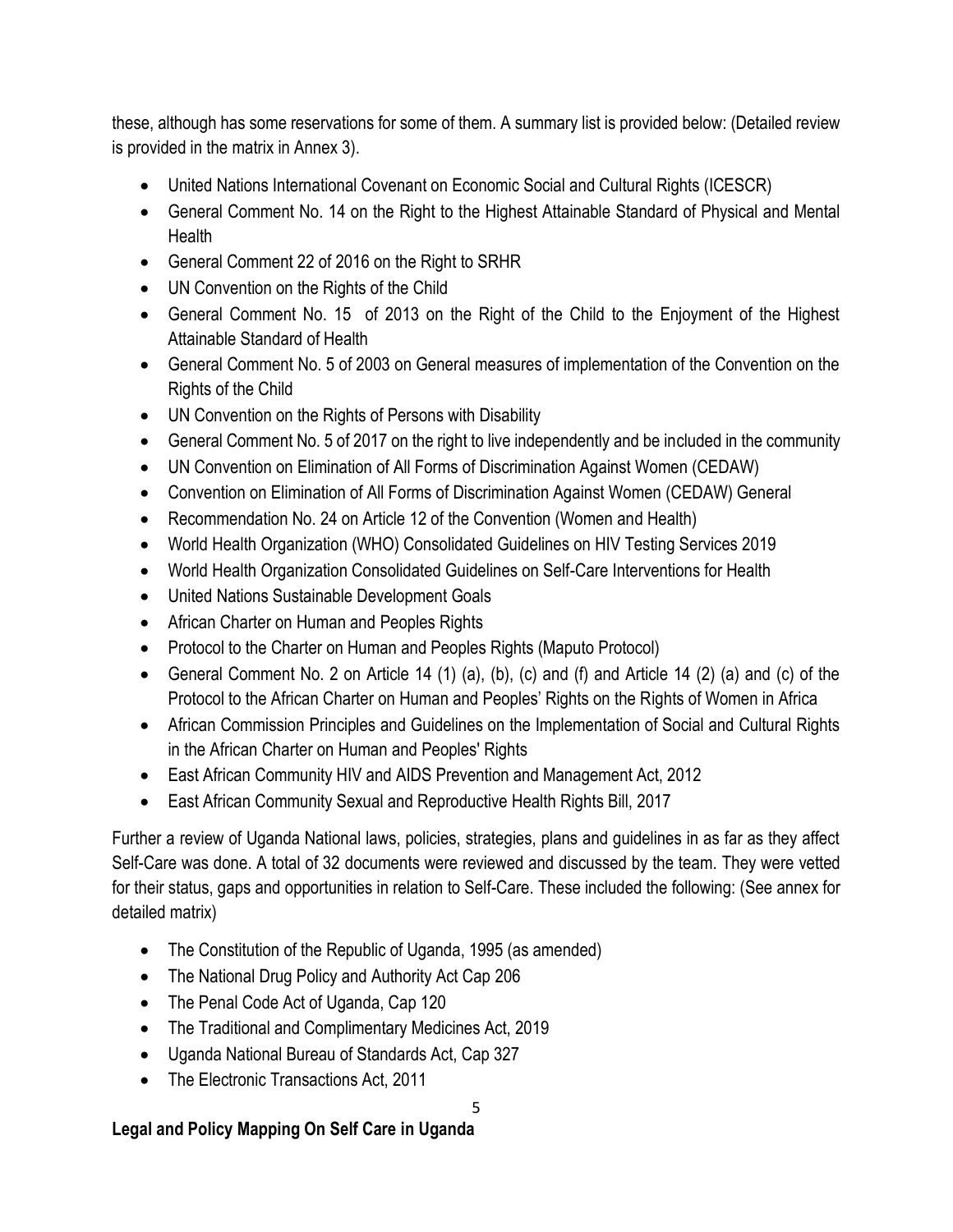- The HIV Prevention and Control Act, 2015
- The Children's Act Cap 59
- Children's Amendment Act 2015
- Data Privacy and Protection Act, 2019
- The Patients Charter
- The National Health Insurance Bill, 2019
- Uganda National Policy for Public Private Partnerships in Health (July 2005)
- National Population Policy (June 2018)
- Adolescent health policy guidelines and service standards (May 2012)
- Reducing maternal morbidity and mortality from unsafe abortion in Uganda Standards and guidelines (April 2015)
- Uganda National Self-care guidelines for SRHR (December 2020MOH Uganda Health Sector Strategic and Investment Plan (2010/11 – 2014/15)
- Uganda National eHealth Policy (November 2016)
- National HIV testing services policy and implementation guidelines (October 2016)
- The National policy guidelines and service standards for SRHR (February 2006)
- Guidelines for the Uganda National Health Laboratory Hub and Sample Transport Network (September 2017)
- Cervical cancer; Information, Education and Communication Booklet for Health Workers (2017)
- Uganda Vision 2040
- Third National Development Plan (NDPIII) (2020/21 2024/25)
- National medicine policy (July 2015)
- $\bullet$  Health sector development plan (2015/16 2019/20)
- National comprehensive condom program strategy and implementation plan (2020 2015)
- The National HIV and AIDS strategic plan (2020/21 to 2024/25)
- Reproductive maternal new-born child, adolescent and aging draft sharpened plan 2 for Uganda (2020/21- 2-25/26)
- National Sexuality Education framework, May 2018
- National Family Planning Costed Implementation Plan (2020/21-2024/25)
- Third National Health Policy under the theme: "Towards Universal Health Coverage"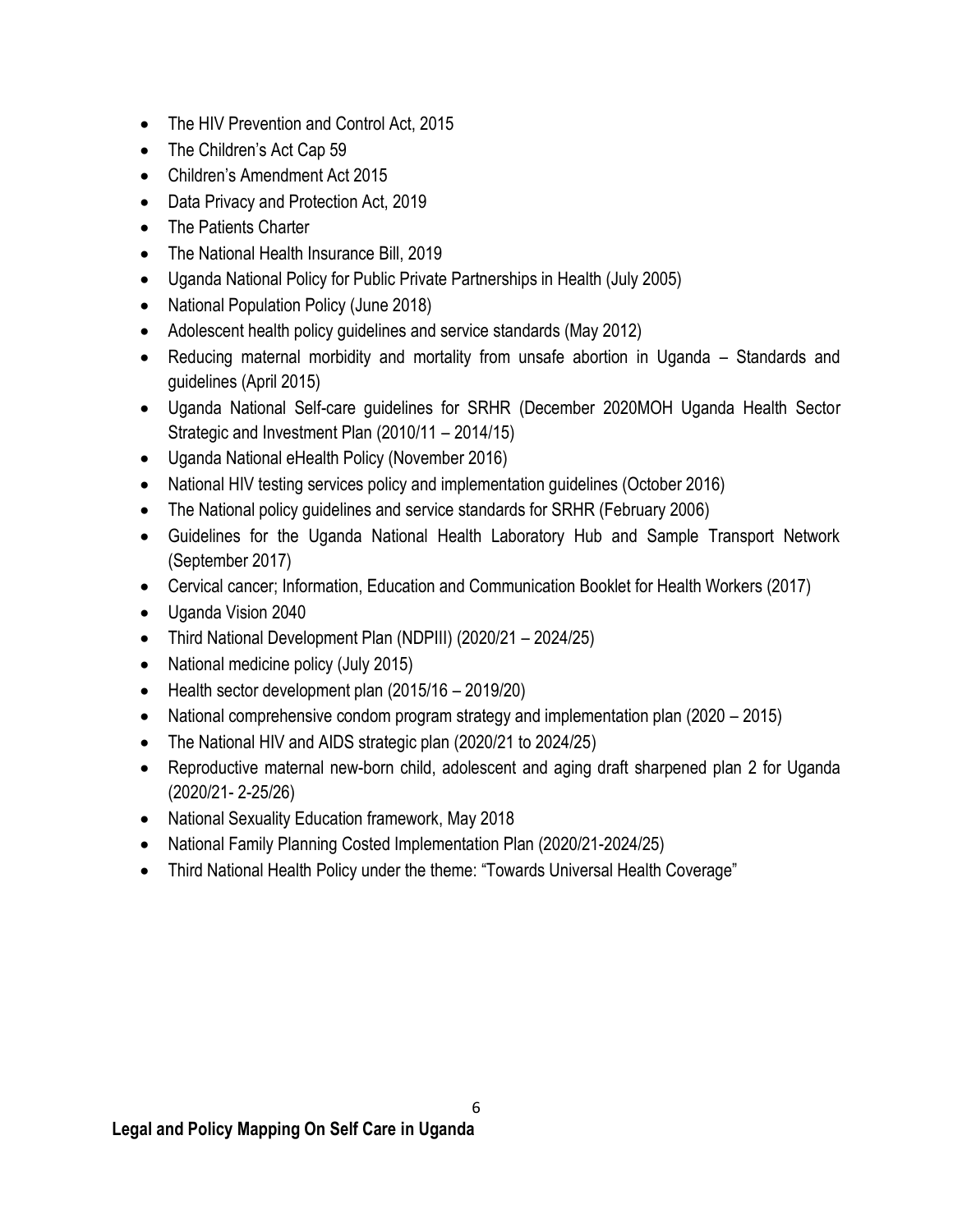| Law                       | <b>Status</b> | <b>Provisions on Self Care</b>       | Gaps            | <b>Advocacy Opportunity</b>             |
|---------------------------|---------------|--------------------------------------|-----------------|-----------------------------------------|
| International<br>UN       | Ratified      | Article 12 provides for the right to | Does<br>not     | Recognition of self-care by the         |
| Covenant<br>on            | January 1987  | the highest attainable standard of   | expressly       | Committee on Economic, Social           |
| Economic Social           |               | physical and mental health           | provide<br>for  | and Cultural Rights through either      |
| Cultural<br>and           |               |                                      | self-care       | amending General Comments No.           |
| Rights (ICESCR)           |               |                                      |                 | 14 and 22 would go a long way in        |
|                           |               |                                      |                 | ensuring that self-care is read         |
|                           |               |                                      |                 | within the context of Article 12        |
| General                   | In force      | Committee<br>on Economic<br>The      | The General     | the<br>Since<br>General<br>Comment      |
| Comment No. 14            |               | Social and Cultural Rights under     | Comment         | concedes that the three levels of       |
| on the Right to the       |               | Paragraph 11 defines the right to    | does<br>not     | health<br>limited<br>care<br>are<br>a   |
| <b>Highest Attainable</b> |               | health as an inclusive right         | expressly       | understanding of the normative          |
| Standard<br>οf            |               | extending not only to timely and     | provide<br>for  | context of the right to health, this is |
| Physical<br>and           |               | appropriate health care but also to  | self-care       | an advocacy opportunity to have a       |
| <b>Mental Health</b>      |               | the underlying determinants of       | In fact under   | revision of the General Comment to      |
|                           |               | health, such as access to safe and   | Paragraph       | include self-care.                      |
|                           |               | potable water and<br>adequate        | 13,<br>the      |                                         |
|                           |               | sanitation, an adequate supply of    | <b>CESCR</b>    | It is also an opportunity to advocate   |
|                           |               | safe food, nutrition and housing,    | provides<br>for | for a general comment specific to       |
|                           |               | healthy<br>occupational<br>and       | levels<br>three | self-care                               |
|                           |               | environmental conditions,<br>and     | of health care  |                                         |
|                           |               | access to health-related education   | namely          |                                         |
|                           |               | information, including<br>and<br>on  | primary         |                                         |
|                           |               | sexual and reproductive health.      | health care,    |                                         |
|                           |               |                                      | secondary       |                                         |
|                           |               | Paragraph 18 recognises the          | health<br>care  |                                         |
|                           |               | principles of non-discrimination     | and<br>tertiary |                                         |
|                           |               | and equal treatment in access to     | health<br>care  |                                         |
|                           |               | health care and since self-care is   | but makes no    |                                         |
|                           |               | aimed at ensuring Universal          | mention<br>οf   |                                         |
|                           |               | Health Coverage (UHC), this can      | self-care       |                                         |
|                           |               | be construed to apply to self-care.  |                 |                                         |
|                           |               |                                      |                 |                                         |
|                           |               | The Committee stresses that many     |                 |                                         |
|                           |               | measures, such as most strategies    |                 |                                         |
|                           |               | and programmes designed to           |                 |                                         |
|                           |               | health-related<br>eliminate          |                 |                                         |
|                           |               | discrimination, can be pursued       |                 |                                         |

#### <span id="page-6-0"></span>**ANNEX 1: INTERNATIONAL AND REGIONAL LAWS AND FRAMEWORKS**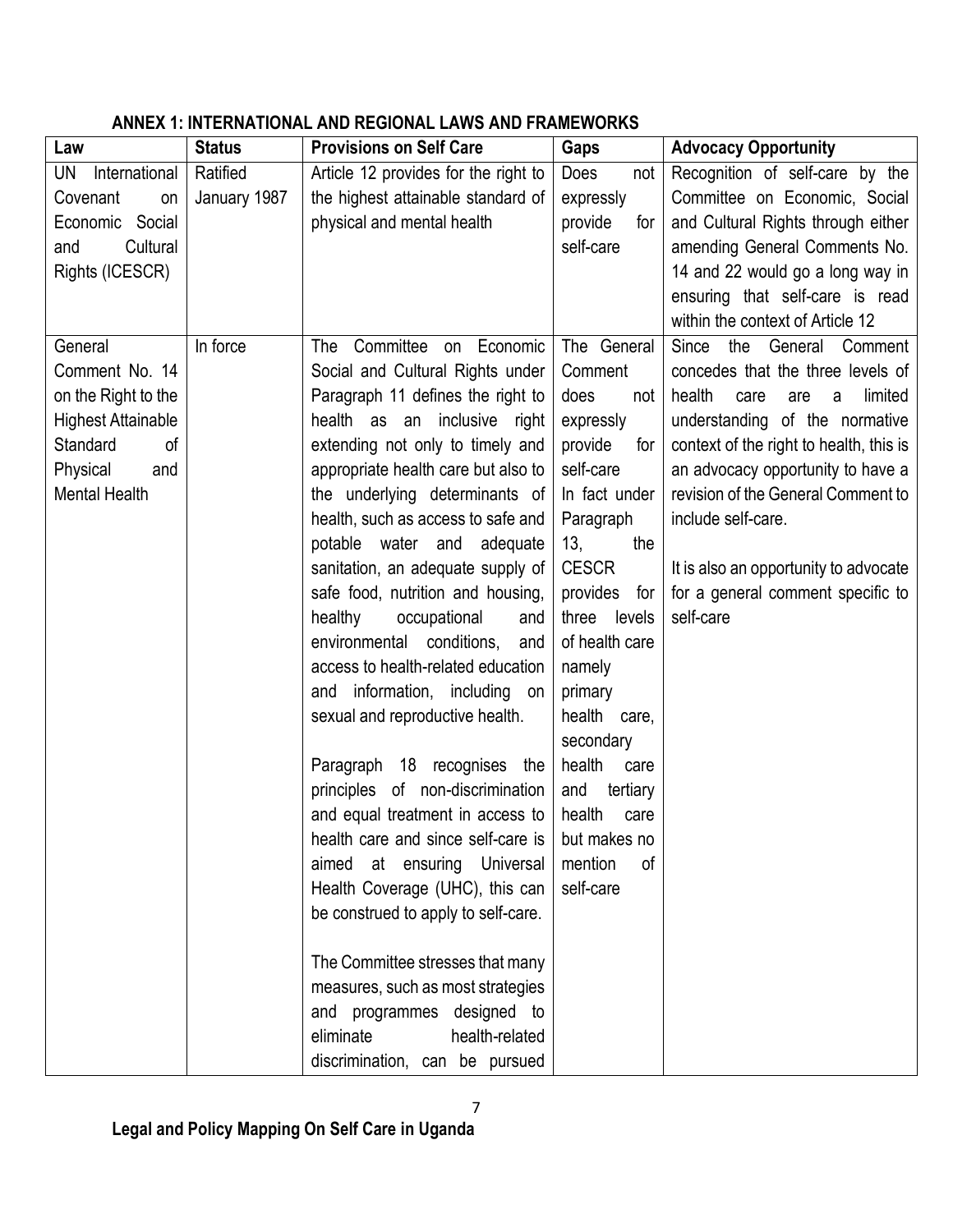| Law                                                                | <b>Status</b> | <b>Provisions on Self Care</b>                                                                                                                                                                                                                         | Gaps                                                    | <b>Advocacy Opportunity</b>                                                                                                                                                  |
|--------------------------------------------------------------------|---------------|--------------------------------------------------------------------------------------------------------------------------------------------------------------------------------------------------------------------------------------------------------|---------------------------------------------------------|------------------------------------------------------------------------------------------------------------------------------------------------------------------------------|
|                                                                    |               | with<br>minimum<br>resource<br>implications through the adoption,<br>modification or abrogation of<br>legislation or the dissemination of<br>information.<br>Paragraph<br>35,<br>the<br>state's                                                        |                                                         |                                                                                                                                                                              |
|                                                                    |               | obligation to protect including the<br>obligation to adopt legislation or<br>take measures including equal<br>access to health-care                                                                                                                    |                                                         |                                                                                                                                                                              |
| General<br>Comment No. 22<br>of 2016 on the<br><b>Right to SRH</b> | In force      | 45 explains the<br>Paragraph<br>obligation to fulfil which includes<br>adopting appropriate legislation<br>measures to ensure realisation of<br><b>SRHRs</b>                                                                                           | Does<br>not<br>expressly<br>provide<br>for<br>self-care | A revision of the general comment<br>to include an express provision on<br>self-care would make for a great<br>advocacy opportunity<br>It is also an opportunity to advocate |
|                                                                    |               | Paragraph 46 is on the eradication<br>of all barriers to full realisation of<br>this right                                                                                                                                                             |                                                         | for a general comment specific to<br>self-care                                                                                                                               |
|                                                                    |               | Paragraph 44 describes obligation<br>protect and<br>ensure<br>that<br>to<br>adolescents have full access to<br>appropriate information on SRHR                                                                                                         |                                                         |                                                                                                                                                                              |
|                                                                    |               | Paragraph 51 says states parties<br>should ensure, in compliance with<br>their Covenant that their bilateral,<br>international<br>and<br>regional<br>dealing<br>with<br>agreements<br>intellectual property or trade and<br>economic exchanges, do not |                                                         |                                                                                                                                                                              |
|                                                                    |               | impede access to medicines,<br>diagnostics or related technologies<br>required for prevention<br>or<br>treatment of HIV/AIDS or other<br>diseases related to sexual and                                                                                |                                                         |                                                                                                                                                                              |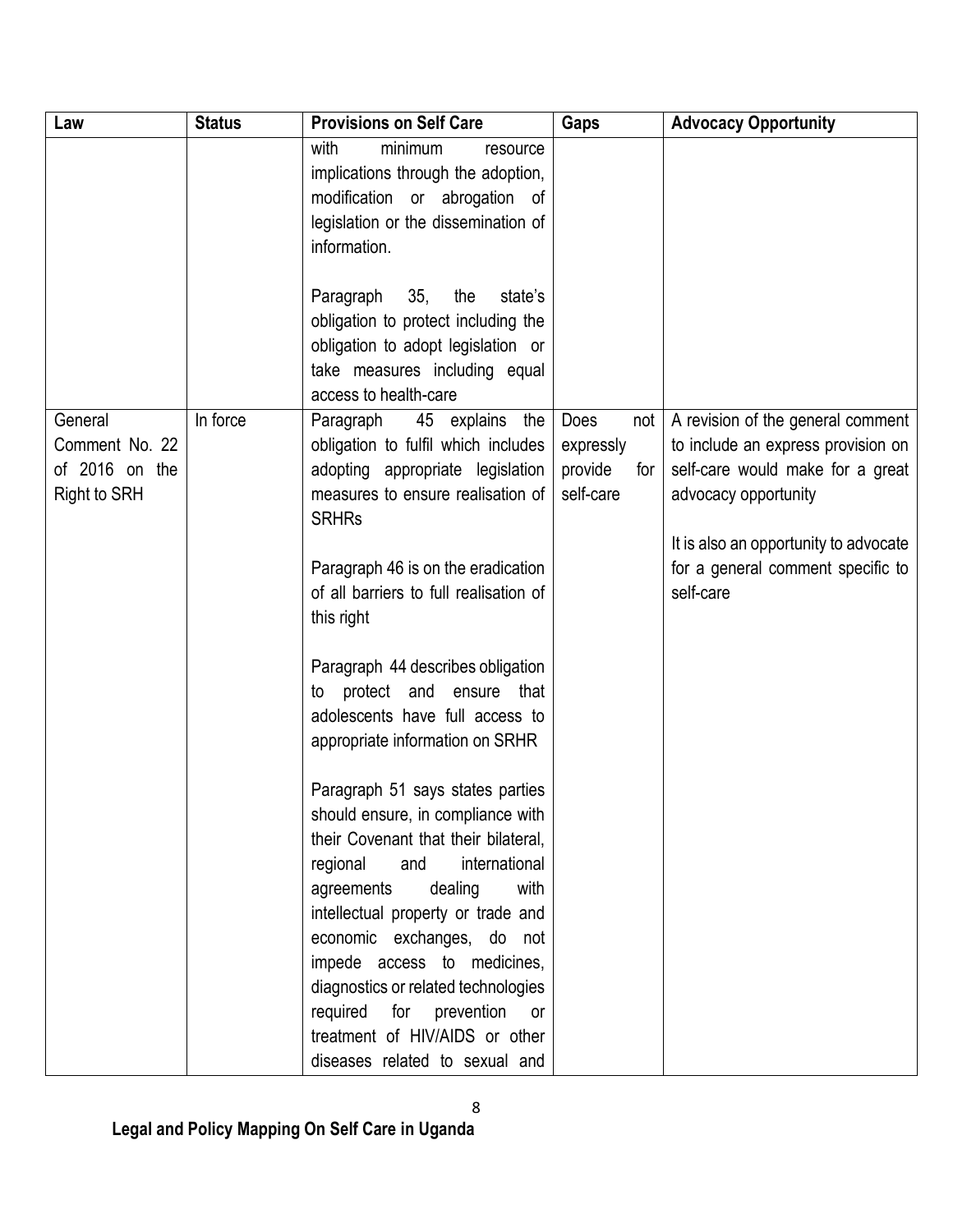| Law                | <b>Status</b> | <b>Provisions on Self Care</b>         | Gaps           | <b>Advocacy Opportunity</b>            |
|--------------------|---------------|----------------------------------------|----------------|----------------------------------------|
|                    |               | reproductive health. States should     |                |                                        |
|                    |               | international<br>that<br>ensure        |                |                                        |
|                    |               | domestic<br>and<br>agreements          |                |                                        |
|                    |               | legislation incorporate to the fullest |                |                                        |
|                    |               | safeguards<br>extent<br>any<br>and     |                |                                        |
|                    |               | flexibilities therein that may be      |                |                                        |
|                    |               | used to promote and ensure             |                |                                        |
|                    |               | access to medicines and health         |                |                                        |
|                    |               | care for all. States parties should    |                |                                        |
|                    |               | their<br>international<br>review       |                |                                        |
|                    |               | agreements, including on trade         |                |                                        |
|                    |               | and investment, to ensure that         |                |                                        |
|                    |               | these are consistent with the          |                |                                        |
|                    |               | protection of the right to sexual and  |                |                                        |
|                    |               | reproductive health, and should        |                |                                        |
|                    |               | amend them as necessary.               |                |                                        |
| UN Convention on   | Ratified      | Article 24.1 recognises the right of   | Does<br>not    | Since the Convention does not          |
| the Rights of the  | August 1986   | the child to enjoy the highest         | expressly      | expressly provide for self-care, it is |
| Child              |               | attainable standard of health and      | provide<br>for | crucial to rally advocacy efforts for  |
|                    |               | to facilities for the treatment of     | self-care      | the Committee on the Rights of the     |
|                    |               | illness and rehabilitation of health   |                | Child to develop a General             |
|                    |               | The Convention further requires        |                | Comment specifically focused on        |
|                    |               | state parties to: strive to ensure     |                | self-care for children                 |
|                    |               | that no child is deprived of his or    |                |                                        |
|                    |               | her right to access to such health     |                |                                        |
|                    |               | care services                          |                |                                        |
| General            | In force      | The General Comment provides           | Does<br>not    | Advocacy around amending the           |
| Comment No. 15     |               | for principles and premises for the    | expressly      | General Comment to<br>include          |
| of 2013 on the     |               | realisation of children's right to     | provide<br>for | explicit self-care components.         |
| Right of the Child |               | health which include the best          | self-care      |                                        |
| to the Enjoyment   |               | interests of the child and right to    |                |                                        |
| the Highest<br>of  |               | non-discrimination.<br><b>These</b>    |                |                                        |
| Attainable         |               | principles are correlated to self-     |                |                                        |
| Standard<br>of     |               | care principles.                       |                |                                        |
| Health             |               |                                        |                |                                        |
|                    |               | Paragraph 60 provides that sexual      |                |                                        |
|                    |               | and reproductive health education      |                |                                        |
|                    |               | ought to include self-awareness        |                |                                        |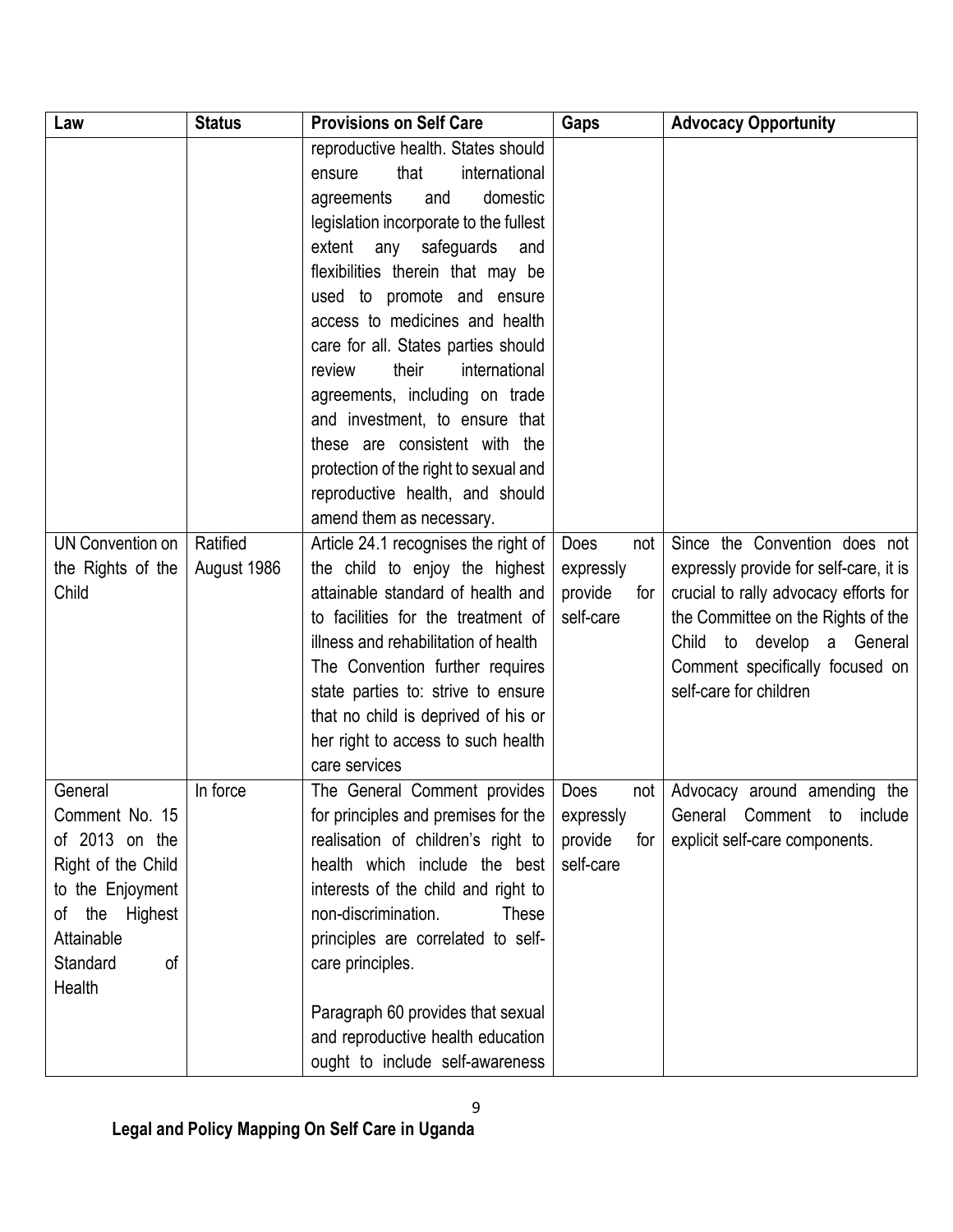| Law                     | <b>Status</b>    | <b>Provisions on Self Care</b>         | <b>Gaps</b>      | <b>Advocacy Opportunity</b>         |
|-------------------------|------------------|----------------------------------------|------------------|-------------------------------------|
|                         |                  | and knowledge about the body.          |                  |                                     |
|                         |                  | This is another provision that         |                  |                                     |
|                         |                  | resonates with self-care               |                  |                                     |
| General                 | In force         | The General Comment makes              | Does<br>not      | The Committee on the Rights of the  |
| Comment No. 5 of        |                  | specific reference to Article 4 of the | make             | should<br>Child<br>make<br>specific |
| 2003 on General         |                  | Convention on the Rights of the        | provision<br>for | provision for state obligations to  |
| of<br>measures          |                  | provide<br>Child<br>to<br>for<br>state | self-care        | ensure equal access to health care  |
| implementation of       |                  | obligations in ensuring that all       |                  | (including self-care) for children  |
| the Convention on       |                  | appropriate,<br>legislative,           |                  |                                     |
| the Rights of the       |                  | administrative and other measures      |                  |                                     |
| Child                   |                  | taken to ensure proper<br>are          |                  |                                     |
|                         |                  | implementation of the Covenant         |                  |                                     |
| <b>UN Convention on</b> | Ratified         | Article 25 provides that state         | Does<br>not      | Doing more advocacy around self-    |
| Rights<br>οf<br>the     | September        | parties<br>shall<br>recognise<br>that  | make explicit    | care being incorporated into the    |
| Persons<br>with         | 2008             | persons with disabilities have the     | reference<br>to  | Convention since persons with       |
| <b>Disability</b>       |                  | right to the enjoyment of the          | self-care        | disability are vulnerable groups of |
|                         |                  | highest attainable standard of         |                  | people who often lack access to     |
|                         |                  | health without discrimination on       |                  | health care.                        |
|                         |                  | the basis of disability                |                  |                                     |
| General                 | In force         | The General Comment recognises         | The General      | Doing advocacy around having a      |
| Comment No. 5 of        |                  | that sexual and reproductive rights    | Comment is       | specific General Comment on the     |
| 2017 on the right       |                  | include the right to enjoy safe        | generic in its   | right to health for Persons Living  |
| live<br>to              |                  | sexuality and keep well and            | description of   | with Disability and incorporating   |
| independently           |                  | healthy as well as the right to        | self-care        | aspects of self-care into the same. |
| and be included in      |                  | decide whether to have children or     |                  |                                     |
| the community           |                  | not as well as the necessary           |                  |                                     |
|                         |                  | support to have healthy children       |                  |                                     |
| UN Convention on        | Ratified in July | Article 12, States Parties shall take  | Does<br>not l    | A General Recommendation that       |
| Elimination of All      | 1981             | appropriate<br>measures to<br>all      | expressly        | specifically provides for self-care |
| Forms<br>0f             |                  | eliminate discrimination against       | provide<br>for   | would be a great advocacy           |
| <b>Discrimination</b>   |                  | women in the field of health care in   | self-care        | opportunity                         |
| Against Women           |                  | order to ensure, on a basis of         |                  |                                     |
| (CEDAW)                 |                  | equality of men and women,             |                  |                                     |
|                         |                  | access to health care services,        |                  |                                     |
|                         |                  | including those related to family      |                  |                                     |
|                         |                  | planning.                              |                  |                                     |
|                         |                  |                                        |                  |                                     |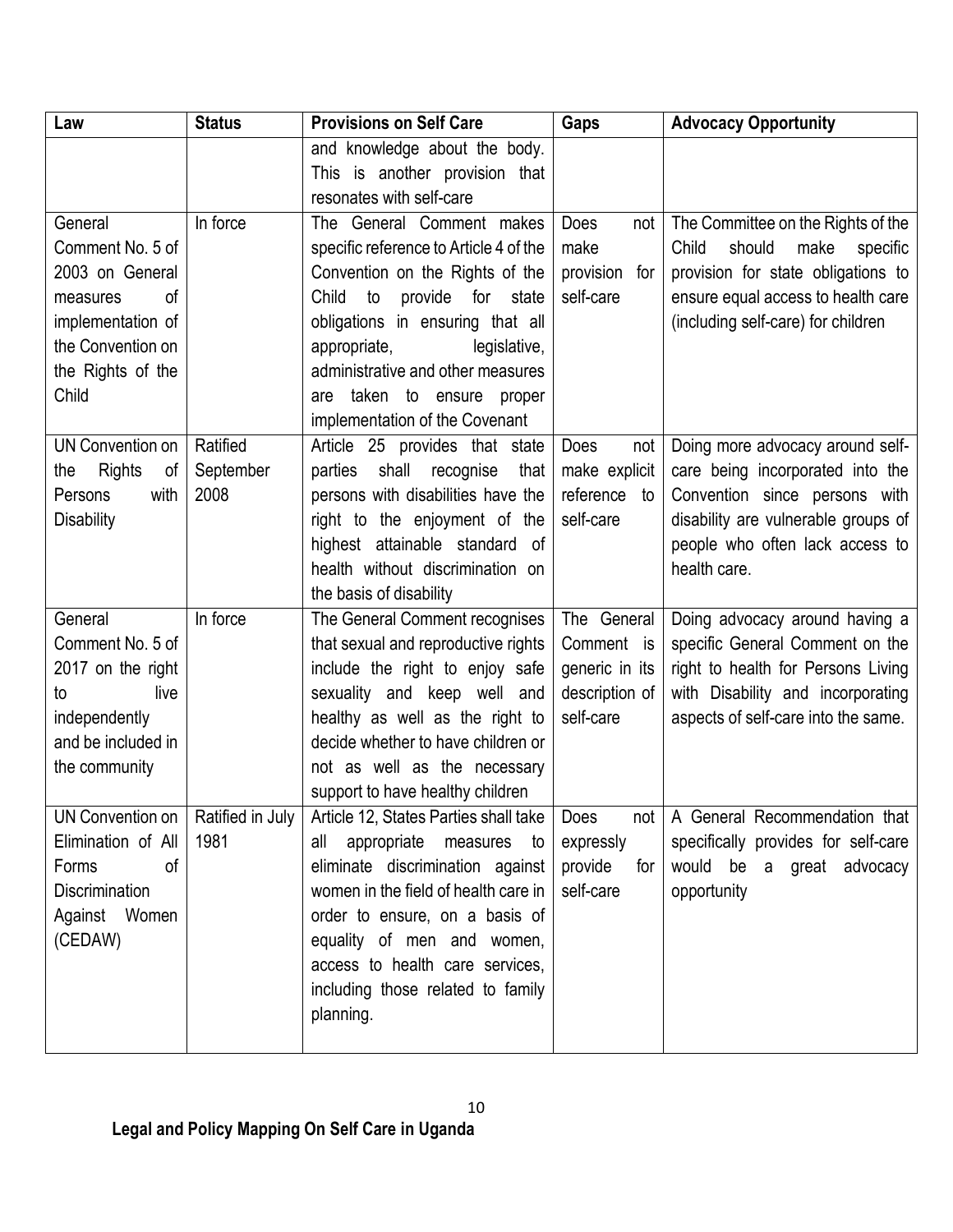| Law                     | <b>Status</b> | <b>Provisions on Self Care</b>        | Gaps                | <b>Advocacy Opportunity</b>         |
|-------------------------|---------------|---------------------------------------|---------------------|-------------------------------------|
|                         |               | Article 14, access to o adequate      |                     |                                     |
|                         |               | health care facilities, including     |                     |                                     |
|                         |               | information,<br>counselling<br>and    |                     |                                     |
|                         |               | services in family planning           |                     |                                     |
| Convention<br>on        | In force      | Paragraph 18 of the General           | Lack of<br>an       | Amendment<br>the<br>General<br>0f   |
| Elimination of All      |               | Recommendation provides that          | express             | Recommendation<br>order<br>in<br>to |
| Forms<br>οf             |               | States should ensure the rights of    | provision<br>on     | include self-care                   |
| <b>Discrimination</b>   |               | female and male adolescents to        | self-care           |                                     |
| Against Women           |               | sexual and reproductive health        |                     |                                     |
| (CEDAW)                 |               | education by properly trained         |                     |                                     |
| General                 |               | personnel in specially designed       |                     |                                     |
| Recommendation          |               | programmes that respect their         |                     |                                     |
| No. 24 on Article       |               | right to privacy and confidentiality. |                     |                                     |
| 12<br>of<br>the         |               | Paragraph 29 mandates state           |                     |                                     |
| Convention              |               | parties<br>implement<br>to<br>a       |                     |                                     |
| (Women<br>and           |               | comprehensive national strategy       |                     |                                     |
| Health)                 |               | to promote women's health and         |                     |                                     |
|                         |               | that these interventions should be    |                     |                                     |
|                         |               | aimed at both the prevention and      |                     |                                     |
|                         |               | treatment of disease and will         |                     |                                     |
|                         |               | ensure universal access for all       |                     |                                     |
|                         |               | women to a full range of high-        |                     |                                     |
|                         |               | quality and affordable health care    |                     |                                     |
|                         |               | including sexual and reproductive     |                     |                                     |
|                         |               | health services.                      |                     |                                     |
| World<br>Health         | In force      | The guidelines recognise HIV self-    | Whereas,            | interventions<br>Advocacy<br>around |
| Organization            |               | <b>WHO</b><br>The<br>testing.<br>now  | <b>HIV</b><br>Self- | reducing HIV test kits costs are an |
| (WHO)                   |               | recommends that HIV self-testing      | Testing             | important advocacy opportunity      |
| Consolidated            |               | should be offered as an approach      | (HIVST) is an       |                                     |
| Guidelines on HIV       |               | to HIV testing services.              | important           |                                     |
| <b>Testing Services</b> |               |                                       | approach to         |                                     |
| 2019                    |               | The Guidelines also recognise         | HIV testing,        |                                     |
|                         |               | new digital platforms, including      | the costs of        |                                     |
|                         |               | computer-based,<br>online<br>and      | HIV test kits       |                                     |
|                         |               | mobile phone-based applications,      | usually<br>fall     |                                     |
|                         |               | videos and social media can           | between \$2-        |                                     |
|                         |               | provide virtual support, especially   | 40 which is         |                                     |
|                         |               | for self-testing.                     |                     |                                     |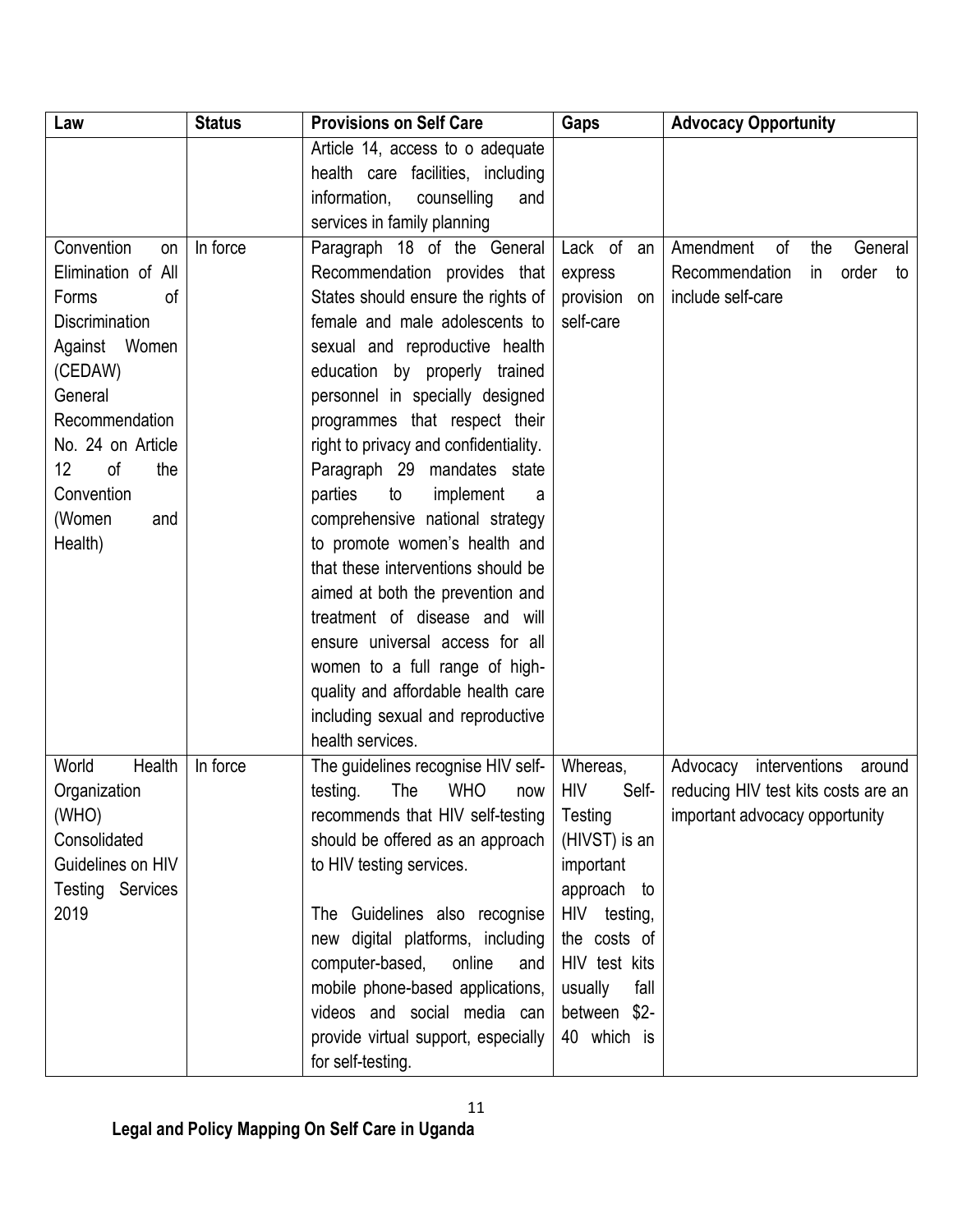| Law                      | <b>Status</b> | <b>Provisions on Self Care</b>        | Gaps               | <b>Advocacy Opportunity</b>         |
|--------------------------|---------------|---------------------------------------|--------------------|-------------------------------------|
|                          |               |                                       | high for most      |                                     |
|                          |               |                                       | Ugandans           |                                     |
| Health<br>World          | In force      | The Guidelines provide for a          | WHO aims to        | Advocating for additional guidance  |
| Organization             |               | number of recommendations for         | develop            | on SRHR from the World Health       |
| Consolidated             |               | self-care e.g. chamomile and          | further            | Organization (WHO)                  |
| <b>Guidelines</b><br>on  |               | ginger for relief against nausea      | guidance for       |                                     |
| Self-Care                |               | during<br>early<br>pregnancy,         | <b>SRHR</b><br>and |                                     |
| Interventions<br>for     |               | interventions for constipation like   | health<br>other    |                                     |
| Health                   |               | bran<br>other<br>fibre<br>wheat<br>or | that<br>areas      |                                     |
|                          |               | self-injectable<br>supplements,       | would<br>be        |                                     |
|                          |               | contraception options for family      | likely<br>to       |                                     |
|                          |               | planning, home based ovulation        | promote            |                                     |
|                          |               | predictor kits                        | equity,<br>be      |                                     |
|                          |               |                                       | feasible<br>to     |                                     |
|                          |               |                                       | implement,         |                                     |
|                          |               |                                       | and                |                                     |
|                          |               |                                       | contribute to      |                                     |
|                          |               |                                       | improvement        |                                     |
|                          |               |                                       | s in self-care,    |                                     |
|                          |               |                                       | that the<br>SO.    |                                     |
|                          |               |                                       | appropriate        |                                     |
|                          |               |                                       | recommenda         |                                     |
|                          |               |                                       | tions can be       |                                     |
|                          |               |                                       | included<br>in     |                                     |
|                          |               |                                       | future             |                                     |
|                          |               |                                       | of<br>versions     |                                     |
|                          |               |                                       | this guideline,    |                                     |
|                          |               |                                       | and can be         |                                     |
|                          |               |                                       | adopted and        |                                     |
|                          |               |                                       | implemented        |                                     |
|                          |               |                                       | by countries       |                                     |
|                          |               |                                       | and                |                                     |
|                          |               |                                       | programmes.        |                                     |
| United<br><b>Nations</b> | In force      | Sustainable Development Goal 3        | SDG 3 is an        | Continued<br>advocacy efforts to    |
| Sustainable              |               | is on good health and wellbeing.      | ambitious          | increase health funding to meet the |
| Development              |               | The Goal addresses all major          | Goal which is      | Abuja Declaration target of 15%     |
| Goals (SDGs)             |               | health<br>priorities,<br>including    | perhaps<br>far     |                                     |
|                          |               | reproductive, maternal and child      | from<br>being      |                                     |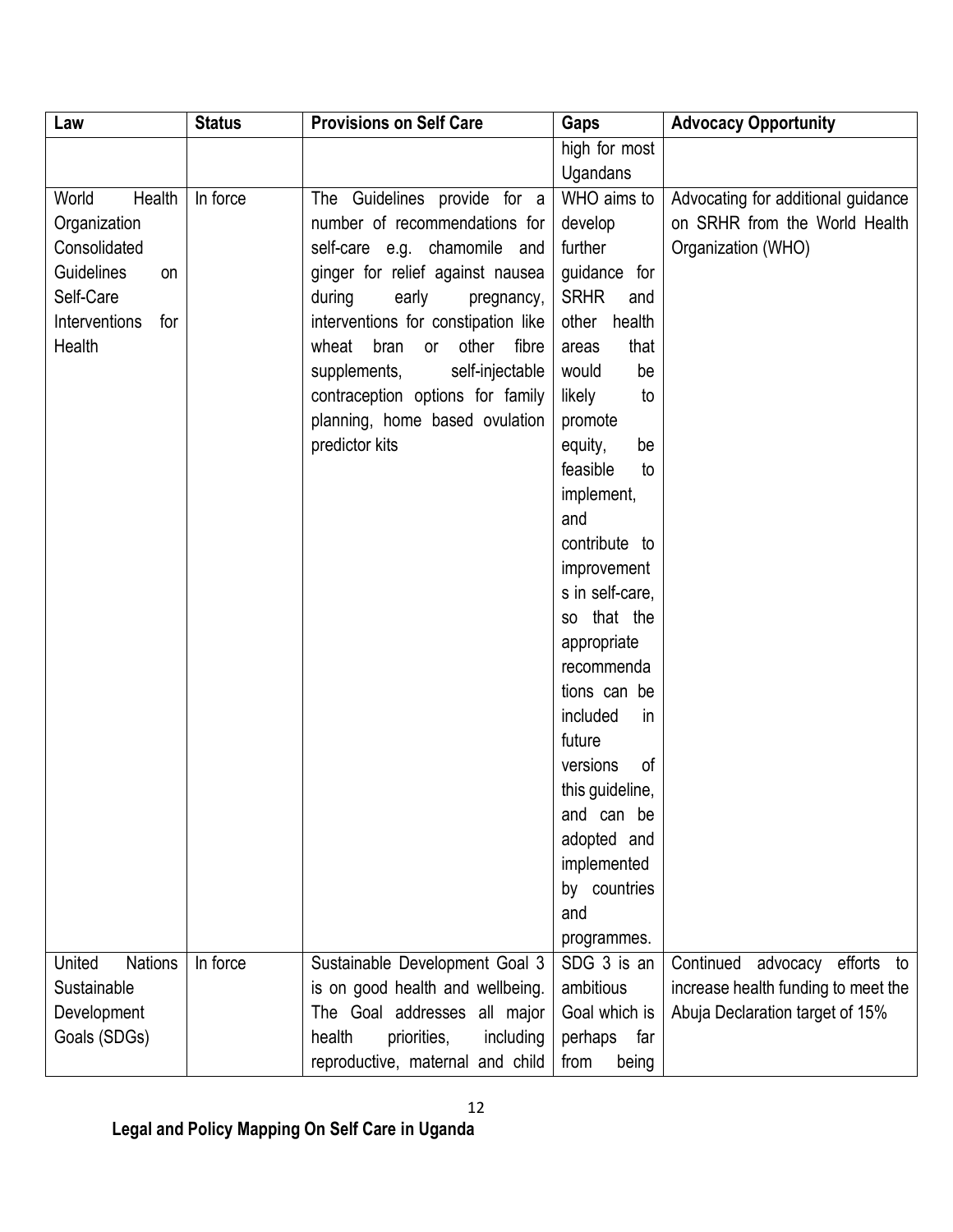| Law                | <b>Status</b>  | <b>Provisions on Self Care</b>          | Gaps             | <b>Advocacy Opportunity</b>          |
|--------------------|----------------|-----------------------------------------|------------------|--------------------------------------|
|                    |                | health;<br>communicable,<br>non-        | realised         |                                      |
|                    |                | communicable and environmental          | of<br>because    |                                      |
|                    |                | universal<br>health<br>diseases:        | the<br>big       |                                      |
|                    |                | coverage; and access for all to         | of<br>problem    |                                      |
|                    |                | safe, effective,<br>quality<br>and      | health<br>care   |                                      |
|                    |                | affordable medicines and vaccines       | funding          |                                      |
| The Global Gag     | Repealed       | The Global Gag Rule/Mexico City         | The<br>Policy    | Continuous campaigns<br>on the       |
| Rule               |                | Policy is a policy usually passed by    | since<br>has     | effects of the GGR on access to      |
|                    |                | Republican administrations in the       | been             | SRHR services especially abortion    |
|                    |                | United States of America. The           | repealed but     | ought to continue                    |
|                    |                | recent edition of the Policy was        | could make a     |                                      |
|                    |                | Trump<br>by<br>the<br>passed            | return<br>with   |                                      |
|                    |                | administration in 2017 and it cut       | the<br>next      |                                      |
|                    |                | meant<br>for<br>civil<br>aid<br>society | Republican       |                                      |
|                    |                | organisations<br>carrying<br>out        | administratio    |                                      |
|                    |                | advocacy and service provision of       | n. The policy    |                                      |
|                    |                | abortion services                       | first<br>was     |                                      |
|                    |                |                                         | passed           |                                      |
|                    |                |                                         | during<br>the    |                                      |
|                    |                |                                         | Reagan           |                                      |
|                    |                |                                         | administratio    |                                      |
|                    |                |                                         | in<br>the<br>n   |                                      |
|                    |                |                                         | 1980s.           |                                      |
| The<br>Geneva      | Uganda still a | The Declaration was co-sponsored        | The              | The Declaration limits access to     |
| Consensus          | co-sponsor     | by Uganda during the World              | Declaration is   | abortion services and essentially    |
| Declaration 2020   |                | Health Assembly in 2020. The            | still being co-  | self-care around abortion.<br>This   |
|                    |                | Declaration reaffirms that there is     | sponsored by     | should present an opportunity to     |
|                    |                | no international right to abortion      | Uganda           | continue efforts to get the state to |
|                    |                | nor any obligation on states to         | which<br>is      | withdraw its co-sponsorship of the   |
|                    |                | finance abortion                        | indicative<br>of | Declaration                          |
|                    |                |                                         | policy<br>state  |                                      |
|                    |                |                                         | around           |                                      |
|                    |                |                                         | abortion         |                                      |
| African Charter on | Ratified<br>in | Every individual shall have the         | Lack of<br>an    | Advocate for the release a general   |
| Human<br>and       | March 1986     | right to enjoy the best attainable      | express          | comment that recognizes Self         |
| Peoples Rights     |                | state of physical and mental            | provision<br>on  | Care as a key health intervention in |
|                    |                | health. (2) States Parties to the       | self-care        | realizing UHC                        |
|                    |                | present Charter shall take the          |                  |                                      |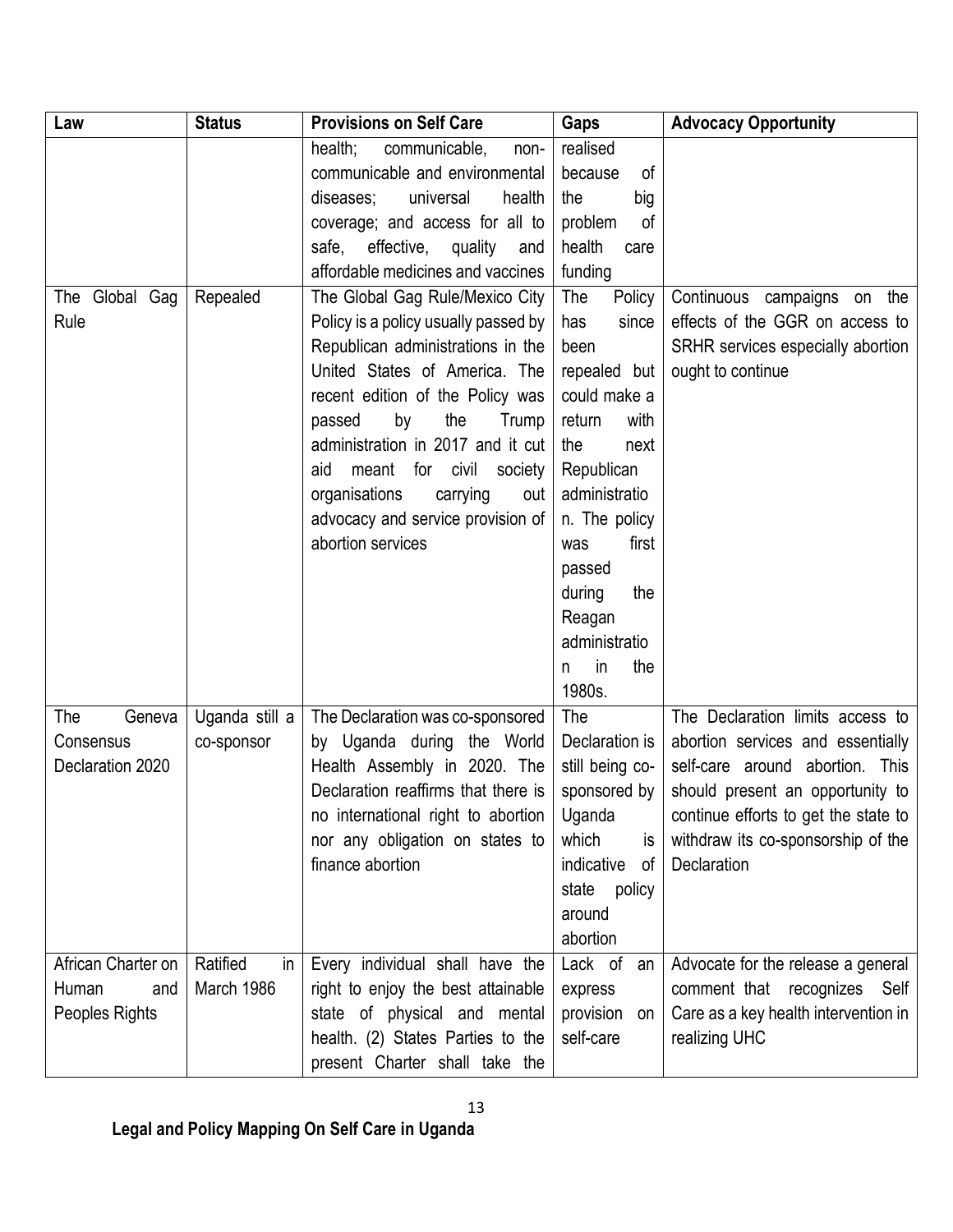| Law                       | <b>Status</b>    | <b>Provisions on Self Care</b>            | Gaps            | <b>Advocacy Opportunity</b>          |
|---------------------------|------------------|-------------------------------------------|-----------------|--------------------------------------|
|                           |                  | necessary measures to protect the         |                 |                                      |
|                           |                  | health of their people and to             |                 |                                      |
|                           |                  | ensure that they receive medical          |                 |                                      |
|                           |                  | attention when they are sick              |                 |                                      |
| the<br>Protocol<br>to     | Ratified in July | Article 14, state parties shall           | Does<br>not     | Doing more advocacy work aimed       |
| Charter on Human          | 2010.            | ensure that the right to health of        | delve deeper    | at Uganda lifting her reservation on |
| Peoples<br>and            | Uganda<br>has    | including<br>sexual<br>women<br>and       | into forms of   | Article 14 (2) (c)                   |
| <b>Rights</b><br>(Maputo  | expressed<br>a   | reproductive health is respected          | self-care       |                                      |
| Protocol)                 | reservation on   | and promoted including right to           | options<br>that |                                      |
|                           | Article<br>14(2) | control their fertility, right to choose  | could<br>be     |                                      |
|                           | (c)              | any method of contraception, right        | made            |                                      |
|                           |                  | self-protection<br><b>[emphasis</b><br>to | available<br>to |                                      |
|                           |                  | mine] and to be protected from            | women           |                                      |
|                           |                  | STIs including HIV, right to have         |                 |                                      |
|                           |                  | family planning education                 |                 |                                      |
| General                   | In force         | The General Comment imposes               | Since           | Doing more advocacy work aimed       |
| Comment No. 2             |                  | four general obligations on State         | Uganda          | at Uganda lifting her reservation on |
| on Article 14 (1)         |                  | parties, namely the obligation to         | expressed a     | Article 14 (2) (c)                   |
| $(a), (b), (c)$ and $(f)$ |                  | respect, protect, promote and fulfil      | reservation     |                                      |
| and Article 14 (2)        |                  | women's sexual and reproductive           | Article<br>on   |                                      |
| (a) and $(c)$ of the      |                  | health and rights.                        | 14(2)<br>(c),   |                                      |
| Protocol to<br>the        |                  |                                           | of<br>some      |                                      |
| African Charter on        |                  | Paragraph 25 provides that the            | these           |                                      |
| Human<br>and              |                  | states shall ensure the right to          | provisions      |                                      |
| Peoples'<br>Rights        |                  | health care without discrimination        | not<br>are      |                                      |
| on the Rights of          |                  | requires State parties to remove          | applicable to   |                                      |
| Women in Africa           |                  | impediments to the health services        | Uganda.         |                                      |
|                           |                  | reserved for women                        |                 |                                      |
| African                   | In force         | Paragraph 65, the individual has          | Does<br>not     | African Commission on Human and      |
| Commission                |                  | right to<br>be free from<br>the           | expressly       | Peoples Rights                       |
| Principles<br>and         |                  | interference,<br>unwarranted              | provide<br>for  |                                      |
| Guidelines on the         |                  | including non-consensual medical          | self-care       |                                      |
| Implementation of         |                  | treatment, experimentation, forced        |                 |                                      |
| Social<br>and             |                  | sterilisation and inhuman and             |                 |                                      |
| Cultural Rights in        |                  | degrading treatment.                      |                 |                                      |
| African<br>the            |                  |                                           |                 |                                      |
| Charter on Human          |                  | Paragraph 67, minimum core                |                 |                                      |
|                           |                  | obligations, ensure that national         |                 |                                      |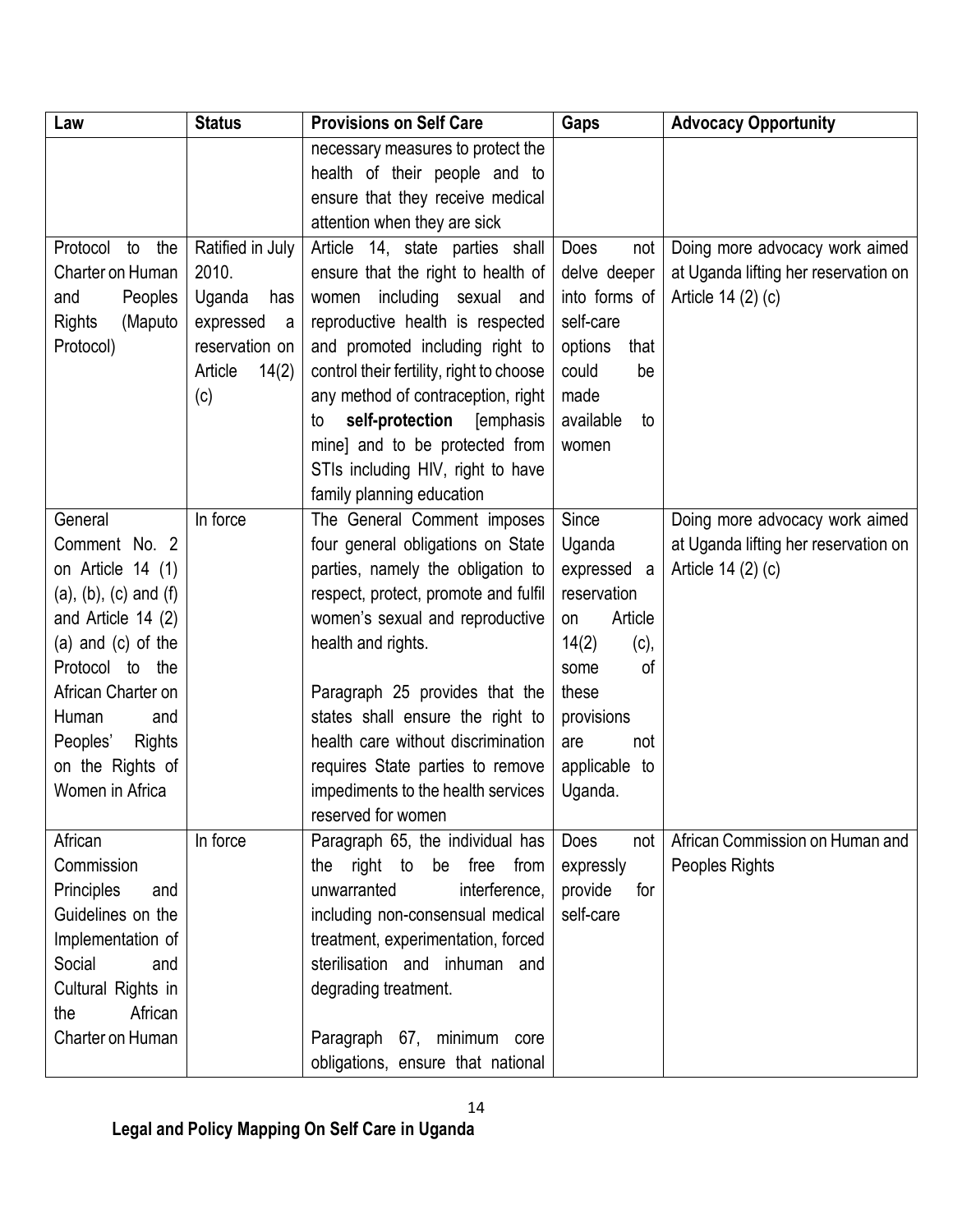| Law                     | <b>Status</b> | <b>Provisions on Self Care</b>                                      | Gaps            | <b>Advocacy Opportunity</b>         |
|-------------------------|---------------|---------------------------------------------------------------------|-----------------|-------------------------------------|
| Peoples'<br>and         |               | plans and policies are designed to                                  |                 |                                     |
| <b>Rights</b>           |               | ensure that health systems are                                      |                 |                                     |
|                         |               | able to deal with an individual's                                   |                 |                                     |
|                         |               | health holistically by addressing all                               |                 |                                     |
|                         |               | aspects that may affect his/her                                     |                 |                                     |
|                         |               | health.                                                             |                 |                                     |
|                         |               | Para 67, Recognises the rights of                                   |                 |                                     |
|                         |               | women to control their fertility                                    |                 |                                     |
| African<br>East         | Authenticated | Among the objects and purposes                                      | Does<br>not     | Calls for amendment to ensure that  |
| <b>HIV</b><br>Community | in June 2012  | of the Act is to ensure the provision                               | recognise       | self-testing is provided for under  |
| <b>AIDS</b><br>and      |               | of quality health care and social                                   | self-testing    | the said Article                    |
| Prevention<br>and       |               | services for persons living with HIV                                | as evidenced    |                                     |
| Management Act,         |               | and their caregivers.                                               | by Article 16   |                                     |
| 2012                    |               |                                                                     |                 |                                     |
|                         |               | Under Article 12, governments<br>shall                              |                 |                                     |
|                         |               | that<br>ensure<br>recognised<br>including<br>protective<br>devices  |                 |                                     |
|                         |               | condoms are available, accessible                                   |                 |                                     |
|                         |               | and affordable to the population.                                   |                 |                                     |
|                         |               | Governments are further required                                    |                 |                                     |
|                         |               | to ensure promotion of any other                                    |                 |                                     |
|                         |               | scientifically-proven measures that                                 |                 |                                     |
|                         |               | have been showed to be effective                                    |                 |                                     |
|                         |               | reducing<br>eliminating<br>or<br>$\mathsf{In}$                      |                 |                                     |
|                         |               | transmission of HIV                                                 |                 |                                     |
| African<br>East         | Recalled      | The Bill intended to ensure quality                                 | Despite being   | efforts<br>Advocacy<br>should<br>be |
| Community               |               | sexual reproductive health care,                                    | progressive,    | concentrated on ensuring that the   |
| Sexual<br>and           |               | education and services for all                                      | the Bill was    | Bill is re-tabled and passed        |
| Reproductive            |               | citizens of the East African                                        | recalled<br>in. |                                     |
| Health Rights Bill,     |               | Community.                                                          | February        |                                     |
| 2017                    |               |                                                                     | 2021<br>for     |                                     |
|                         |               | Clause 6 of the Bill made provision                                 | redrafting      |                                     |
|                         |               | for the right to seek and receive                                   |                 |                                     |
|                         |               | age appropriate sexual<br>and<br>reproductive health information in |                 |                                     |
|                         |               | any form through any medium                                         |                 |                                     |
|                         |               |                                                                     |                 |                                     |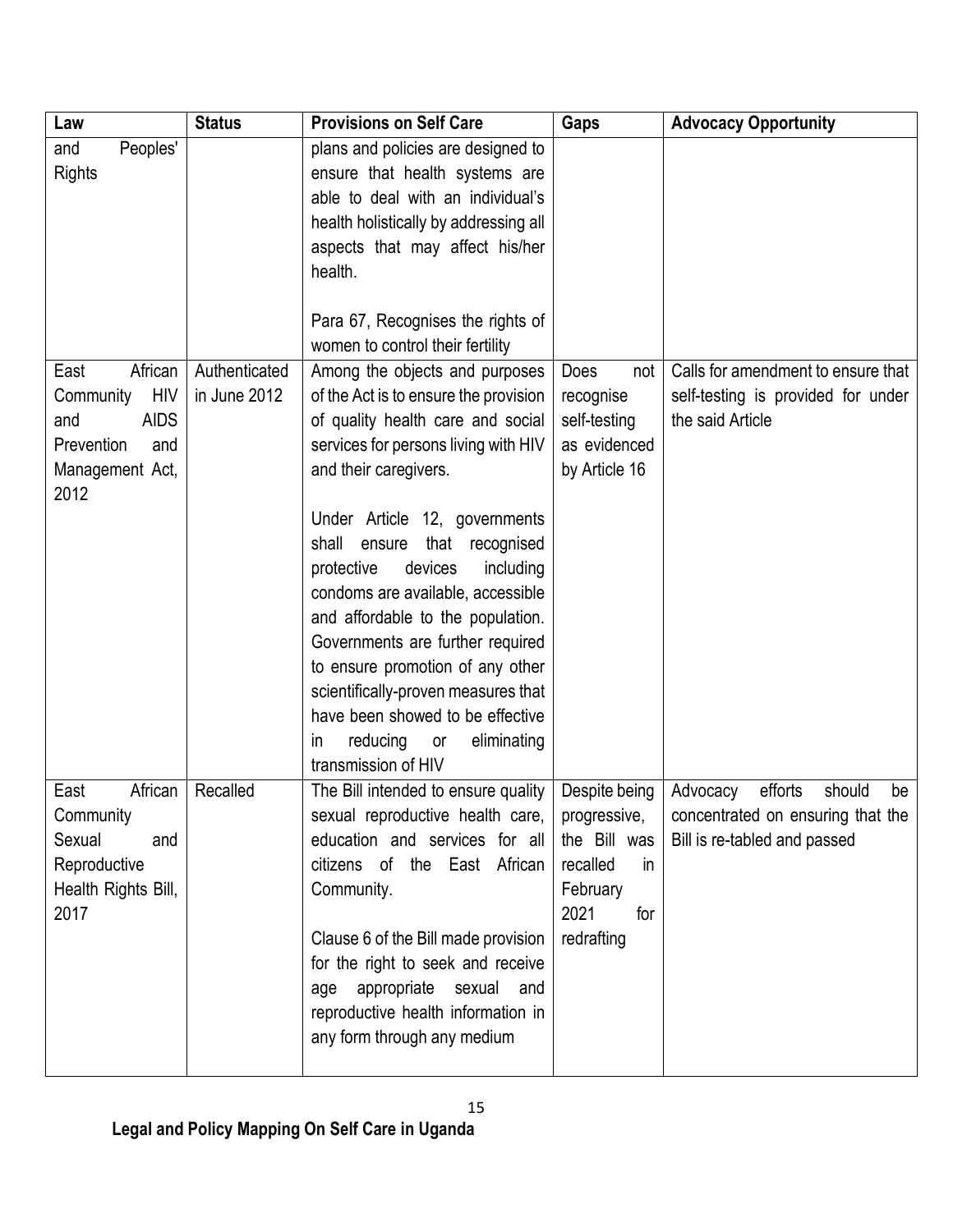| Law                                                      | <b>Status</b> | <b>Provisions on Self Care</b>                                                                                                                                                                                    | Gaps                                                      | <b>Advocacy Opportunity</b>                                                                                                                                                                                                                                                                              |
|----------------------------------------------------------|---------------|-------------------------------------------------------------------------------------------------------------------------------------------------------------------------------------------------------------------|-----------------------------------------------------------|----------------------------------------------------------------------------------------------------------------------------------------------------------------------------------------------------------------------------------------------------------------------------------------------------------|
|                                                          |               | Clause 12 made provision for<br>contraceptives and<br>$\cdot$ to<br>access<br>therefore the ability for individuals<br>to control their fertility by choosing<br>and consenting to any method of<br>contraception |                                                           |                                                                                                                                                                                                                                                                                                          |
| East<br>African<br>Community<br>Gender<br>Policy<br>2018 | In force      | Partner States commit to develop<br>and implement strategies including<br>capacity building sessions for<br>health workers to enable them<br>provide<br>quality<br>sexual<br>and<br>reproductive health services  | <b>Does</b><br>not<br>expressly<br>refer to self-<br>care | Since the Policy refers to capacity<br>building<br>sessions<br>for<br>health<br>workers, civil society should scale<br>up efforts to task the state to<br>provide these, with a special focus<br>on self-care tools that these health<br>workers should know about such as<br>the HIV self-testing kits. |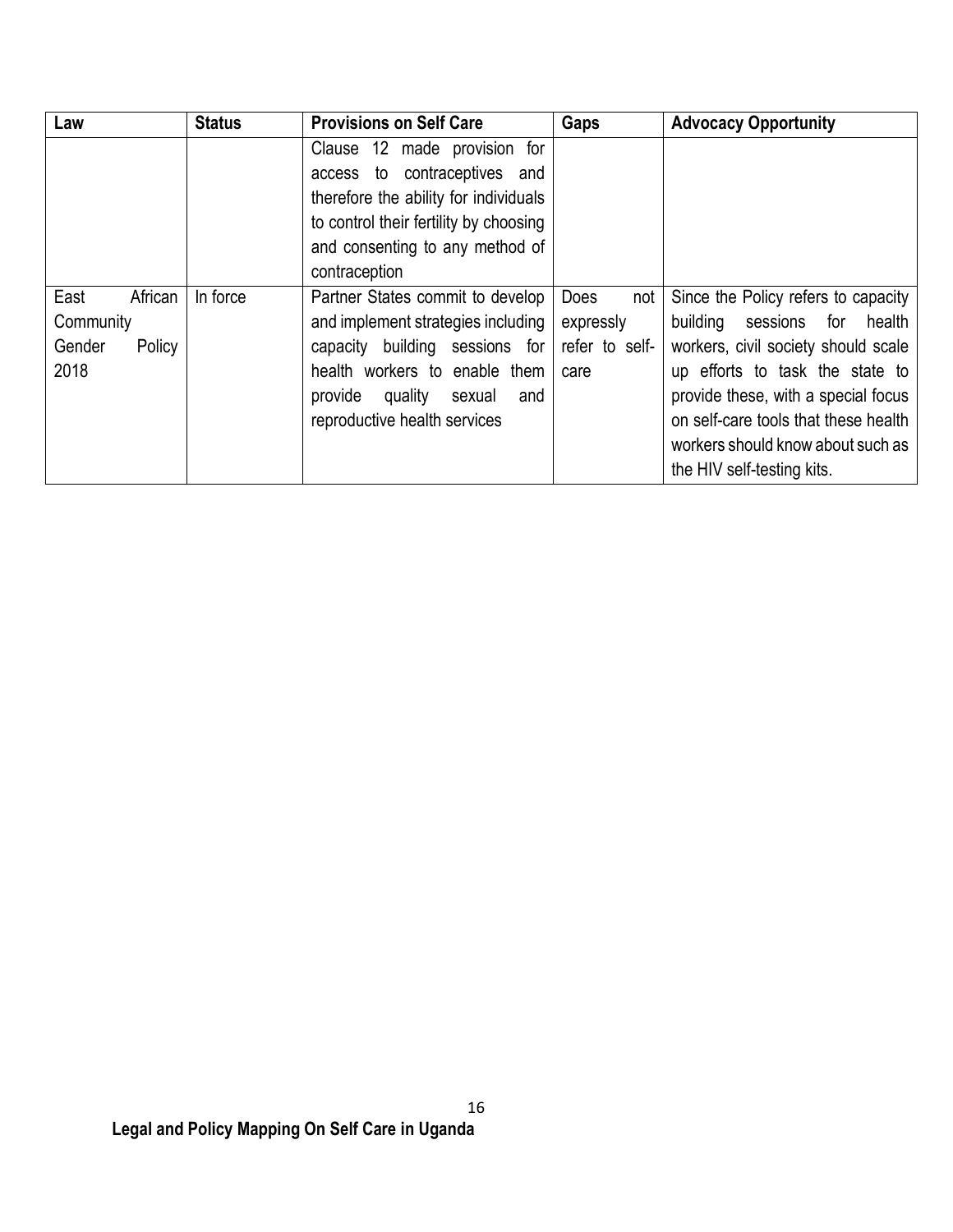# <span id="page-16-0"></span>**ANNEX 2: UGANDA NATIONAL LAWS AND BILLS**

| Laws              | <b>Status</b>            | <b>Provisions</b>                      | Gaps:                      | <b>Opportunities</b>               |
|-------------------|--------------------------|----------------------------------------|----------------------------|------------------------------------|
| The               | force,<br>In             | Self-care is progressively recognized  | If the<br>Constitution is  | While the Constitution does not    |
| Constitution of   | 8 <sup>th</sup><br>since | in Uganda's Constitution by the        | strict<br>given<br>a       | expressly provide for the right to |
| the Republic of   | October,                 | following provisions;                  | interpretation,            | health, decided cases such as      |
| Uganda, 1995      | 1995                     |                                        | provisions on self-care    | CEHURD and 3 others vs.            |
| (as amended)      |                          | National<br>20<br>of the<br>Objective  | and access to health       | Attorney<br>General                |
|                   |                          | Objectives and Directive Principles    | not<br>expressly<br>are    | [Constitutional Petition No.16 of  |
|                   |                          | of State policy- State to take all     | provided for and this      | 2011]- give the right to health    |
| Preamble:         |                          | practical measures to ensure the       | might be used to limit its | and specifically the right to      |
| The               |                          | provision of basic medical services to | scope and appreciation     | maternal health a place in         |
| Constitution is   |                          | the population.                        | of the concept of self-    | Uganda's Constitution.             |
| Supreme<br>the    |                          |                                        | care.                      |                                    |
| Law in Uganda     |                          | Article 8A- National Objectives and    |                            | Given that the concept of Self-    |
| and it has a bill |                          | Directive Principles of State Policy   |                            | care is looked at from the angle   |
| of rights that    |                          | are relied upon in the interpretation  |                            | of sexual and reproductive         |
| expressly         |                          | of the Constitution (See Sam Kutesa    |                            | health and rights, this becomes    |
| provides for the  |                          | and 3 others vs. Attorney General      |                            | opportunity to engage<br>an        |
| rights one is     |                          | [Constitutional Reference No. 54 of    |                            | Government and specifically        |
| entitled to<br>in |                          | 2011                                   |                            | parliament to<br>amend<br>the      |
| the context of    |                          |                                        |                            | constitution and include express   |
| Uganda.           |                          | Article 20- provides for fundamental   |                            | provisions that provide for the    |
|                   |                          | human rights and freedoms and this     |                            | right to health and these should   |
| It also provides  |                          | provision<br>expressly<br>mandates     |                            | include the right to access and    |
| for the roles     |                          | Government, state agencies and         |                            | receive quality health services    |
| and               |                          | persons to promote, respect and        |                            | and health information and         |
| responsibilities  |                          | uphold human rights                    |                            | services<br>should<br>these<br>be  |
| of government     |                          |                                        |                            | available to all persons of all    |
| the<br>in         |                          |                                        |                            | age groups.                        |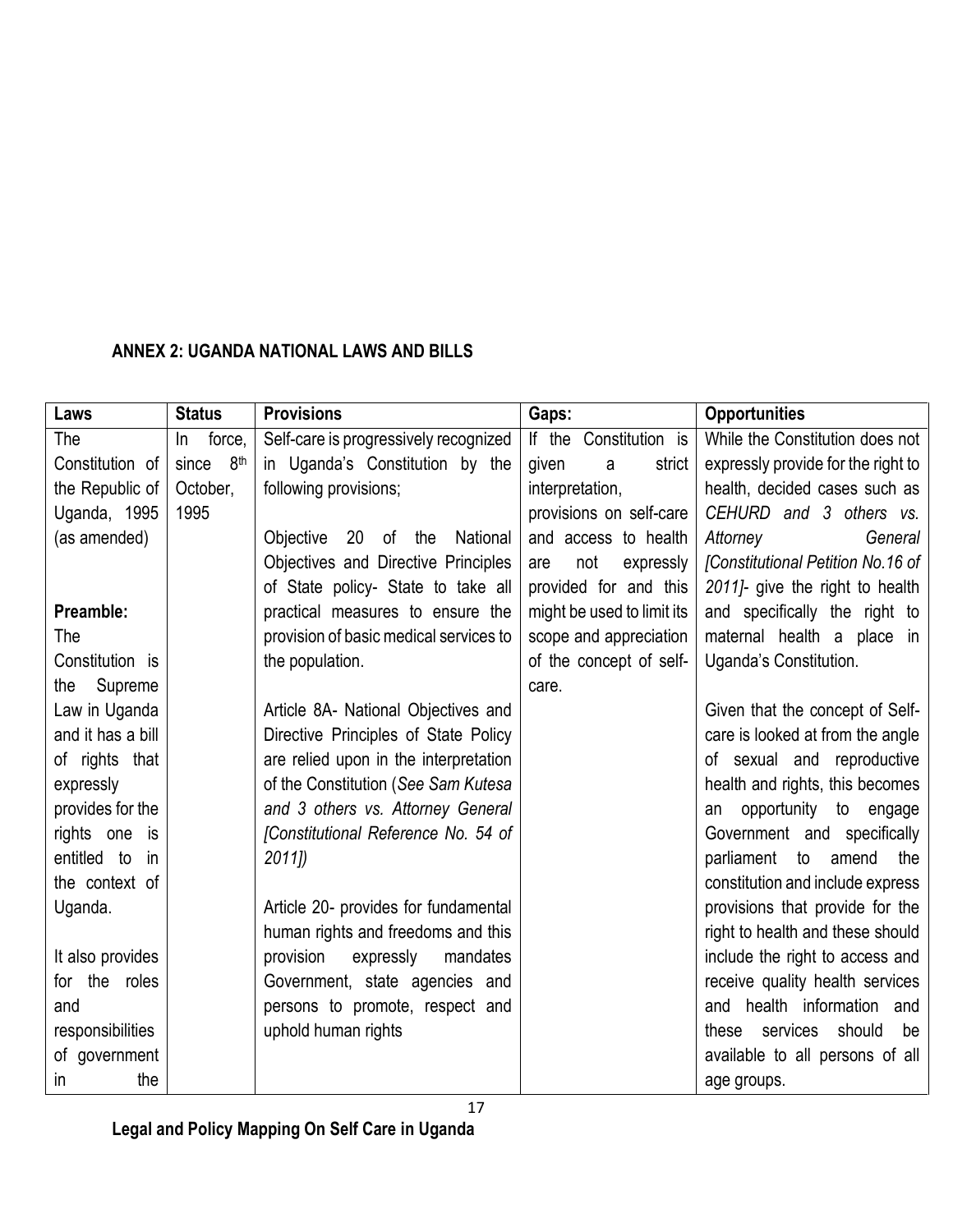| Laws             | <b>Status</b>            | <b>Provisions</b>                       | Gaps:                    | <b>Opportunities</b>             |
|------------------|--------------------------|-----------------------------------------|--------------------------|----------------------------------|
| protection and   |                          | Article 21- promotes equality and       |                          |                                  |
| promotion<br>0f  |                          | prohibits all forms of discrimination   |                          | Opportunity to advocate for      |
| human rights     |                          | whether premised on the ground of       |                          | amendment of the constitution    |
|                  |                          | sex, race, color, ethnic origin, tribe, |                          | to include the right to health   |
|                  |                          | birth, creed or religion, social or     |                          | expressly.                       |
|                  |                          | economic standing, political opinion    |                          |                                  |
|                  |                          | or disability.                          |                          |                                  |
|                  |                          |                                         |                          |                                  |
|                  |                          | Article 27(2)- promotes privacy and     |                          |                                  |
|                  |                          | from a progressive point of view in     |                          |                                  |
|                  |                          | the context of self-care, this includes |                          |                                  |
|                  |                          | data and information privacy            |                          |                                  |
|                  |                          | Article 31 (4)- recognizes parents'     |                          |                                  |
|                  |                          | right and duty to care for and bring up |                          |                                  |
|                  |                          | children<br>(this<br>their<br>provision |                          |                                  |
|                  |                          | recognizes parental responsibility)     |                          |                                  |
|                  |                          |                                         |                          |                                  |
|                  |                          | Article 33(2) mandates the State to     |                          |                                  |
|                  |                          | provide facilities and opportunities    |                          |                                  |
|                  |                          | necessary to enhance the welfare of     |                          |                                  |
|                  |                          | women to enable them to realize         |                          |                                  |
|                  |                          | their full potential and advancement.   |                          |                                  |
|                  |                          |                                         |                          |                                  |
|                  |                          | This article 33(3) further mandates     |                          |                                  |
|                  |                          | the State to protect women and their    |                          |                                  |
|                  |                          | rights, taking into account their       |                          |                                  |
|                  |                          | unique status and natural maternal      |                          |                                  |
|                  |                          | functions in society.                   |                          |                                  |
| National<br>The  | force<br>In              | Access and availability of quality      | Inadequate information   | Enhance proper literacy and      |
| Policy<br>Drug   | 3 <sup>rd</sup><br>since | drugs and medicines is regulated by     | about specific drugs     | adequate information<br>about    |
| Authority<br>and | December                 | the National Drug Authority (NDA)       | and medicines that can   | self-care drugs and side effects |
| Act Cap 206      | ,1993                    | and this provided for under Section 2   | be used for self-care    | related to specific drugs.       |
|                  |                          | of the Act that establishes the         | resulting<br>side<br>and |                                  |
| Preamble:        |                          | National Drug Policy.                   | effects leads to drug    | Use Advocacy to ensure the re-   |
| As per its long  |                          |                                         | resistance.              | classification<br>of<br>some     |
| title, this act  |                          |                                         |                          | medicines from Class A to        |
| establishes the  |                          |                                         |                          |                                  |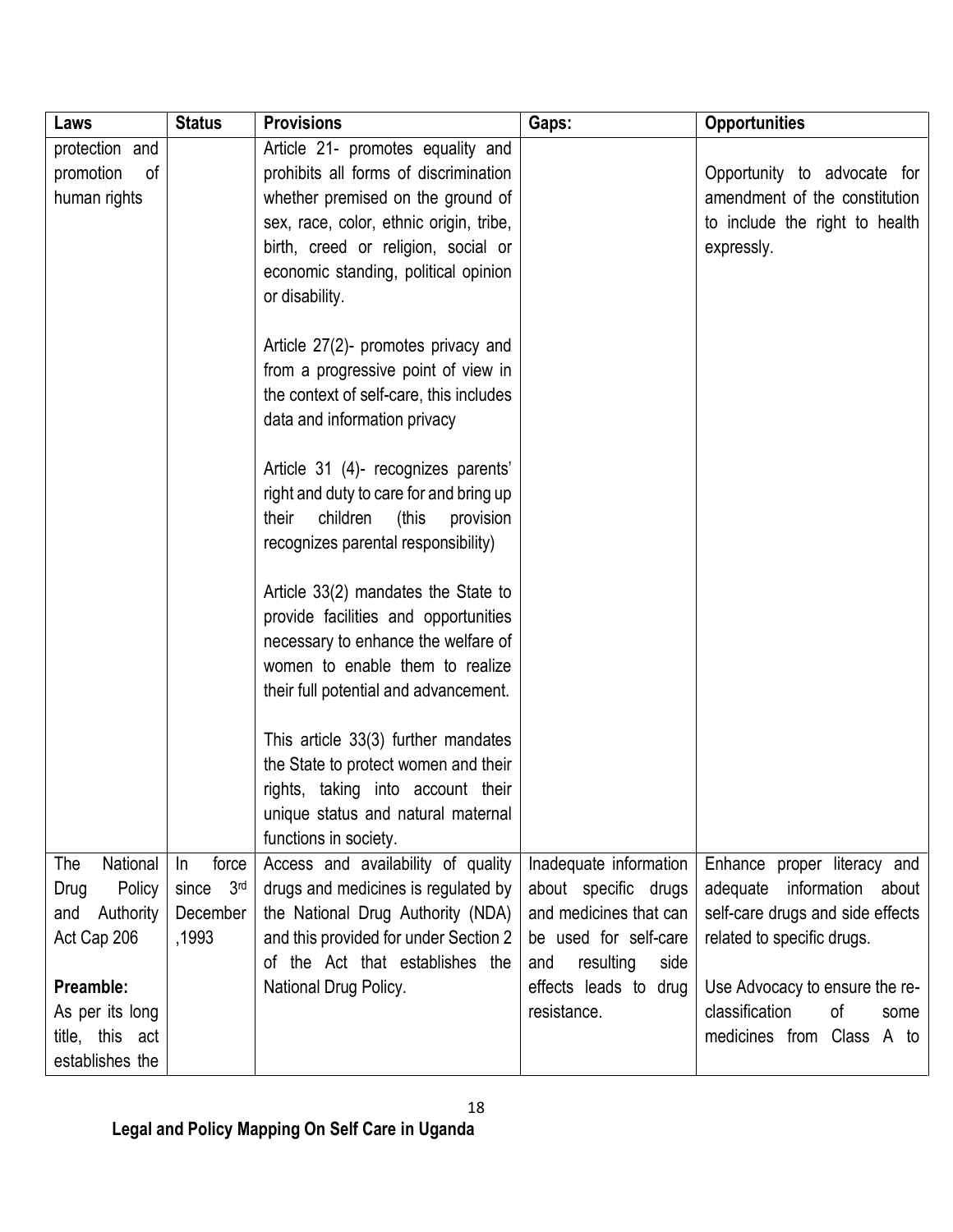| Laws                | <b>Status</b> | <b>Provisions</b>                       | Gaps:                    | <b>Opportunities</b>              |
|---------------------|---------------|-----------------------------------------|--------------------------|-----------------------------------|
| National<br>Drug    |               | Furthermore, Section 5 of the Act       | Classification of drugs  | Class B and C to ensure their     |
| Policy and the      |               | states the functions of the NDA and     | and the mandates of      | availability to the population.   |
| National Drug       |               | these are;                              | who dispenses which      |                                   |
| Authority           |               | a) To deal with the development         | type of drug to a person | Ensure popularity of the list of  |
| whose               |               | and regulation of the pharmacies        | in need of the same.     | essential medicines that can      |
| mandate is to       |               | and drugs in the country;               |                          | potentially be used for self-care |
| the<br>ensure       |               | b) To approve the national list of      |                          | mifepristone<br>e.g.<br>and       |
| availability,<br>at |               | essential drugs and supervise           |                          | misoprostol and more advocacy     |
| all times,<br>0f    |               | the revisions of the list in a          |                          | for law reform needs to be done   |
| essential,          |               | manner provided by the Minister;        |                          | to ensure the decriminalization   |
| efficacious and     |               | c) to estimate drug needs to ensure     |                          | the supply, sale and<br>of        |
| cost-effective      |               | that the needs are met as               |                          | dispensing of self-care drugs.    |
| drugs to the        |               | economically as possible;               |                          |                                   |
| entire              |               | control<br>the<br>importation,<br>d) to |                          |                                   |
| population of       |               | exportation<br>sale<br>of<br>and        |                          |                                   |
| Uganda, as a        |               | pharmaceuticals;                        |                          |                                   |
| οf<br>means         |               | to control the quality of drugs;<br>e)  |                          |                                   |
| providing           |               | to promote and control local<br>f)      |                          |                                   |
| satisfactory        |               | production of essential drugs;          |                          |                                   |
| health care and     |               | to encourage research and<br>g)         |                          |                                   |
| Safeguarding        |               | development<br>of<br>herbal             |                          |                                   |
| the appropriate     |               | medicines;                              |                          |                                   |
| use of drugs.       |               | h) to promote rational use of drugs     |                          |                                   |
|                     |               | through appropriate professional        |                          |                                   |
|                     |               | training;                               |                          |                                   |
|                     |               |                                         |                          |                                   |
|                     |               | The Act as per Section 8 further        |                          |                                   |
|                     |               | establishes a National List of          |                          |                                   |
|                     |               | Essential Medicines and these are       |                          |                                   |
|                     |               | medicines that have to be available     |                          |                                   |
|                     |               | at all times to serve the needs of the  |                          |                                   |
|                     |               | population. Some of the essential       |                          |                                   |
|                     |               | medicines such as misoprostol and       |                          |                                   |
|                     |               | mifepristone can be used for            |                          |                                   |
|                     |               | purposes of self-care in Uganda.        |                          |                                   |
|                     |               |                                         |                          |                                   |
|                     |               | The Act also puts in place checks       |                          |                                   |
|                     |               | and balances to ensure that drugs       |                          |                                   |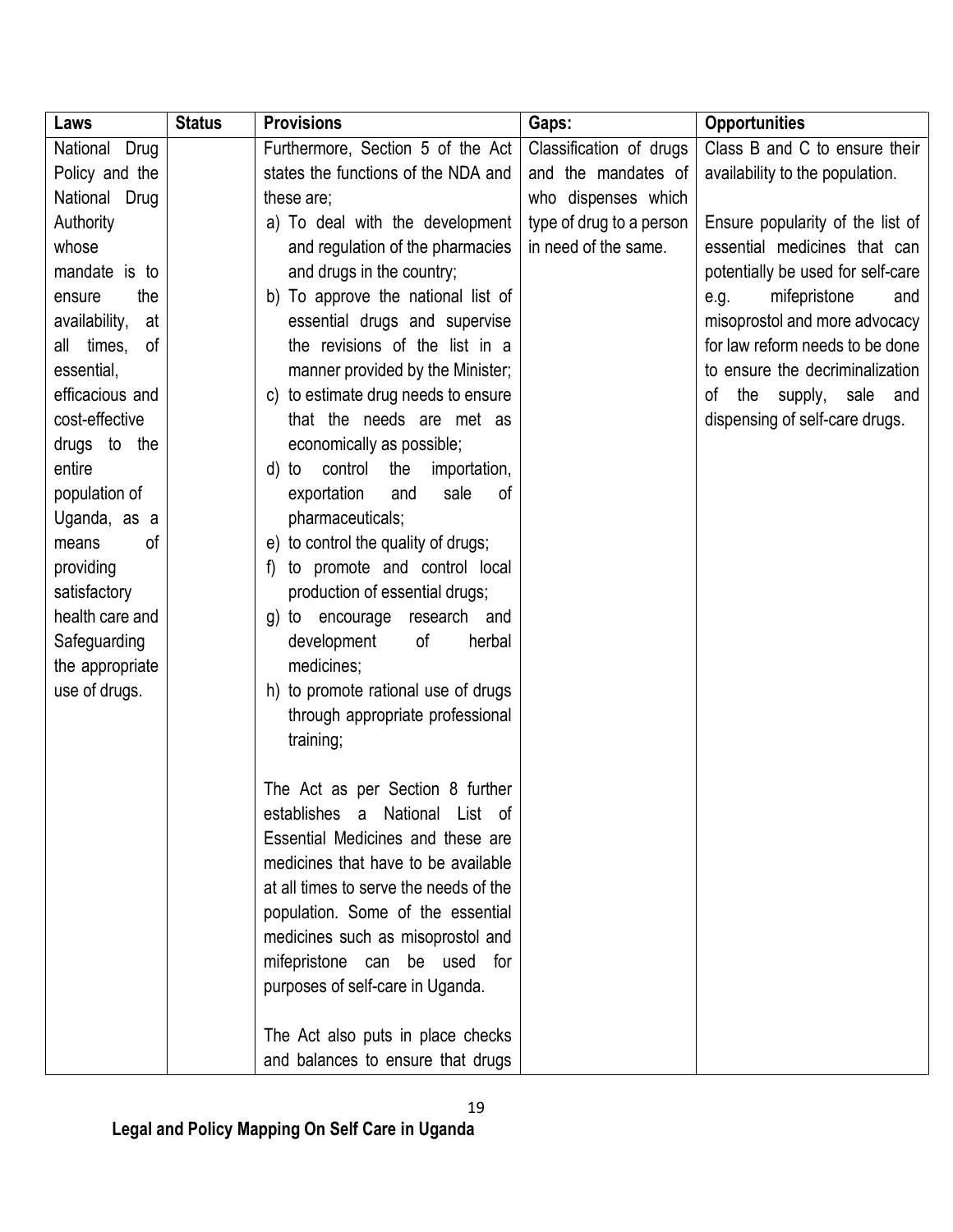| Laws                                                                                                                                                                                                                                                  | <b>Status</b>                                                                                                                              | <b>Provisions</b>                                                                                                                                                                                                                                                                                                                                                                                                                                                                | Gaps:                                                                                                                                              | <b>Opportunities</b>                                                                                                                                                                                                                                                                                                           |
|-------------------------------------------------------------------------------------------------------------------------------------------------------------------------------------------------------------------------------------------------------|--------------------------------------------------------------------------------------------------------------------------------------------|----------------------------------------------------------------------------------------------------------------------------------------------------------------------------------------------------------------------------------------------------------------------------------------------------------------------------------------------------------------------------------------------------------------------------------------------------------------------------------|----------------------------------------------------------------------------------------------------------------------------------------------------|--------------------------------------------------------------------------------------------------------------------------------------------------------------------------------------------------------------------------------------------------------------------------------------------------------------------------------|
|                                                                                                                                                                                                                                                       |                                                                                                                                            | are dispensed in duly registered<br>places by duly licensed persons<br>(Sections 13 to 17 of the Act).<br>Act further<br>The<br>provides<br>for<br>Classification of Drugs as per the<br>Schedules annexed to the Act.                                                                                                                                                                                                                                                           |                                                                                                                                                    |                                                                                                                                                                                                                                                                                                                                |
| The<br>Penal<br>Act of<br>Code<br>Uganda,<br>Cap<br>120<br>Preamble:<br>The<br>Penal<br>Code<br>is<br>Uganda's<br>central<br>penal<br>law. It provides<br>for a list of<br>offenses<br>and<br>penalties<br>for<br>non-<br>compliance<br>with the Law. | force<br>In<br>since 15th<br>June,<br>1950                                                                                                 | With regard to Self-care in the<br>context of SRHR, this Law prohibits<br>attempts to procure an abortion,<br>procuring<br>a<br>miscarriage<br>and<br>supplying and dispensing drugs to<br>procure an abortion as per sections<br>141, 142 and 143 of the Act.<br>As such, these provisions of the Law<br>have restricted access to safe and<br>legal abortions and they have as<br>such, contributed to unsafe abortions<br>that could have been prevented<br>through self-care | These sections are a<br>clear limitation to the<br>advancement of self-<br>care to women and girls<br>who might require safe<br>abortion services. | There is need for Advocacy and<br>Law Reform and this can be<br>through;<br>-Petition the Parliament to enact<br>a law that can provide for the<br>circumstances under which an<br>abortion can be carried out<br>-decriminalize the sale, supply<br>and dispensing or abortifacients                                          |
| The Traditional<br>and<br>Complimentary<br>Medicines Act,<br>2019<br>Preamble:<br>The Act defines<br>traditional and<br>complementar<br>y medicines in<br>relation<br>to                                                                              | Act<br>assented<br>to by the<br>President<br>14 <sup>th</sup><br>on<br>October<br>2020.<br>Statutory<br>Instrumen<br>t as<br>to<br>commenc | The Act defines Complimentary,<br>Conventional<br>Traditional<br>and<br>medicines as per Section 3 of the Act<br>and it further puts in places checks<br>balances to ensure<br>and<br>that<br>practitioners and places where these<br>medicines<br>practices<br>or<br>are<br>administered are duly registered and<br>licensed as per part IV and V of the<br>Act.                                                                                                                | Non-implementation of<br>this Law still remains a<br>missed opportunity                                                                            | There is need for Advocacy and<br>sensitization to ensure a strict<br>enforcement of this legal regime<br>so as to ensure that the code of<br>conduct is adhered to and that<br>traditional, conventional and<br>complimentary medicines and<br>practices administered are duly<br>recognized and proved to be<br>efficacious. |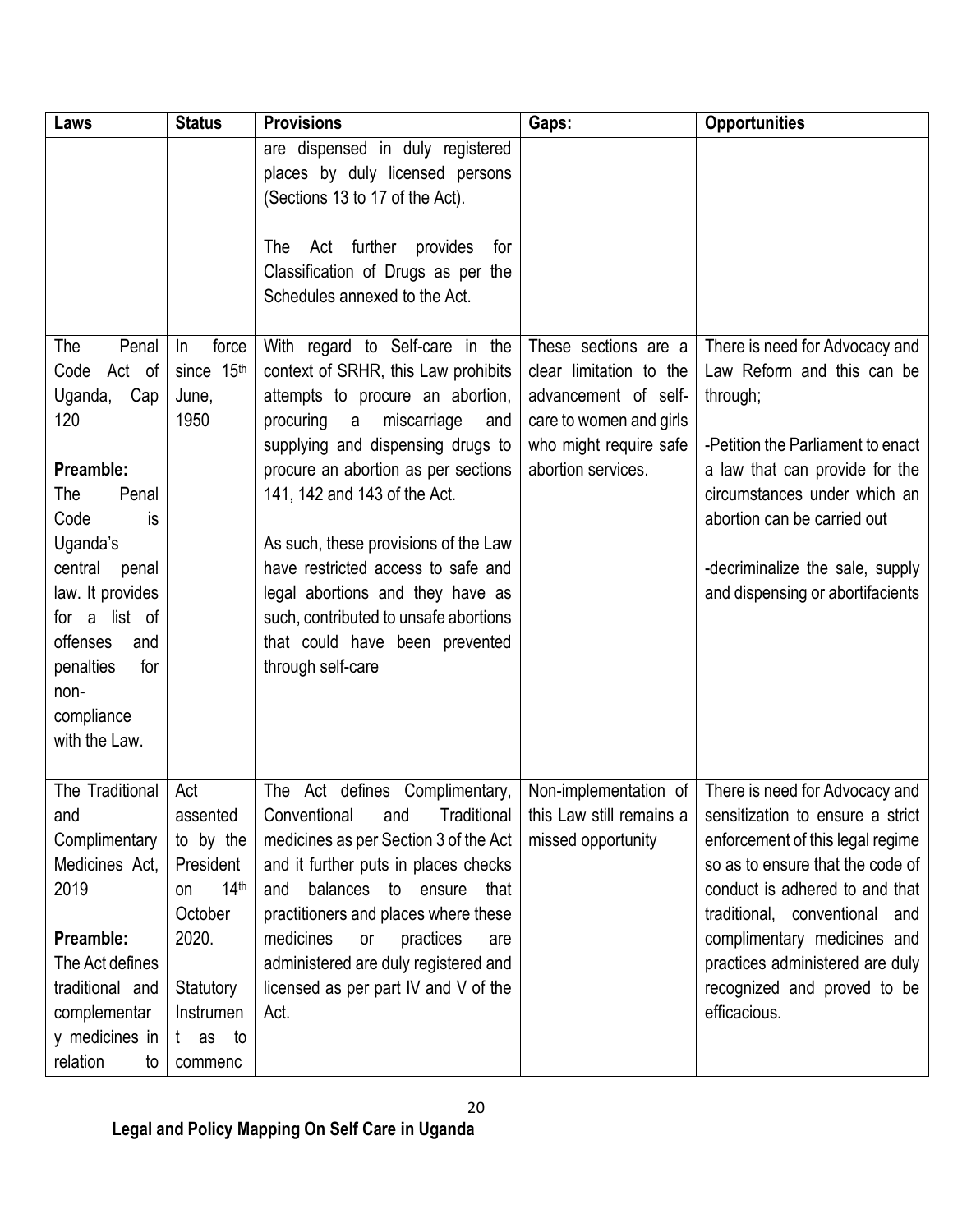| Laws                | <b>Status</b> | <b>Provisions</b>                                   | Gaps:                    | <b>Opportunities</b>              |
|---------------------|---------------|-----------------------------------------------------|--------------------------|-----------------------------------|
| modern              | ement not     | The Act has a code of conduct as per                |                          |                                   |
| medicine and it     | available     | Section 52 that regulates the                       |                          |                                   |
| seeks<br>to         | online.       | relationship between a practitioner                 |                          |                                   |
| control<br>and      |               | patient<br>and<br>practices<br>and<br>a             |                          |                                   |
| regulate<br>the     |               | highlighted in the code include                     |                          |                                   |
| of<br>practice      |               | - respect for patients                              |                          |                                   |
| traditional<br>and  |               | - non-exploitation of patients                      |                          |                                   |
| complementar        |               | - respect for community values and                  |                          |                                   |
| y medicine and      |               | acceptable moral and societal                       |                          |                                   |
| license             |               | norms                                               |                          |                                   |
| practitioners       |               | promotion of beneficial aspects of                  |                          |                                   |
|                     |               | traditional medicine                                |                          |                                   |
|                     |               | elimination of harmful practices                    |                          |                                   |
|                     |               | promotion of social justice through                 |                          |                                   |
|                     |               | safe, acceptable and cost effective                 |                          |                                   |
|                     |               | traditional medicines and practice                  |                          |                                   |
|                     |               | - informed consent of the patient                   |                          |                                   |
|                     |               |                                                     |                          |                                   |
|                     |               | The Act also calls for the respect of               |                          |                                   |
|                     |               | Ethics principles as detailed under                 |                          |                                   |
|                     |               | Section 53.                                         |                          |                                   |
|                     |               |                                                     |                          |                                   |
| Uganda              | force<br>In   | The Act establishes the Uganda                      | Delays in timely quality | There is need to work together    |
| National            | since 14th    | National<br><b>Standards</b><br><b>Bureau</b><br>οf | checks and approval of   | with UNBS and NDA to ensure       |
| <b>Bureau</b><br>of | October,      | (Section 2) whose mandate in                        | health commodities by    | that quality checks of health     |
| Standards Act,      | 1983.         | summary as per Section 3, is to                     | the UNBS and NDA         | commodities such as condoms,      |
| Cap 327             |               | ensure that products/commodities                    | hinders availability of  | syringes etc, and are done in a   |
|                     |               | available on the Ugandan Market                     | health commodities       | timely manner so as to ensure     |
| Preamble:           |               | (including health commodities) are                  |                          | their availability on the market. |
| This<br>Act         |               | duly certified and adhere to quality                |                          |                                   |
| establishes the     |               | checks and standards and this                       |                          |                                   |
| Uganda              |               | includes combating counterfeit and                  |                          |                                   |
| National            |               | pirated products.                                   |                          |                                   |
| <b>Bureau</b><br>of |               |                                                     |                          |                                   |
| Standards and       |               | As such, where products. Goods and                  |                          |                                   |
| provides for the    |               | commodities do not conform to the                   |                          |                                   |
| standardization     |               | quality standards set by the Uganda                 |                          |                                   |
|                     |               | National Bureau of Standards, the                   |                          |                                   |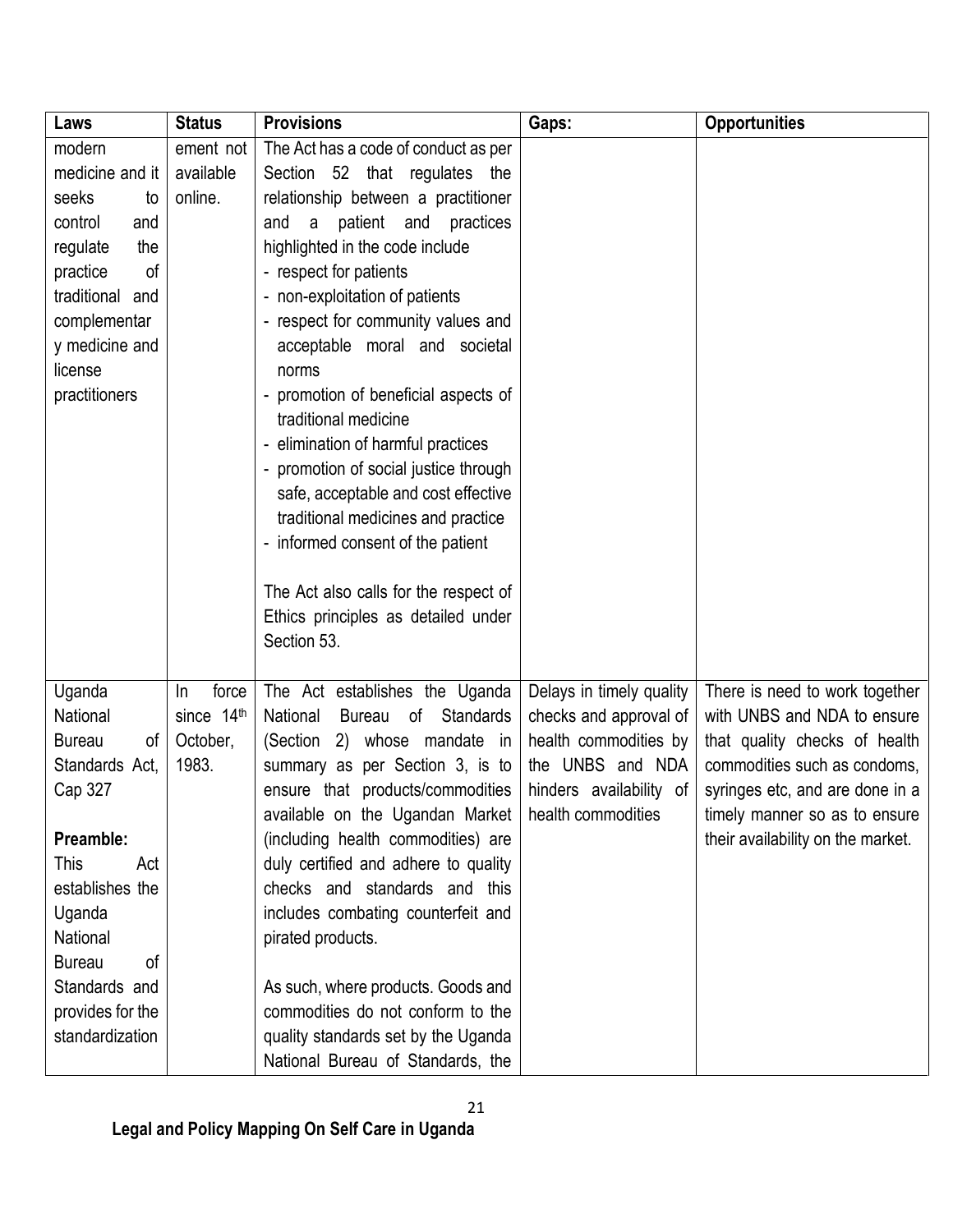| Laws                        | <b>Status</b>         | <b>Provisions</b>                                                        | Gaps:                                             | <b>Opportunities</b>                                          |
|-----------------------------|-----------------------|--------------------------------------------------------------------------|---------------------------------------------------|---------------------------------------------------------------|
| of<br>commodities.          |                       | goods are rejected accordingly and<br>penalties for non-compliance are   |                                                   |                                                               |
|                             |                       | prescribed for under Sections 26 to                                      |                                                   |                                                               |
|                             |                       | 30 of the Act.                                                           |                                                   |                                                               |
|                             |                       |                                                                          |                                                   |                                                               |
| The Electronic              | Assented              | This Law from a progressive point of                                     | that it's<br>Given<br>an                          | Need to ensure that goods or                                  |
| <b>Transactions</b>         | to on 17th            | recognizes<br>the<br>view,<br>role<br>0f                                 | electronic transaction,                           | services (self-care related) that                             |
| Act, 2011                   | February<br>2011,     | electronic transactions in access to<br>health commodities and services. | the seller as no control<br>over the prescription | are offered are duly prescribed<br>by licensed health workers |
| Preamble:                   |                       |                                                                          | because this law is                               | if<br>especially<br>these<br>are                              |
| Act<br>The                  | Commenc               | It defines who a "consumer" is as per                                    | about the purchasing                              | drugs/medicines.                                              |
| provides for the            | ed on 8th             | Section 2 to be "a person who enters                                     | power of the buyer.                               |                                                               |
| use, security,              | <b>July 2011.</b>     | or intends to enter into an electronic                                   |                                                   |                                                               |
| facilitation and            |                       | transaction with a supplier as the end                                   |                                                   |                                                               |
| regulation<br>of            |                       | user of the goods or services offered                                    |                                                   |                                                               |
| electronic<br>communication |                       | by that supplier".                                                       |                                                   |                                                               |
| and<br>s                    |                       | The Act under part IV expressly                                          |                                                   |                                                               |
| transactions                |                       | provides for Consumer Protection                                         |                                                   |                                                               |
| and                         |                       | and this thereby regulates the                                           |                                                   |                                                               |
| encourages the              |                       | conduct between the buyer and                                            |                                                   |                                                               |
| of<br>use<br>$e-$           |                       | seller.                                                                  |                                                   |                                                               |
| Government                  |                       |                                                                          |                                                   |                                                               |
| services                    |                       | Section 24 deals with information to                                     |                                                   |                                                               |
|                             |                       | be provided by suppliers or sellers                                      |                                                   |                                                               |
|                             |                       | and it requires the seller as per                                        |                                                   |                                                               |
|                             |                       | Section 30, to supply the good<br>purchased electronically within 30     |                                                   |                                                               |
|                             |                       | days.                                                                    |                                                   |                                                               |
|                             |                       |                                                                          |                                                   |                                                               |
| The Children's              | Children's            | The Children's Act Advances the                                          | The Children's Act does                           | There is need for the Welfare                                 |
| Act Cap 59 and              | Cap<br>Act            | Welfare principles under Section 3 of                                    | recognize<br>not<br>the                           | principle to be explicit on the                               |
| Children's                  | 59                    | the Act as amended in 2016 and it                                        | unique challenges that                            | rights of Children with regard to                             |
| Amendment                   | commenc               | expressly states that;                                                   | girls go through for                              | accessing<br>family<br>planning                               |
| Act 2015                    | ed on 1 <sup>st</sup> |                                                                          | instance<br>sexual                                | services and commodities. As                                  |
|                             | August                | 1) The welfare of the child shall be of                                  | violence resulting into                           | such, more advocacy needs to                                  |
| Preamble:                   | 1997.                 | consideration<br>paramount                                               | pregnancy and whether                             | be done in this area.                                         |
|                             |                       | whenever the state, a court, a                                           | child<br>having<br>a<br>a                         |                                                               |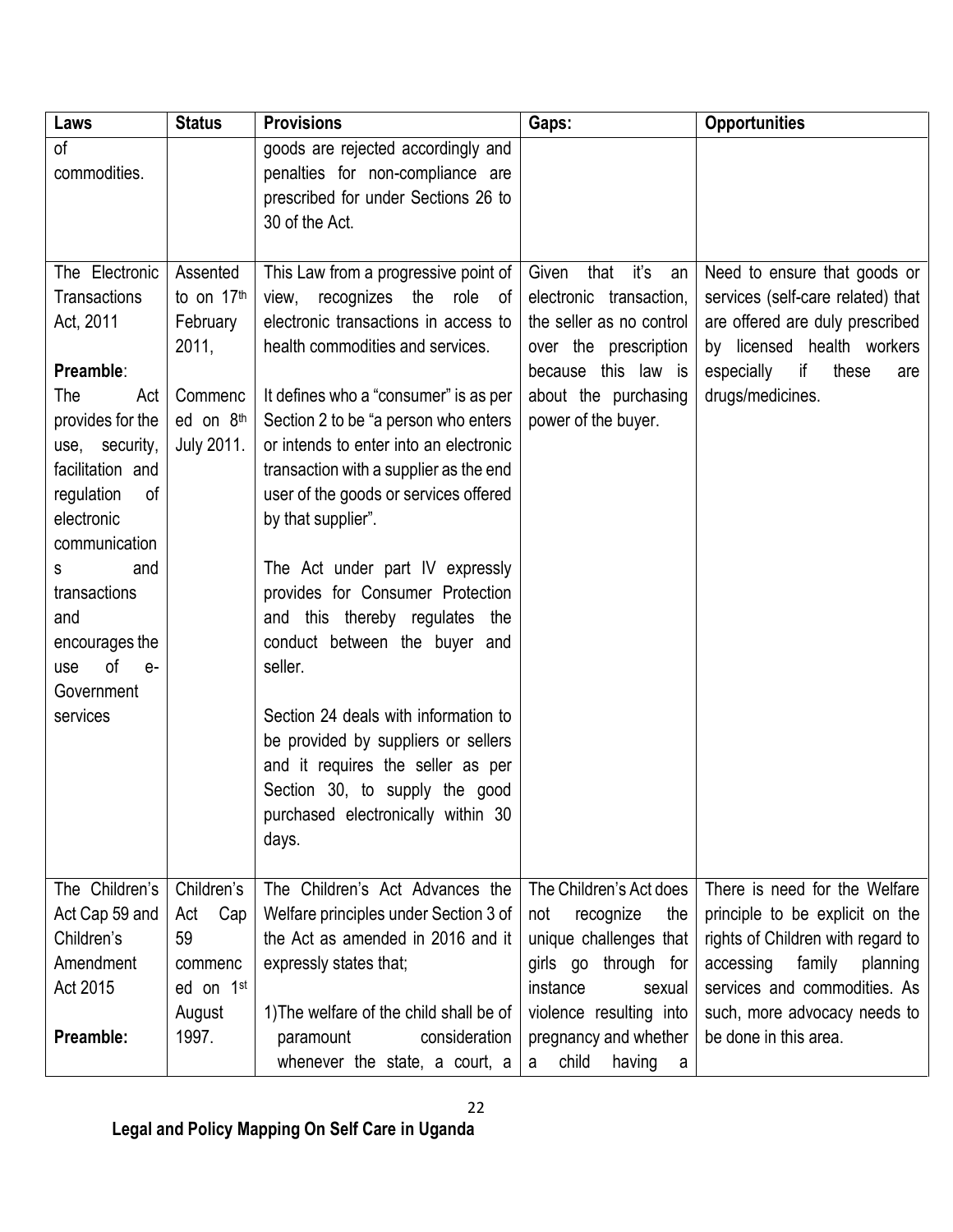| Laws              | <b>Status</b>    | <b>Provisions</b>                         | Gaps:                     | <b>Opportunities</b> |
|-------------------|------------------|-------------------------------------------|---------------------------|----------------------|
| These Acts of     | Children's       | tribunal, a local authority or any        | pregnancy is in the best  |                      |
| Parliament        | Amendme          | person determines any question in         | interests<br>of<br>that   |                      |
| stipulated<br>the | Act<br>nt        | respect to the upbringing of a child,     | pregnant child.           |                      |
| consolidate the   | commenc          | the administration of a child's           |                           |                      |
| law relating to   | ed on 2          | property, or the application of any       | Secondly, access<br>to    |                      |
| children;<br>to   | <b>June 2016</b> | from<br>that<br>income<br>arising         | family<br>planning<br>for |                      |
| provide for the   |                  | administration.                           | children<br>is<br>not     |                      |
| care, protection  |                  |                                           | recognized<br>yet<br>in   |                      |
| and               |                  | 2) In all matters relating to a child,    | Uganda, children<br>as    |                      |
| maintenance of    |                  | whether before a court of law or          | young as 12 years are     |                      |
| children;<br>to   |                  | before any other person, regard           | sexually active.          |                      |
| provide<br>for    |                  | shall be had to the general               |                           |                      |
| local authority   |                  | that any delay in<br>principle            |                           |                      |
| support<br>for    |                  | determining the matter is likely to       |                           |                      |
| children;<br>to   |                  | be prejudicial to the welfare of the      |                           |                      |
| establish<br>a    |                  | child.                                    |                           |                      |
| family<br>and     |                  |                                           |                           |                      |
| children court;   |                  | 3) In determining any question under      |                           |                      |
| make<br>to        |                  | subsection (1), court or any other        |                           |                      |
| provision<br>for  |                  | person shall have regard to-              |                           |                      |
| children          |                  |                                           |                           |                      |
| charged<br>with   |                  | a) the ascertainable wishes and           |                           |                      |
| offences<br>and   |                  | feelings of the child concerned,          |                           |                      |
| other<br>for      |                  | with due regard to his or her age         |                           |                      |
| connected         |                  | and understanding;                        |                           |                      |
| purposes.         |                  | the child's physical, emotional<br>b)     |                           |                      |
|                   |                  | and educational needs;                    |                           |                      |
|                   |                  | the likely effects of any change in<br>C) |                           |                      |
|                   |                  | the child's circumstances;                |                           |                      |
|                   |                  | d) the child's sex, age, background       |                           |                      |
|                   |                  | and any other circumstances               |                           |                      |
|                   |                  | relevant in the matter;                   |                           |                      |
|                   |                  | any harm that the child has<br>e)         |                           |                      |
|                   |                  | suffered or is at the risk of             |                           |                      |
|                   |                  | suffering; and                            |                           |                      |
|                   |                  | Where relevant, the capacity of<br>f)     |                           |                      |
|                   |                  | the child's parents, guardian or          |                           |                      |
|                   |                  | any other person involved in the          |                           |                      |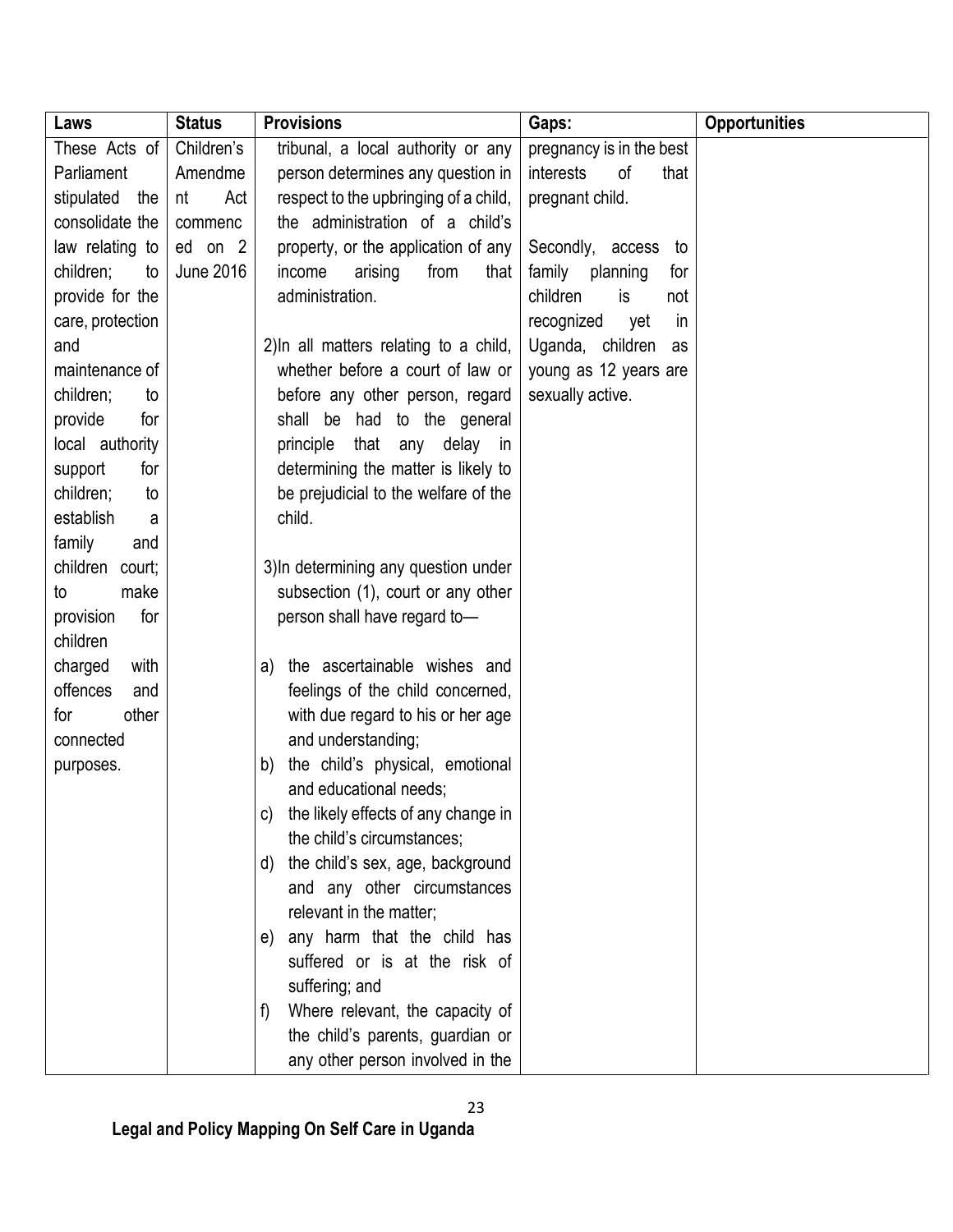| Laws                    | <b>Status</b>            | <b>Provisions</b>                             | Gaps:                        | <b>Opportunities</b>            |
|-------------------------|--------------------------|-----------------------------------------------|------------------------------|---------------------------------|
|                         |                          | care of the child, and in meeting             |                              |                                 |
|                         |                          | the needs of the child.                       |                              |                                 |
| Privacy<br>Data         | Assented                 | Premised on the spirit of the Act, this       | Security<br>measures         | There is need to ensure that    |
| and Protection          | to on 25th               | Act gives effect to Article 27(2) of the      | under Section 23(1) of       | personal data especially health |
| Act, 2019               | February                 | Constitution of the Republic of               | the Act are ambiguous        | information,<br>is<br>protected |
|                         | 2019.                    | Uganda, which provides for the                | as they give discretion      | whether by the Government or    |
| Preamble:               |                          | protection of the right to privacy and        | NITA to<br>either<br>to      | private persons.                |
| This is an Act          | Commenc                  | includes<br>this<br>person's<br>a             | disclose a data breach       |                                 |
| to protect the          | ement                    | individual/personal<br>data<br>and            | not,<br>thereby<br><b>or</b> |                                 |
| privacy of the          | date:<br>1 <sup>st</sup> | information.                                  | infringing on the rights     |                                 |
| individual and          | March                    |                                               | of the data subject.         |                                 |
| of<br>personal          | 2019.                    | Section 4: Establishes a personal             |                              |                                 |
| data<br>by              |                          | data protection office responsible for        | Section 8- children's        |                                 |
| regulating<br>the       |                          | personal data protection under the            | data is easily collected     |                                 |
| collection and          |                          | Information Technology<br>National            | and this breaches the        |                                 |
| processing<br>οf        |                          | Authority (NITA) - Uganda.                    | aspects of informed          |                                 |
| personal                |                          |                                               | consent.                     |                                 |
| information; to         |                          | Section 5: Where rights of data               |                              |                                 |
| provide for the         |                          | subjects are infringed under the Act,         | Section $7(2)(a)(b)$ - It's  |                                 |
| rights of the           |                          | they can lodge complaints with the            | easy to violate data         |                                 |
| persons whose           |                          | personal data/ protection office who          | privacy of persons on        |                                 |
| data<br>is              |                          | monitors, investigates and reports on         | the basis/ claims of         |                                 |
| collected<br>and        |                          | the observance of the right to privacy        | <b>National Security</b>     |                                 |
| the obligations         |                          | and personal data.                            |                              |                                 |
| of<br>data              |                          |                                               |                              |                                 |
| collectors, data        |                          | And, where Data is unlawfully                 |                              |                                 |
| processors and          |                          | obtained or disclosed by a data               |                              |                                 |
| data controllers        |                          | collector, controller or processor, that      |                              |                                 |
| regulate<br>and         |                          | person contravenes Section 25 and             |                              |                                 |
| the<br>use<br>or        |                          | is liable to conviction to a fine not         |                              |                                 |
| disclosure<br><b>or</b> |                          | exceeding 240 currency points or              |                              |                                 |
| personal                |                          | imprisonment for 10 years or both.            |                              |                                 |
| information             |                          |                                               |                              |                                 |
| <b>HIV</b><br>The       | Commenc                  | The Act seeks to make HIV/AIDS                | Section 43 of the Act        | The Act is self-care compliant  |
| Prevention and          | ed on 13th               | testing and counselling services              | criminalizes<br>the          | however, there is need for      |
| Control<br>Act,         | February                 | available and accessible at all Health        | intentional transmission     | Advocacy aimed at pushing for   |
| 2015                    | 2015                     | facilities in Uganda, encourages              | of HIV and this clause       | the decriminalization of the    |
|                         |                          | <b>HIV/AIDS</b><br>voluntary<br>testing<br>of | been potentially<br>has      | intentional transmission of HIV |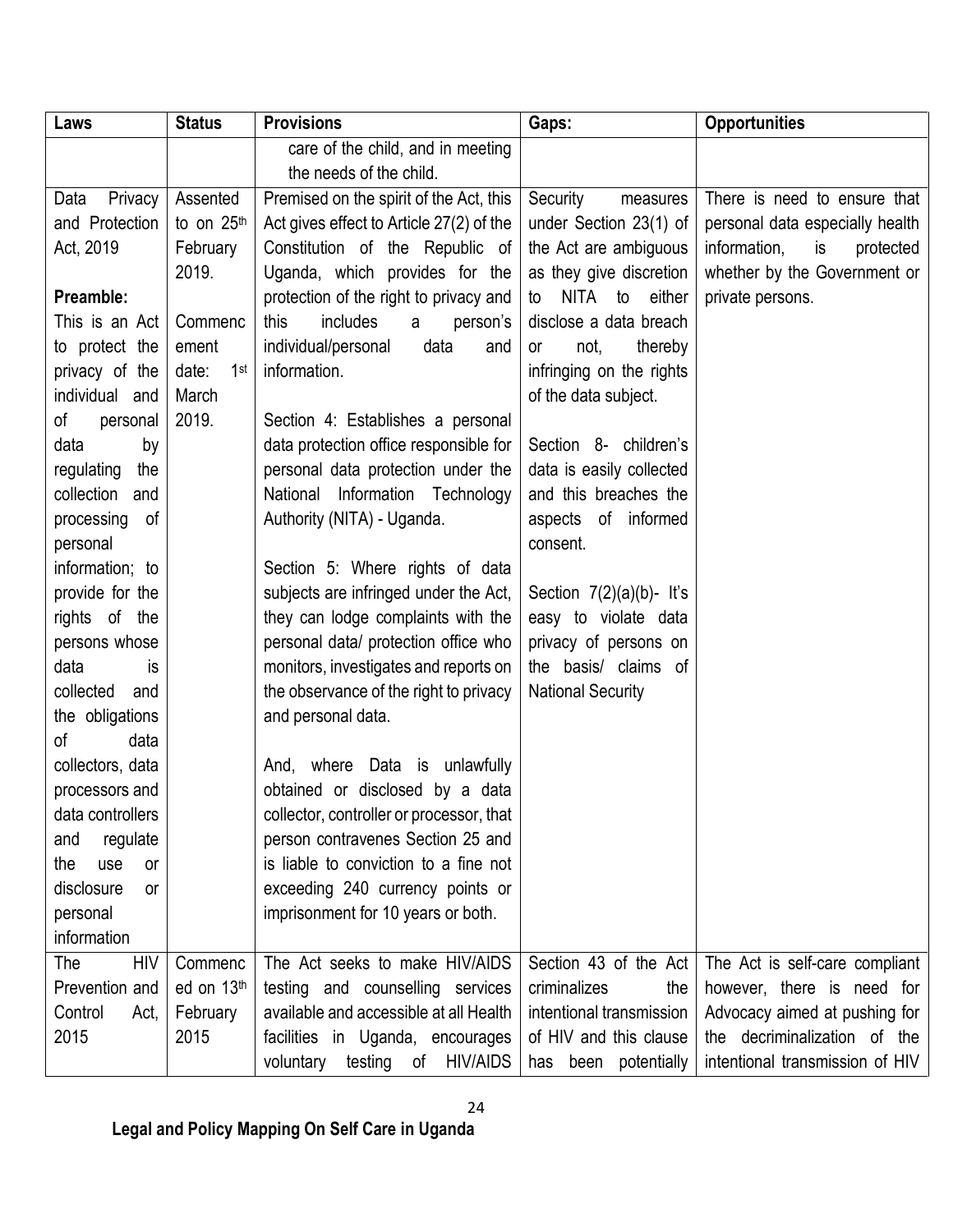| Laws              | <b>Status</b> | <b>Provisions</b>                         | Gaps:                     | <b>Opportunities</b>                |
|-------------------|---------------|-------------------------------------------|---------------------------|-------------------------------------|
| Preamble:         |               | premised on the express acquisition       | used<br>to<br>put<br>away | (Section 43 of the Act) as this     |
| This is an Act    |               | of informed consent (Section 9).          | People<br>Living<br>with  | provision causes stigma that the    |
| to provide for    |               |                                           | <b>HIV/AIDS</b><br>which  | Act was established to combat       |
| the prevention    |               | The Act further makes consent to          | amounts<br>to             |                                     |
| and control of    |               | HIV/AIDS research mandatory (Part         | discrimination            |                                     |
| HIV and AIDS,     |               | VI) and expressly prohibits all forms     |                           |                                     |
| including<br>to   |               | of discrimination on the basis of         |                           |                                     |
| protection,       |               | one's HIV/AIDS status (part VII)          |                           |                                     |
| counselling,      |               |                                           |                           |                                     |
| testing, care of  |               |                                           |                           |                                     |
| living<br>persons |               |                                           |                           |                                     |
| with<br>and       |               |                                           |                           |                                     |
| affected by HIV   |               |                                           |                           |                                     |
| AIDS,<br>and      |               |                                           |                           |                                     |
| rights<br>and     |               |                                           |                           |                                     |
| obligations<br>0f |               |                                           |                           |                                     |
| living<br>persons |               |                                           |                           |                                     |
| with<br>and       |               |                                           |                           |                                     |
| affected by HIV   |               |                                           |                           |                                     |
| and AIDS and      |               |                                           |                           |                                     |
| to establish the  |               |                                           |                           |                                     |
| HIV and AIDS      |               |                                           |                           |                                     |
| Trust Fund for    |               |                                           |                           |                                     |
| other<br>related  |               |                                           |                           |                                     |
| matters.          |               |                                           |                           |                                     |
| Patients<br>The   | October,      | This<br>Charter<br>for<br>the<br>provides | This Charter has no       | There<br>for<br>is<br>need<br>more  |
| Charter           | 2009          | Patients' rights in the context of        | legal force/force of Law  | creation on<br>the<br>awareness     |
|                   |               | Uganda and some of the rights             | but is of guidance only   | Patients<br>provisions<br>of<br>the |
| Preamble:         |               | recognized in the Charter as per          |                           | Charter<br>with<br>regards<br>to    |
| Patients<br>The   |               | Articles 1 to 18, are;                    |                           | informed<br>consent<br>and          |
| Charter           |               | - right to medical care including         |                           | participation in decision making.   |
| provides for the  |               | emergency medical care                    |                           |                                     |
| rights<br>and     |               | - prohibition from discrimination         |                           | Given that the Patients' Rights     |
| responsibilities  |               | - participation in decision making        |                           | and Responsibilities Bill of 2019   |
| of a patient and  |               | - proper medical care                     |                           | is still before Parliament and it   |
| the roles of a    |               | - healthy and safe environment            |                           | seeks to give the Charter the       |
| health worker     |               | - access to medical records and           |                           | force of Law, it would be a great   |
|                   |               | information                               |                           | stride promoting access to          |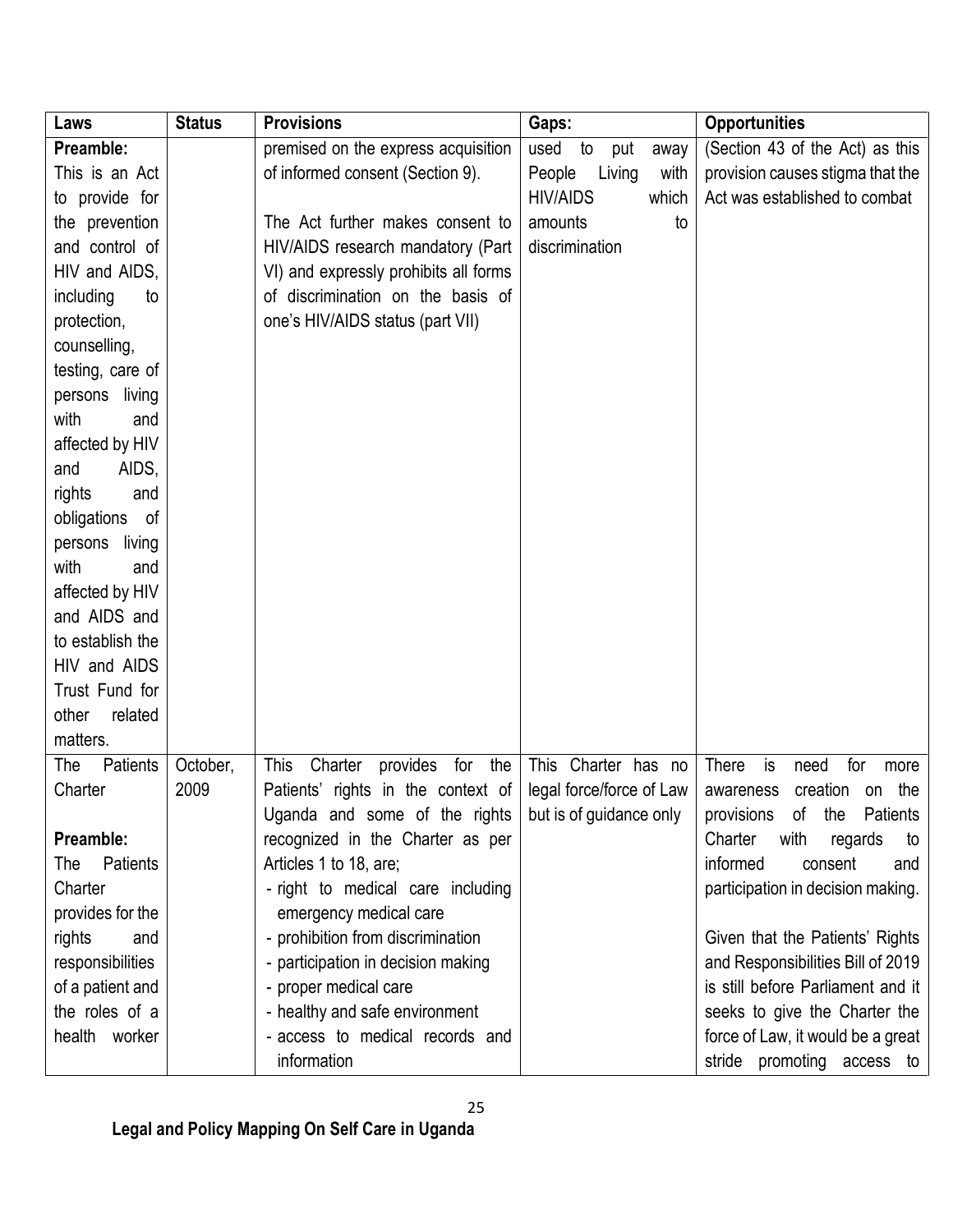| Laws                     | <b>Status</b> | <b>Provisions</b>                       | Gaps:                          | <b>Opportunities</b>                     |
|--------------------------|---------------|-----------------------------------------|--------------------------------|------------------------------------------|
| in the context           |               | - express informed consent- and         |                                | quality health care services. As         |
| of Uganda                |               | where consent can't be sought,          |                                | such, more advocacy efforts              |
|                          |               | from a responsible guardian or          |                                | need to be invested in ensuring          |
|                          |               | adult                                   |                                | that this bill is passed.                |
|                          |               | - right to redress                      |                                |                                          |
|                          |               |                                         |                                |                                          |
|                          |               | It also highlights the responsibilities |                                |                                          |
|                          |               | of a patient and health worker          |                                |                                          |
|                          |               |                                         |                                |                                          |
| National<br>The          | This is a     | Government<br>of<br>Uganda<br>The       | The failure of the bill to     | The National Health Insurance            |
| <b>Health</b>            | bill<br>that  | National<br>Health<br>developed<br>a    | provide for Universal          | Scheme should provide cover              |
| <b>Insurance Bill</b>    | was           | Insurance Scheme (NHIS) Bill No. 27     | access to care for all         | for all residents in Uganda as           |
|                          | passed by     | of 2019 to establish the National       | residents in Uganda as         | defined under the Uganda                 |
| Preamble:                | Parliamen     | Health Insurance Scheme.                | defined<br>under<br>the        | Registration of Persons Act of           |
| This Bill seeks          | t towards     |                                         | <b>Registration of Persons</b> | 2015<br>so that health care              |
| to make health           | the end of    | This bill provides for the objectives   | Act. Under the<br>bill.        | services are accessible to all as        |
| insurance                | March and     | and functions of the scheme and also    | access to health care is       | the<br>opposed<br>to<br>narrow           |
| available to all         | awaits        | provisions<br>for<br>has<br>financing   | linked                         | interpretation it adopted.               |
| Ugandans<br><b>SO</b>    | assent        | mechanisms under the scheme and         | to contributions<br>and        |                                          |
| address<br>as            | the<br>from   | also provides for beneficiaries and     | relationships with the         | interpretation<br><b>This</b><br>adopted |
| related<br><b>issues</b> | President     | categories of services to be provided   | contributors as                | leaves out the youth and people          |
| health<br>to             |               | in the scheme                           | Opposed to the health          | below 18 years who form over             |
| service                  |               |                                         | care needs                     | 50% of Uganda's population.              |
| accessibility            |               |                                         |                                |                                          |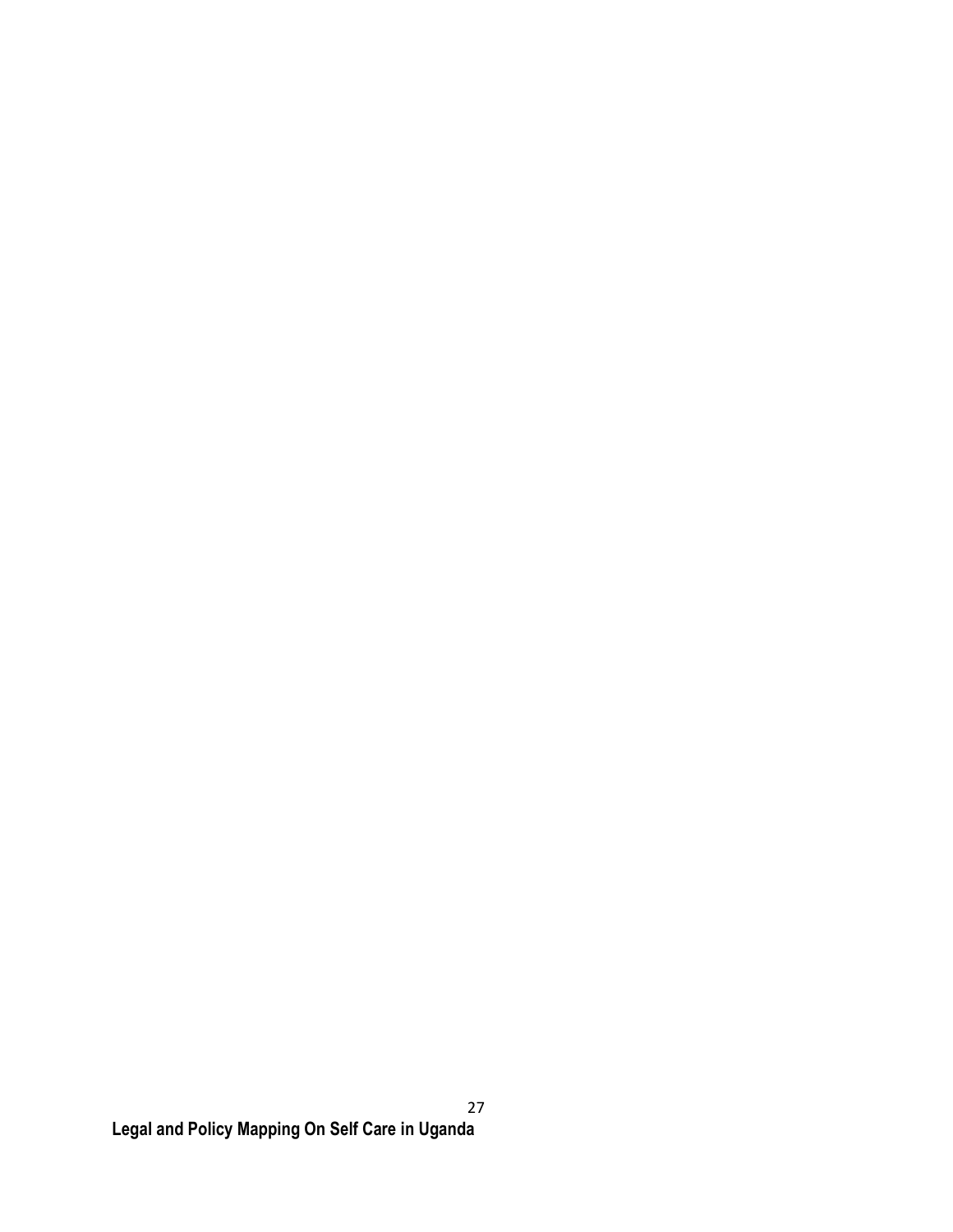# <span id="page-27-0"></span>**ANNEX 3: POLICIES, GUIDELINES, STRATEGIES AND PROGRAMMES**

| <b>Policy</b>                 | <b>Status</b> | <b>Opportunities/ Recommendations</b>                                    | Gaps           | Body responsible                   |
|-------------------------------|---------------|--------------------------------------------------------------------------|----------------|------------------------------------|
| <b>Uganda National Policy</b> | Pending       | Policy states that 60% of Uganda's                                       | No<br>express  | Ministry of Health                 |
| for Public Private            | review        | Population<br>use<br>Traditional<br>or                                   | recognition of |                                    |
| Partnerships in Health        |               | Complementary<br>Medicine<br>for                                         | self-care      |                                    |
|                               |               | <b>Primary Health Care</b>                                               |                |                                    |
| <b>July 2005</b>              |               |                                                                          |                |                                    |
|                               |               | Recognizes the role of the private                                       |                |                                    |
|                               |               | sector in health promotion and the<br>need for collaboration between the |                |                                    |
|                               |               | private and public sector                                                |                |                                    |
|                               |               |                                                                          |                |                                    |
|                               |               | Provides<br>guidance<br>to                                               |                |                                    |
|                               |               | mainstreaming,<br>establishing,                                          |                |                                    |
|                               |               | implementing,<br>coordinating,                                           |                |                                    |
|                               |               | monitoring<br>evaluating<br>and                                          |                |                                    |
|                               |               | partnerships<br>the<br>between                                           |                |                                    |
|                               |               | Government of Uganda and the<br>private health sector within existing    |                |                                    |
|                               |               | laws, policies and plans.                                                |                |                                    |
|                               |               |                                                                          |                |                                    |
|                               |               | The document is a means to                                               |                |                                    |
|                               |               | achieving the broader<br>national                                        |                |                                    |
|                               |               | health objectives                                                        |                |                                    |
| National<br>Population        | Current       | Expounds the fact that With the                                          | No<br>express  | <b>National Population Council</b> |
| Policy June 2018              |               | current population growth rate, it is                                    | recognition of |                                    |
|                               |               | estimated that Uganda will require                                       | self-care      |                                    |
|                               |               | 9,320 health facilities by 2037 (NPC                                     |                |                                    |
|                               |               | 2018).                                                                   |                |                                    |
|                               |               | population growth<br>-The<br>has                                         |                |                                    |
|                               |               | outstripped the development of                                           |                |                                    |
|                               |               | skilled health professionals with the                                    |                |                                    |
|                               |               | density<br>of<br>overall<br>skilled                                      |                |                                    |
|                               |               | professionals (1.64 per<br>1,000                                         |                |                                    |
|                               |               | population) still below the 2006                                         |                |                                    |
|                               |               | WHO recommended threshold of 2.3                                         |                |                                    |
|                               |               | per 1,000, and even farther below                                        |                |                                    |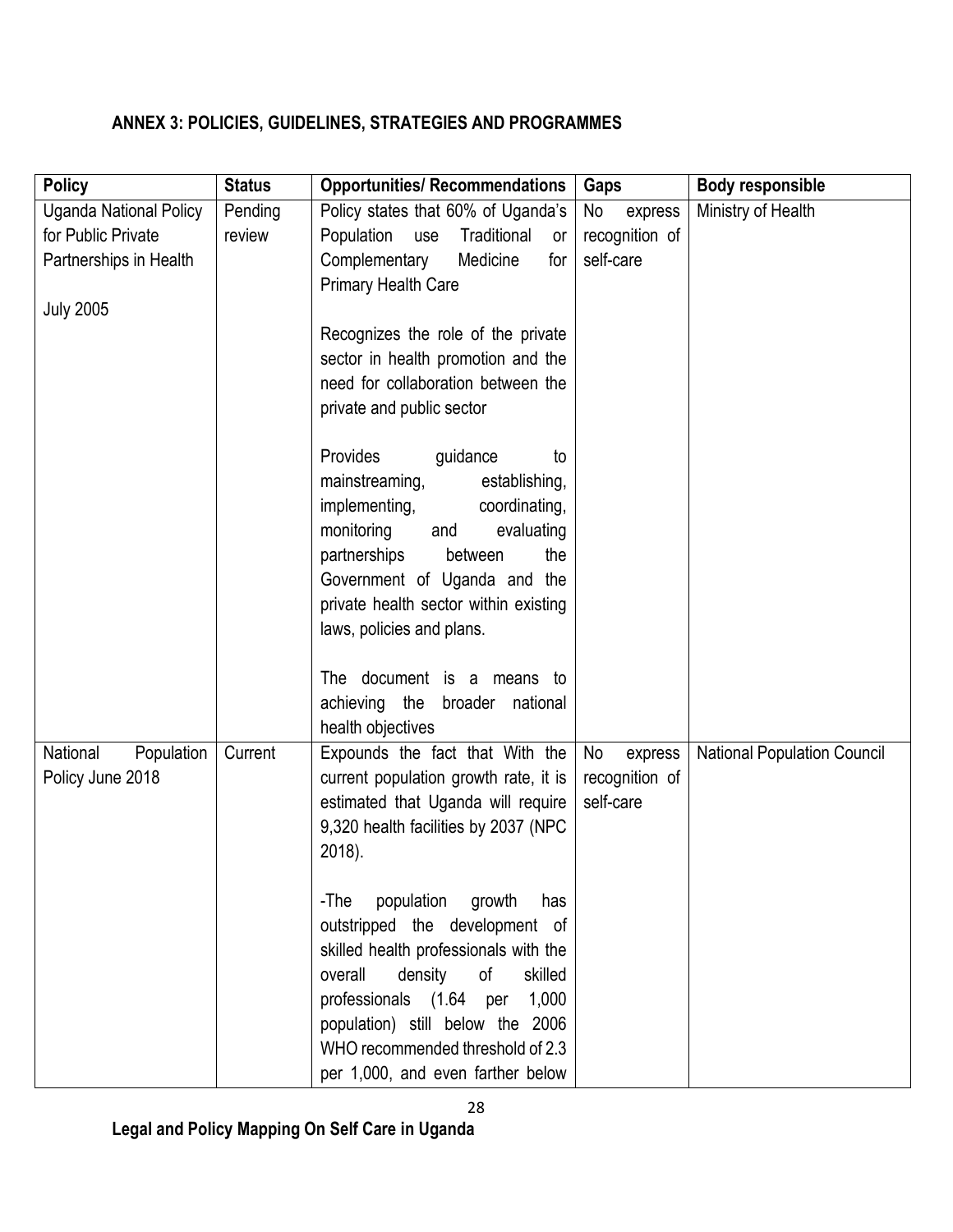| <b>Policy</b>            | <b>Status</b> | <b>Opportunities/ Recommendations</b> | Gaps                 | <b>Body responsible</b>      |
|--------------------------|---------------|---------------------------------------|----------------------|------------------------------|
|                          |               | the 2016 WHO recommendation of        |                      |                              |
|                          |               | 4.5 per 1,000 for 50% attainment of   |                      |                              |
|                          |               | universal health coverage<br>and      |                      |                              |
|                          |               | sustainable<br>development<br>goal    |                      |                              |
|                          |               | attainment.                           |                      |                              |
|                          |               | -Emphasize need for rapid fertility   |                      |                              |
|                          |               | decline, reduction of child and       |                      |                              |
|                          |               | death<br>maternal<br>and<br>massive   |                      |                              |
|                          |               | investment in education.              |                      |                              |
|                          |               | -Require expanding access to family   |                      |                              |
|                          |               | planning and reproductive health      |                      |                              |
|                          |               | services.                             |                      |                              |
| Adolescent health policy | for<br>Ready  | Provide a definition for adolescents  | of<br>$\ln$<br>terms | Reproductive health division |
| guidelines and service   | review        | as a person between 10-19 years       | <b>SRHR</b><br>they  | of Ministry of Health        |
| standards                |               | and their health needs.               | talk<br>only         |                              |
| May 2012                 |               |                                       | <b>HIV</b><br>about  | National steering committee  |
|                          |               | Define a young person as someone      | testing,             | on adolescent health.        |
|                          |               | between the ages of 10-24 years.      | counselling          |                              |
|                          |               |                                       | and access to        |                              |
|                          |               | Establish 7 service standards for the | <b>HIV</b>           |                              |
|                          |               | provision of adolescent health which  | prevention           |                              |
|                          |               | include;<br>providing<br>information, | methods and          |                              |
|                          |               | establishing<br>delivery<br>points,   | technologies.        |                              |
|                          |               | emphasize rights, establishing policy |                      |                              |
|                          |               | and management systems.               | No mention of        |                              |
|                          |               |                                       | <b>SRHR</b><br>other |                              |
|                          |               | Adopt an<br>adolescent centered       | needs<br>is          |                              |
|                          |               | approach with all adolescents being   | made                 |                              |
|                          |               | eligible for health services.         |                      |                              |
|                          |               |                                       |                      |                              |
|                          |               | Adolescent health services should     |                      |                              |
|                          |               | be integrated the primary health care |                      |                              |
|                          |               | level.                                |                      |                              |
| Maternal<br>Reducing     | Stayed        | Recognize the challenge of unsafe     | Limit<br>the         | Reproductive health division |
| Morbidity and Mortality  |               | abortion within the country which     | dispensation         | of Ministry of Health        |
| from Unsafe Abortion in  |               | causes mortality and morbidity.       | of                   |                              |
| Uganda - Standards       |               |                                       | abortifacients       |                              |
| and Guidelines           |               |                                       | to<br>nurses,        |                              |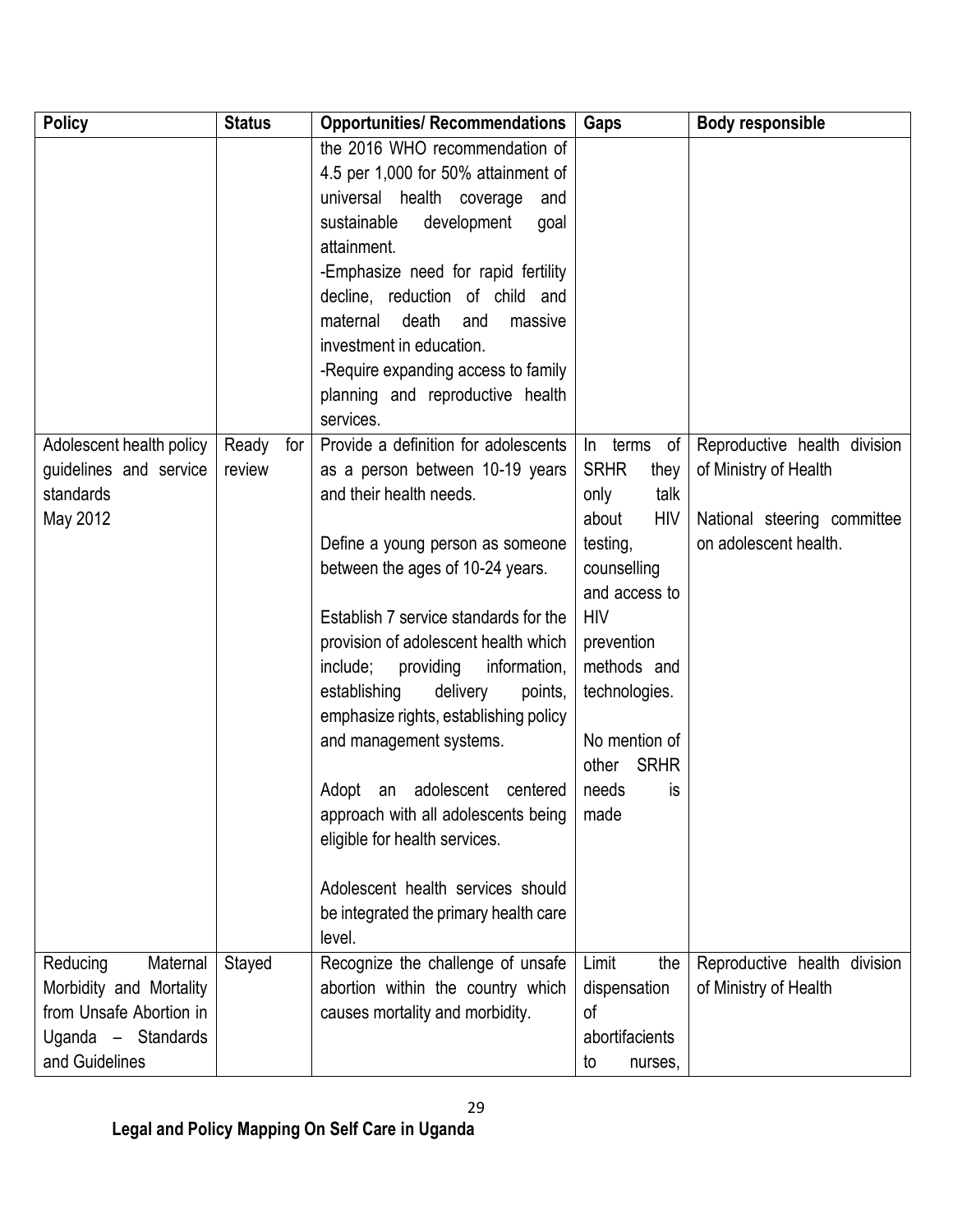| <b>Policy</b>                            | <b>Status</b> | <b>Opportunities/ Recommendations</b>                         | Gaps                         | <b>Body responsible</b>      |
|------------------------------------------|---------------|---------------------------------------------------------------|------------------------------|------------------------------|
| April 2015                               |               | Require the<br>need for primary                               | midwives,                    |                              |
|                                          |               | prevention,<br>management<br>οf                               | clinical                     |                              |
|                                          |               | unintended and risky pregnancies                              | officers<br>and              |                              |
|                                          |               | and post abortion care.                                       | doctors.                     |                              |
|                                          |               |                                                               |                              |                              |
|                                          |               | Establish guidelines and standards                            | <b>Dispensers</b>            |                              |
|                                          |               | for access to family planning,                                | and                          |                              |
|                                          |               | contraceptive services and safe                               | pharmacists                  |                              |
|                                          |               | abortion                                                      | cannot supply                |                              |
|                                          |               |                                                               | abortifacients               |                              |
|                                          |               |                                                               | which<br>limits              |                              |
|                                          |               |                                                               | self-care                    |                              |
| Uganda national self-                    | Draft         | Provide a definition for self-care and<br>elements            | <b>Makes</b><br>no           | Reproductive health division |
| guidelines<br>for<br>care<br><b>SRHR</b> |               | and<br>parameters<br>to<br>implement self-care which include; | provisions for<br>the        | of Ministry of Health        |
|                                          |               | health<br>promotion,<br>disease                               |                              |                              |
| December 2020                            |               | prevention, maintaining health and                            | management<br>of disposal of |                              |
|                                          |               | cope with illness.                                            | from<br>waste                |                              |
|                                          |               | Focus on self-care for SRHR                                   | use of self-                 |                              |
|                                          |               | services including STIs, Family                               | care products                |                              |
|                                          |               | planning,<br>ante-natal care<br>and                           |                              |                              |
|                                          |               | prevention and management of                                  |                              |                              |
|                                          |               | unsafe abortion                                               |                              |                              |
|                                          |               | Make provisions for digital self-care                         |                              |                              |
| <b>Health Sector</b>                     | <b>Draft</b>  | The pan provides the health sector                            | Policy makes                 | Ministry of Health           |
| Development Plan                         |               | commitments and priorities for the 5                          | general                      |                              |
| 2020/21-2024/25,                         |               | years from FY 2020/21 to FY                                   | commitments                  |                              |
| February 2020                            |               | 2024/25.                                                      | on Health and                |                              |
|                                          |               |                                                               | is not specific              |                              |
|                                          |               | It is fully integrated in the overall                         | to self-care                 |                              |
|                                          |               | National Development Plan 2020/21                             |                              |                              |
|                                          |               | 2024/25 (NDP III) and the                                     |                              |                              |
|                                          |               | country's aspirations expressed in                            |                              |                              |
|                                          |               | the Uganda National Vision 2040.                              |                              |                              |
|                                          |               | The strategies herein adhere to the                           |                              |                              |
|                                          |               | Universal Health Coverage (UHC)                               |                              |                              |
|                                          |               | principles towards realization of the                         |                              |                              |
|                                          |               | Sustainable Development Goals                                 |                              |                              |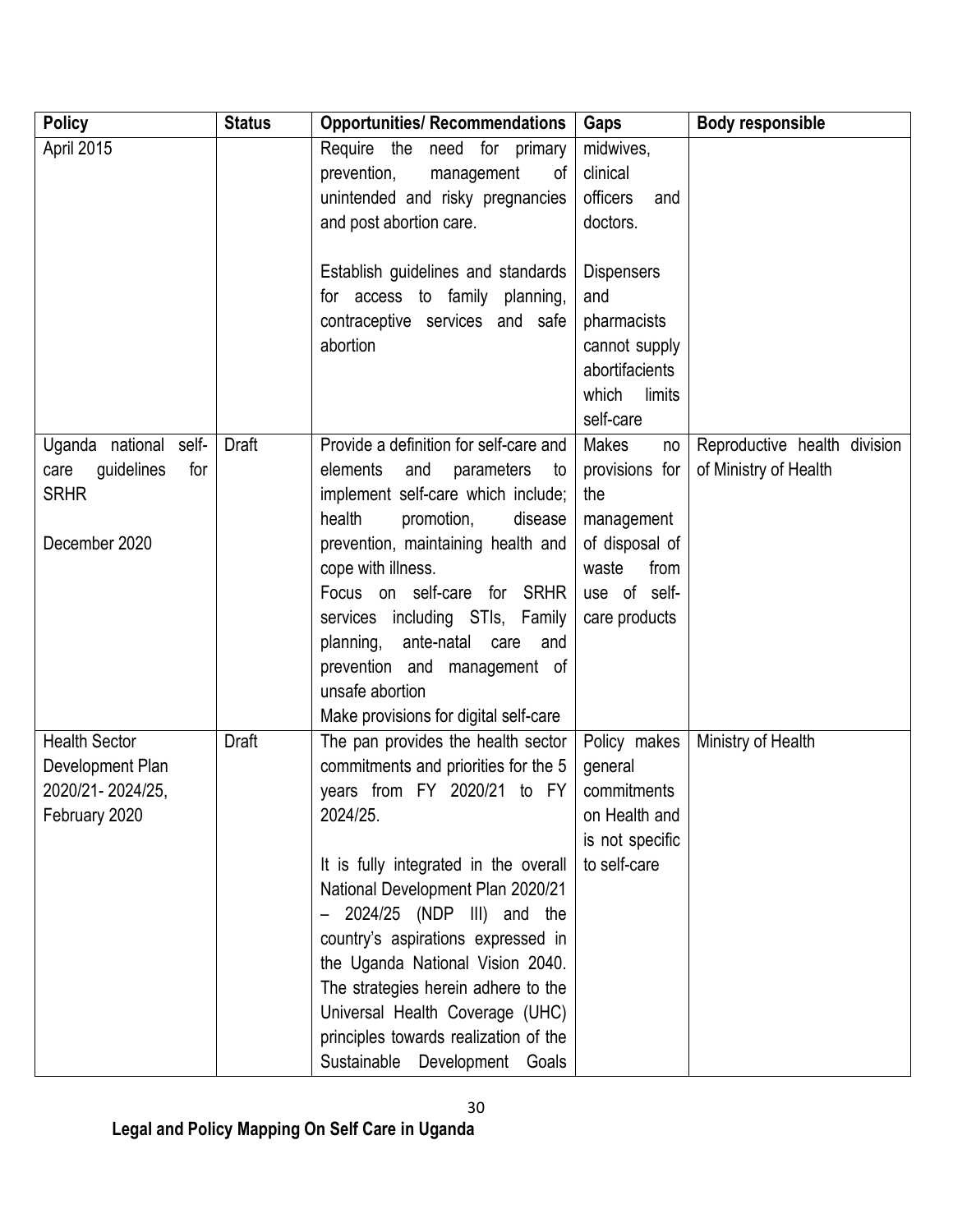| <b>Policy</b>                     | <b>Status</b> | <b>Opportunities/ Recommendations</b>  | Gaps              | <b>Body responsible</b>             |
|-----------------------------------|---------------|----------------------------------------|-------------------|-------------------------------------|
|                                   |               | (SDGs)<br>other global<br>and<br>and   |                   |                                     |
|                                   |               | regional health commitments.           |                   |                                     |
| Uganda National                   | Current       | Provides for the effective use of      | Concentrates      | Information<br>Technology           |
| e-Health Policy                   |               | information<br>communication<br>and    | on the digital    | Division at the Ministry of         |
| November 2016                     |               | technology<br>for<br>better<br>health  | relationship      | Health                              |
|                                   |               | outcomes of the Ugandan population     | between<br>a      |                                     |
|                                   |               | while seeking to create an enabling    | health worker     |                                     |
|                                   |               | environment for the development,       | patient<br>and    |                                     |
|                                   |               | utilization<br>deployment<br>and<br>0f | not<br>and<br>- a |                                     |
|                                   |               | sustainable, ethically sound and       | patient           |                                     |
|                                   |               | harmonized e-Health initiatives at all | managing          |                                     |
|                                   |               | levels.                                | their<br>own      |                                     |
|                                   |               |                                        | health care.      |                                     |
|                                   |               | E-Health has been classified as use    |                   |                                     |
|                                   |               | of e-Health in the provision of health |                   |                                     |
|                                   |               | services at a distance (tele-health),  |                   |                                     |
|                                   |               | of<br>clinical<br>management<br>and    |                   |                                     |
|                                   |               | administrative information (health     |                   |                                     |
|                                   |               | informatics), and sharing information  |                   |                                     |
|                                   |               | and knowledge with health care         |                   |                                     |
|                                   |               | providers, patients, and communities   |                   |                                     |
|                                   |               | (e-learning).                          |                   |                                     |
| National<br><b>HIV</b><br>testing | Current       | Permit HIV self-testing when using     | Provisions        | <b>HTS Policy Technical Working</b> |
| policy<br>services<br>and         |               | approved HIV self-testing kits that    | made for only     | Group                               |
| implementation                    |               | can be accessed freely through         | <b>HIV/AIDS</b>   |                                     |
| guidelines                        |               | public sector or sold over the counter |                   |                                     |
|                                   |               | at private pharmacies and drug         |                   |                                     |
| October 2016                      |               | shops.                                 |                   |                                     |
| National<br>The<br>policy         | Pending       | Permit the cadre of Nurses in Drug     | Certain           | Reproductive health division        |
| guidelines and service            | review        | shops to Administer DMPA SC            | lacunas within    | of Ministry of Health               |
| standards for SRHR                |               | Injections<br>Self-Injection.<br>and   | the               |                                     |
|                                   |               | MOH/NDA circulars have authorized      | guidelines,       |                                     |
| February 2012                     |               | Self Injection.                        | policies<br>and   |                                     |
|                                   |               |                                        | laws still exist  |                                     |
|                                   |               | Same<br>guidelines<br>mention          | though.           |                                     |
|                                   |               | women/men's ability to pick certain    |                   |                                     |
|                                   |               | short term methods including EC off    |                   |                                     |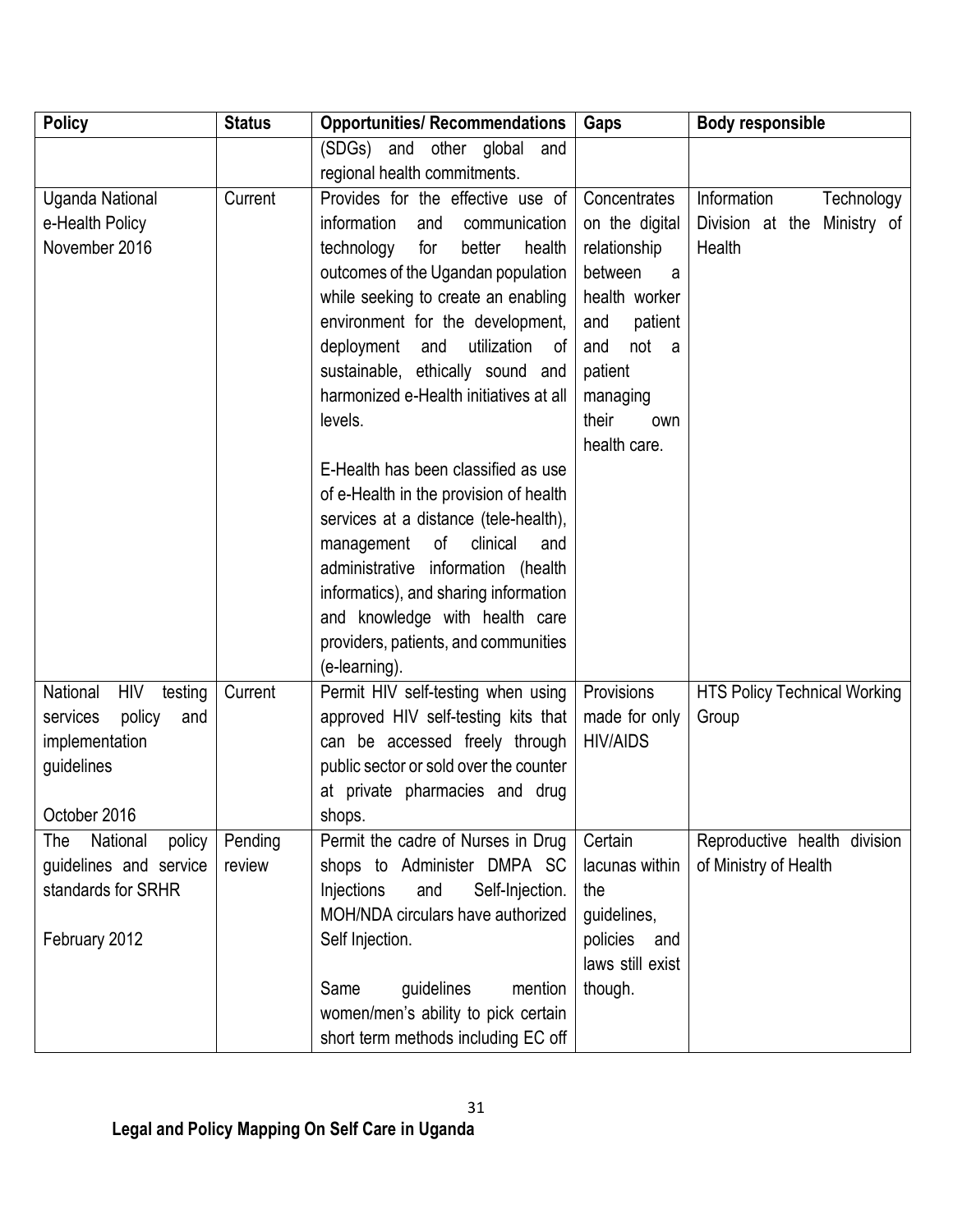| <b>Policy</b>                                    | <b>Status</b> | <b>Opportunities/ Recommendations</b>                                   | Gaps                            | <b>Body responsible</b>                             |
|--------------------------------------------------|---------------|-------------------------------------------------------------------------|---------------------------------|-----------------------------------------------------|
|                                                  |               | after<br>the<br>counter<br>appropriate                                  |                                 |                                                     |
|                                                  |               | counseling to be taken at home.                                         |                                 |                                                     |
| National<br>Sexuality                            | Stayed        | The National Sexuality Education                                        | The                             | Ministry of Education and                           |
| Education<br>framework,                          |               | Framework was developed as a                                            | framework                       | Sports                                              |
| May 2018                                         |               | response to the urgent need for a<br>National Policy Framework to guide | speaks<br>to<br>Abstinence      |                                                     |
|                                                  |               | the teaching of Sexuality Education                                     | and<br><b>Being</b>             |                                                     |
|                                                  |               | and Development and dissemination                                       | faithful<br>but                 |                                                     |
|                                                  |               | of related materials in schools.                                        | discourages                     |                                                     |
|                                                  |               |                                                                         | the<br>use<br>of                |                                                     |
|                                                  |               |                                                                         | condoms.                        |                                                     |
|                                                  |               |                                                                         | The                             |                                                     |
|                                                  |               |                                                                         | framework                       |                                                     |
|                                                  |               |                                                                         | doesn't apply                   |                                                     |
|                                                  |               |                                                                         | to provision of                 |                                                     |
|                                                  |               |                                                                         | sexuality                       |                                                     |
|                                                  |               |                                                                         | education out                   |                                                     |
|                                                  |               |                                                                         | of the school                   |                                                     |
|                                                  | <b>Draft</b>  |                                                                         | environment                     | Infant                                              |
| <b>National Family</b><br><b>Planning Costed</b> |               | This policy document has been<br>developed to provide direction for     | Draft<br>policy<br>document and | Reproductive<br>and<br>Health Division- Ministry of |
| Implementation Plan                              |               | family planning programming. The                                        | not-                            | Health                                              |
|                                                  |               | progress of the state regarding                                         | enforceable.                    |                                                     |
| 2020/21-2024/25                                  |               | family planning will have substantial                                   |                                 |                                                     |
|                                                  |               | bearing on national and global                                          |                                 |                                                     |
|                                                  |               | targets for both family planning and                                    |                                 |                                                     |
|                                                  |               | development.<br>This<br>will<br>also                                    |                                 |                                                     |
|                                                  |               | contribute to the achievement of the                                    |                                 |                                                     |
|                                                  |               | Sustainable<br>Development Goals                                        |                                 |                                                     |
|                                                  |               | (SDGs).                                                                 |                                 |                                                     |
|                                                  |               | The Family Planning CIP, 2020/21 -                                      |                                 |                                                     |
|                                                  |               | 2024/25, elaborates how the multi-                                      |                                 |                                                     |
|                                                  |               | sectoral approach will play a role in                                   |                                 |                                                     |
|                                                  |               | not only addressing the fertility                                       |                                 |                                                     |
|                                                  |               | concerns but also increasing access                                     |                                 |                                                     |
|                                                  |               | to quality comprehensive family                                         |                                 |                                                     |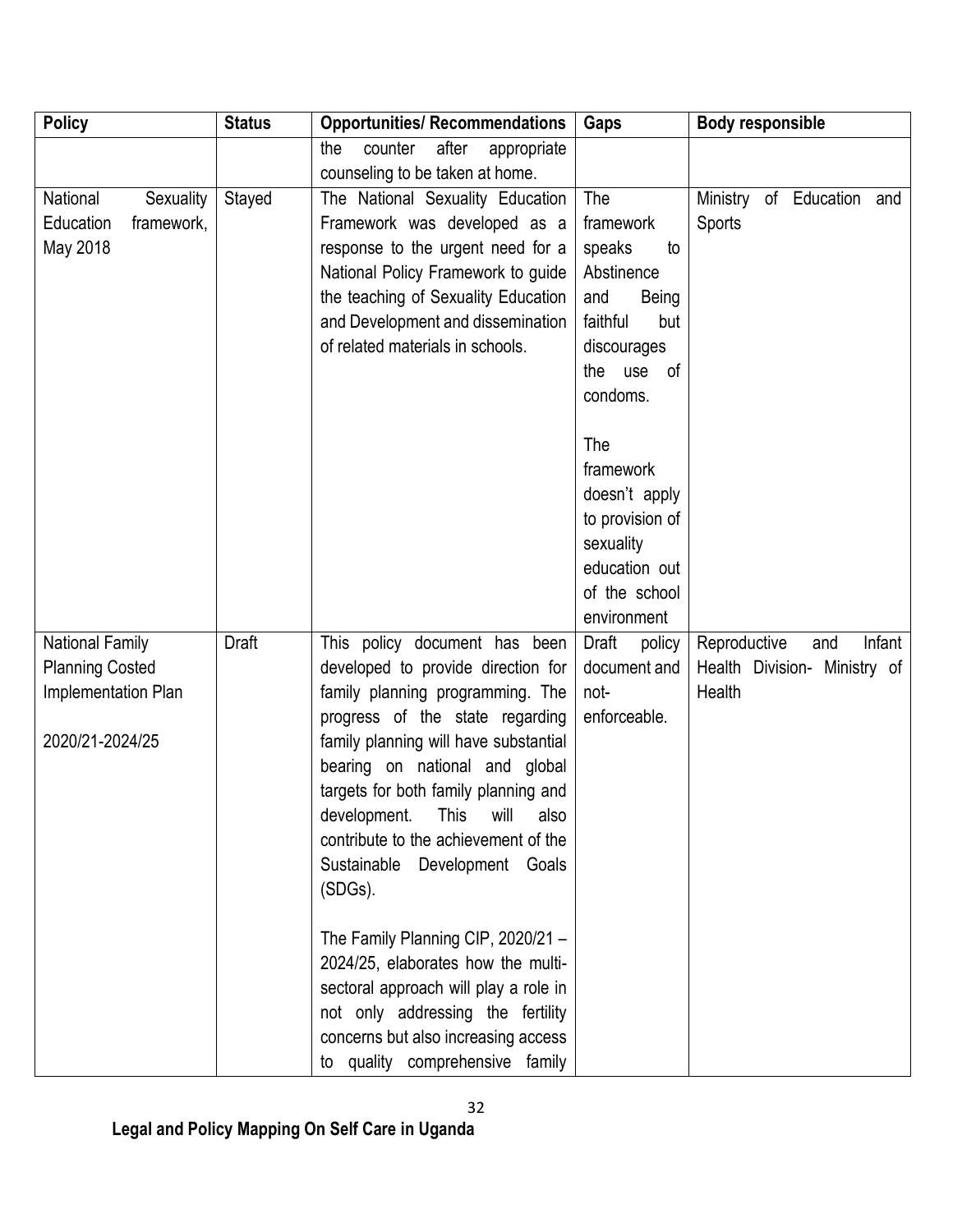| <b>Policy</b>                   | <b>Status</b> | <b>Opportunities/ Recommendations</b>                           | Gaps           | <b>Body responsible</b>            |
|---------------------------------|---------------|-----------------------------------------------------------------|----------------|------------------------------------|
|                                 |               | planning services and information by                            |                |                                    |
|                                 |               | women and men in reproductive                                   |                |                                    |
|                                 |               | age, thereby increasing the country's                           |                |                                    |
|                                 |               | socio-economic development and                                  |                |                                    |
|                                 |               | attaining the country's vision 2040.                            |                |                                    |
|                                 |               |                                                                 |                |                                    |
| Guidelines<br>for<br>the        | Current       | Allows for Self-collection of Samples                           | The            | <b>Uganda National Laboratory</b>  |
| Uganda National Health          |               | (Self swabbing).                                                | instructions   | <b>Health Services</b>             |
| Hub<br>Laboratory<br>and        |               |                                                                 | are yet to be  |                                    |
| Sample<br>Transport             |               | Guide that the guidelines where the                             | developed.     | <b>Central Public Health</b>       |
| <b>Network</b>                  |               | patient is to collect the sample, have<br>instructions<br>clear |                | Laboratories                       |
| September 2017                  |               | for<br>proper<br>specimen collection which shall be             |                |                                    |
|                                 |               | given by the Central Public Health                              |                |                                    |
|                                 |               | Laboratory (CPHL).                                              |                |                                    |
| Cervical<br>cancer;             | Current       | Stipulates that for HPV DNA test                                | There is need  | Uganda cancer institute            |
| Information,<br>Education       |               | procedure, the sample can be taken                              | develop<br>to  |                                    |
| Communication<br>and            |               | by the provider or by the woman                                 | guidelines     |                                    |
| <b>Booklet</b><br>for<br>Health |               | herself, stored in a container with                             | and<br>train   |                                    |
| <b>Workers</b>                  |               | appropriate preservative solution                               | women<br>on    |                                    |
|                                 |               | and sent to the laboratory (or                                  | how to collect |                                    |
| 2017                            |               | processed immediately on-site if a                              | the sample.    |                                    |
|                                 |               | new test is used).                                              |                |                                    |
| Uganda Vision 2040              | Current       | Recognizes that during the Vision                               | Self-care      | <b>National Planning Authority</b> |
|                                 |               | period, there will be a paradigm shift                          | compliant      |                                    |
|                                 |               | from facility-based to a community                              |                |                                    |
|                                 |               | based health delivery system.                                   |                |                                    |
|                                 |               |                                                                 |                |                                    |
|                                 |               | The main thrust of this paradigm is                             |                |                                    |
|                                 |               | an empowerment of households and                                |                |                                    |
|                                 |               | communities to take greater control                             |                |                                    |
|                                 |               | of their health by promoting healthy                            |                |                                    |
|                                 |               | practices and lifestyles.                                       |                |                                    |
|                                 |               |                                                                 |                |                                    |
|                                 |               | This shift will be anchored on                                  |                |                                    |
|                                 |               | preventive over curative health                                 |                |                                    |
|                                 |               | service delivery approaches.                                    |                |                                    |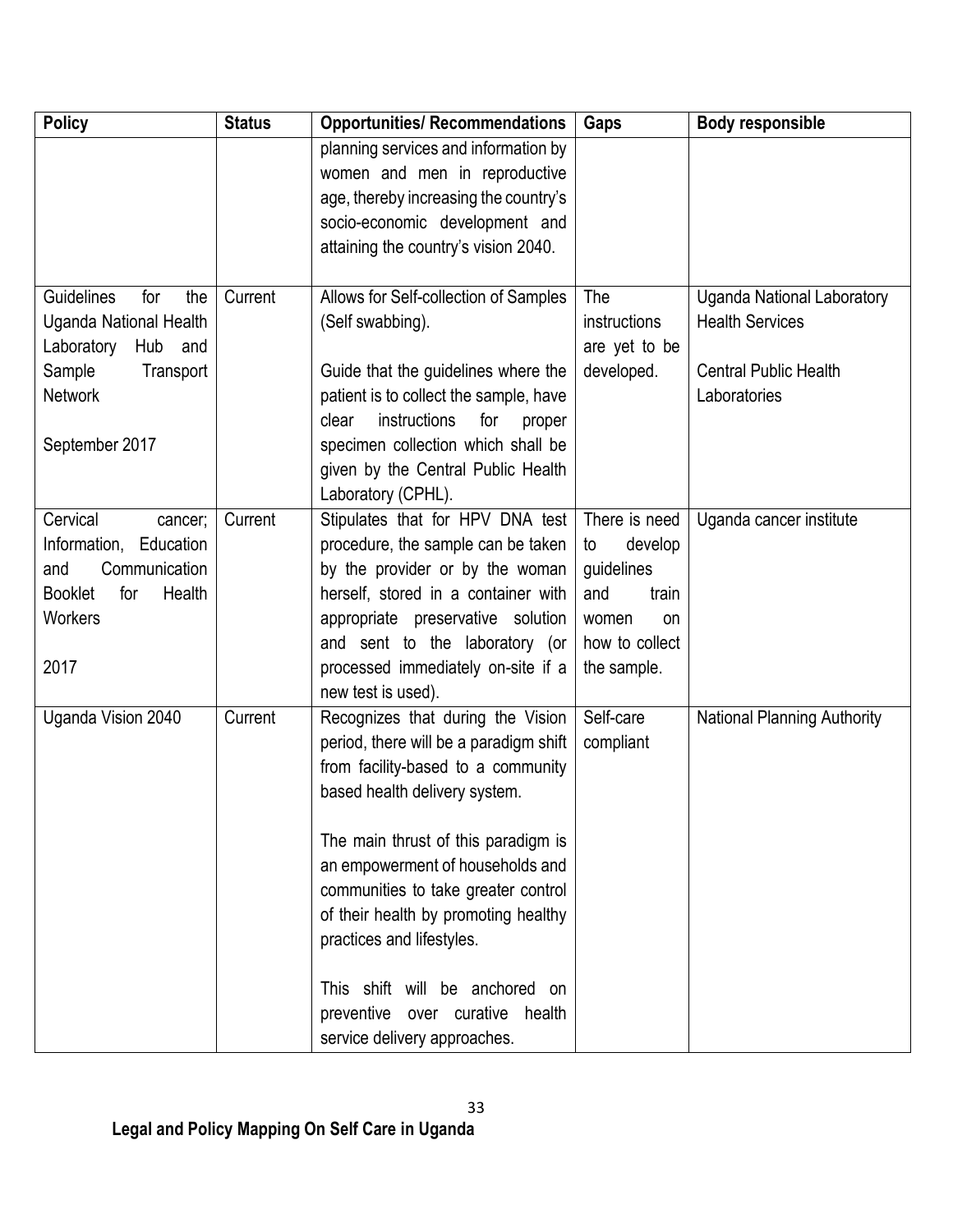| <b>Policy</b>                                                              | <b>Status</b>     | <b>Opportunities/ Recommendations</b>                                                                                                                                                                                                                                                                                                    | Gaps                                                                            | <b>Body responsible</b>                                                              |
|----------------------------------------------------------------------------|-------------------|------------------------------------------------------------------------------------------------------------------------------------------------------------------------------------------------------------------------------------------------------------------------------------------------------------------------------------------|---------------------------------------------------------------------------------|--------------------------------------------------------------------------------------|
| <b>Third National</b><br>Development Plan<br>(NDPIII)<br>2020/21 - 2024/25 | Current           | Seeks to reduce neonatal mortality<br>rate from 27/1,000 live births to<br>19/1,000; reduce under 5 mortality<br>from 64/1000 live births to 30/1000;<br>reduce Maternal Mortality Rate from<br>336/100,000 to 211/100,000; reduce<br>unmet need of family planning from<br>28 to 10 percent and increase CPR<br>from 35 to 50 percent.  | Self-care<br>compliant                                                          | National planning Authority                                                          |
|                                                                            |                   | Sexual<br>Increase<br>to<br>access<br>Reproductive Health (SRH) and<br>Rights with special focus on family<br>planning services and harmonized<br>information                                                                                                                                                                            |                                                                                 |                                                                                      |
| <b>National Medicine</b><br>Policy<br><b>July 2015</b>                     | Pending<br>Review | Seek to provide funding and set up<br>an effective supply system are futile<br>medicines<br>if<br>are<br>not<br>used<br>appropriately at the service delivery<br>point.                                                                                                                                                                  | No express<br>recognition of<br>self-care and<br>role of<br>dispensers in<br>it | Department of Pharmacy and<br>Medicine<br>Natural<br>at<br>the<br>Ministry of Health |
|                                                                            |                   | Establish strategies to harmonize,<br>amend/enact<br>enforce<br>and<br>the<br>legislation required to enable the<br>regulation<br>effective<br>οf<br>pharmaceutical products, personnel,<br>premises and practices.                                                                                                                      |                                                                                 |                                                                                      |
|                                                                            |                   | Al establish a mandate to develop,<br>update and enforce regulations on<br>pharmaceutical products, personnel,<br>premises and practices both in the<br>public and in the private sector.<br>Seek to maximize the benefits of<br>Traditional<br>Complementary<br>and<br>Medicines where possible and<br>desirable and protect the public |                                                                                 |                                                                                      |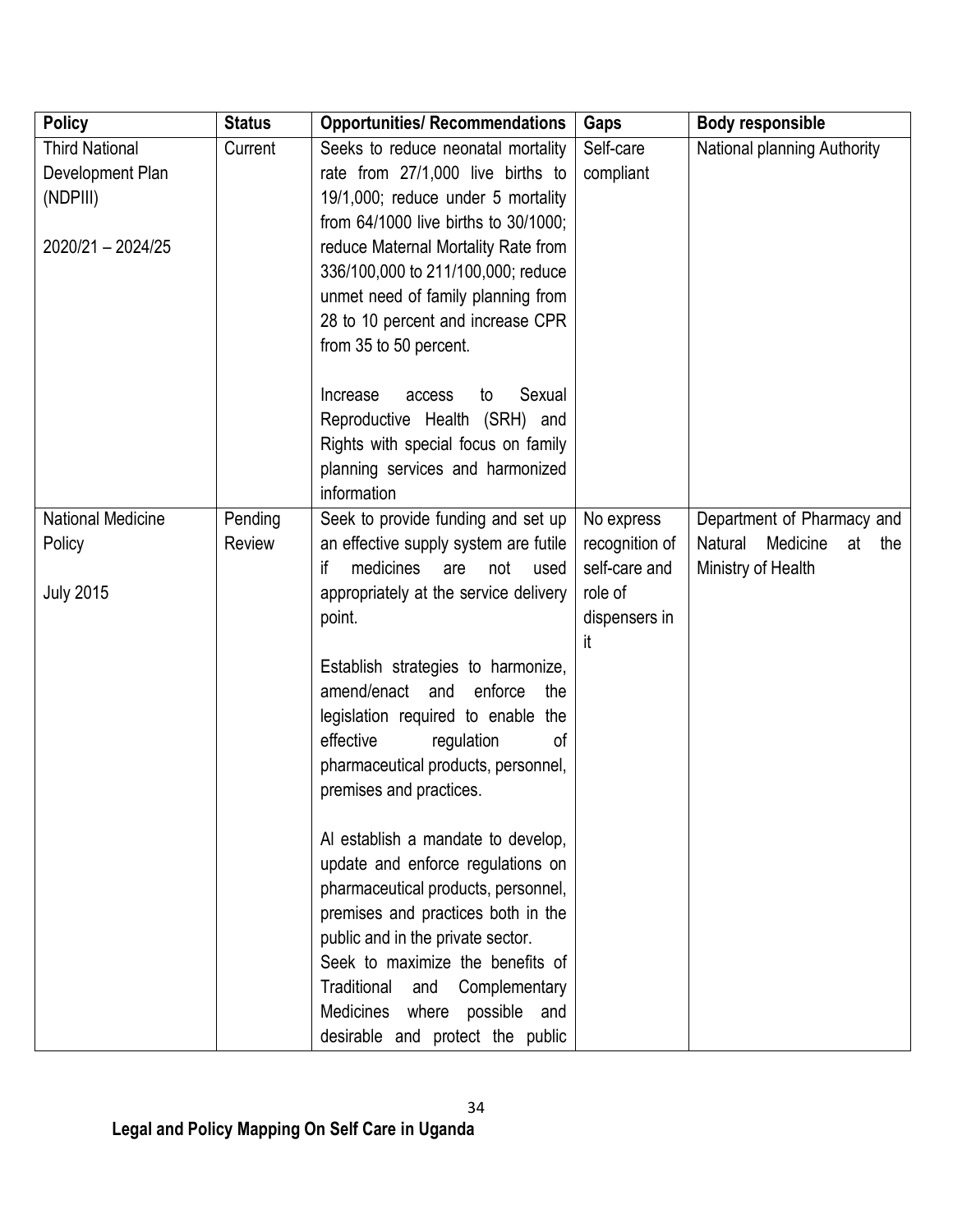| <b>Policy</b>                | <b>Status</b> | <b>Opportunities/ Recommendations</b>         | <b>Gaps</b> | <b>Body responsible</b> |
|------------------------------|---------------|-----------------------------------------------|-------------|-------------------------|
|                              |               | against their possible<br>negative<br>effects |             |                         |
| <b>Third National Health</b> | Draft as at   | The Policy is self-care compliant and         | Self-care   | Ministry of Health      |
| Policy under the theme:      | March         | it promotes primary health care and           | compliant   |                         |
| "Towards Universal           | 2021          | universal health coverage.                    |             |                         |
| Health Coverage"             |               | Furthermore, it is a build of the NDA         |             |                         |
|                              |               | Act and it seeks to ensure the                |             |                         |
|                              |               | availability of adequate medicines,           |             |                         |
|                              |               | vaccines and other health supplies,           |             |                         |
|                              |               | local<br>production<br>promote<br>of          |             |                         |
|                              |               | medicines and ensuring compliance             |             |                         |
|                              |               | <b>Standards</b><br>with<br>0f<br>Good        |             |                         |
|                              |               | Manufacturing Practices and ensure            |             |                         |
|                              |               | availability, accessibility,<br>timely        |             |                         |
|                              |               | quality and use of health information         |             |                         |
|                              |               | for proper decision making.                   |             |                         |
| Health sector                | Pending       | To accelerate movement towards                |             | Ministry of Health      |
| development plan             | review        | Universal Health Coverage (UHC)               |             |                         |
|                              |               | with essential health and related             |             |                         |
| 2015/16 - 2019/20            |               | services needed for promotion of a            |             |                         |
|                              |               | healthy and productive life.                  |             |                         |
|                              |               |                                               |             |                         |
|                              |               | UHC makes it possible to ensure               |             |                         |
|                              |               | that all people receive essential and         |             |                         |
|                              |               | good quality health services they             |             |                         |
|                              |               | without suffering<br>financial<br>need        |             |                         |
|                              |               | hardship                                      |             |                         |
|                              |               | Seek to improve investment in health          |             |                         |
|                              |               | products and technologies the focus           |             |                         |
|                              |               | will be on ensuring the availability,         |             |                         |
|                              |               | affordability<br>accessibility,<br>and        |             |                         |
|                              |               | 0f<br>appropriate<br>essential<br>use         |             |                         |
|                              |               | medicines of appropriate quality,             |             |                         |
|                              |               | safety and efficacy at all times.             |             |                         |
|                              |               |                                               |             |                         |
|                              |               | To achieve this the focus will be on:         |             |                         |
|                              |               | regulation and quality assurance of           |             |                         |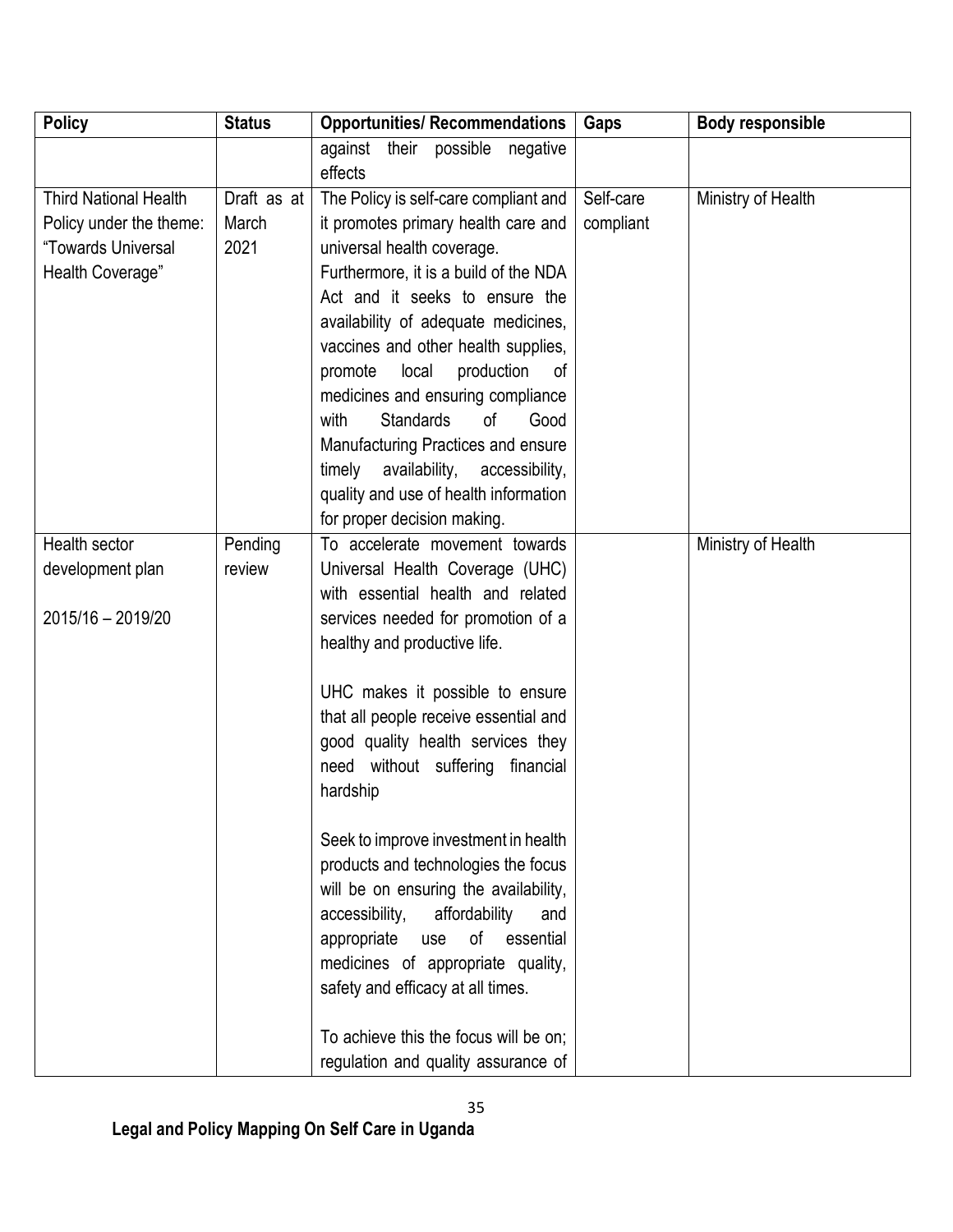| <b>Policy</b>        | <b>Status</b> | <b>Opportunities/ Recommendations</b>    | Gaps        | <b>Body responsible</b>       |
|----------------------|---------------|------------------------------------------|-------------|-------------------------------|
|                      |               | health products; production of health    |             |                               |
|                      |               | products and supplies; procurement       |             |                               |
|                      |               | of health products, warehousing &        |             |                               |
|                      |               | distribution of health products; and     |             |                               |
|                      |               | rational use of health products          |             |                               |
|                      |               | investment<br>health<br>Increase<br>in   |             |                               |
|                      |               | information focus will be on building    |             |                               |
|                      |               | harmonized and coordinated<br>a          |             |                               |
|                      |               | national health information system       |             |                               |
|                      |               | the<br>routine<br>HMIS;<br>covering      |             |                               |
|                      |               | surveillance, vital statistics, research |             |                               |
|                      |               | and surveys and innovative e-health      |             |                               |
|                      |               | solutions                                |             |                               |
| National             | Current       | Condom use is a critical element in a    | No concrete | Reproductive health division  |
| comprehensive condom |               | comprehensive,<br>effective<br>and       | plan to     | of Ministry of Health         |
| program strategy and |               | sustainable approach<br>to<br>triple     | establish   |                               |
| implementation plan  |               | protection<br>against<br>Sexually        | disposal    |                               |
|                      |               | Transmitted<br>Infections<br>(STIs),     | points for  |                               |
| 2020 - 2015          |               | Human Immune deficiency Virus            | condoms     |                               |
|                      |               | (HIV) and unintended pregnancies,        |             |                               |
|                      |               | provided they are used correctly and     |             |                               |
|                      |               | consistently.                            |             |                               |
|                      |               | Have a goal of improving access and      |             |                               |
|                      |               | use of quality male and female           |             |                               |
|                      |               | condoms in the country                   |             |                               |
|                      |               | Ensure that all sexually active          |             |                               |
|                      |               | persons at risk of STIs/HIV and          |             |                               |
|                      |               | unintended<br>pregnancies<br>are         |             |                               |
|                      |               | motivated to choose and<br>use           |             |                               |
|                      |               | condoms, have access to quality          |             |                               |
|                      |               | condoms and the ability to use them      |             |                               |
|                      |               | correctly and consistently               |             |                               |
| The National HIV and | Current       | Recognize need to extend services        | Concentrate | <b>Uganda AIDS Commission</b> |
| AIDS strategic plan  |               | to key populations including sex         | only on HIV |                               |
|                      |               | workers, sexual minorities, people       | and AIDS    |                               |
| 2020/21 to 2024/25   |               | who inject drugs etc                     |             |                               |